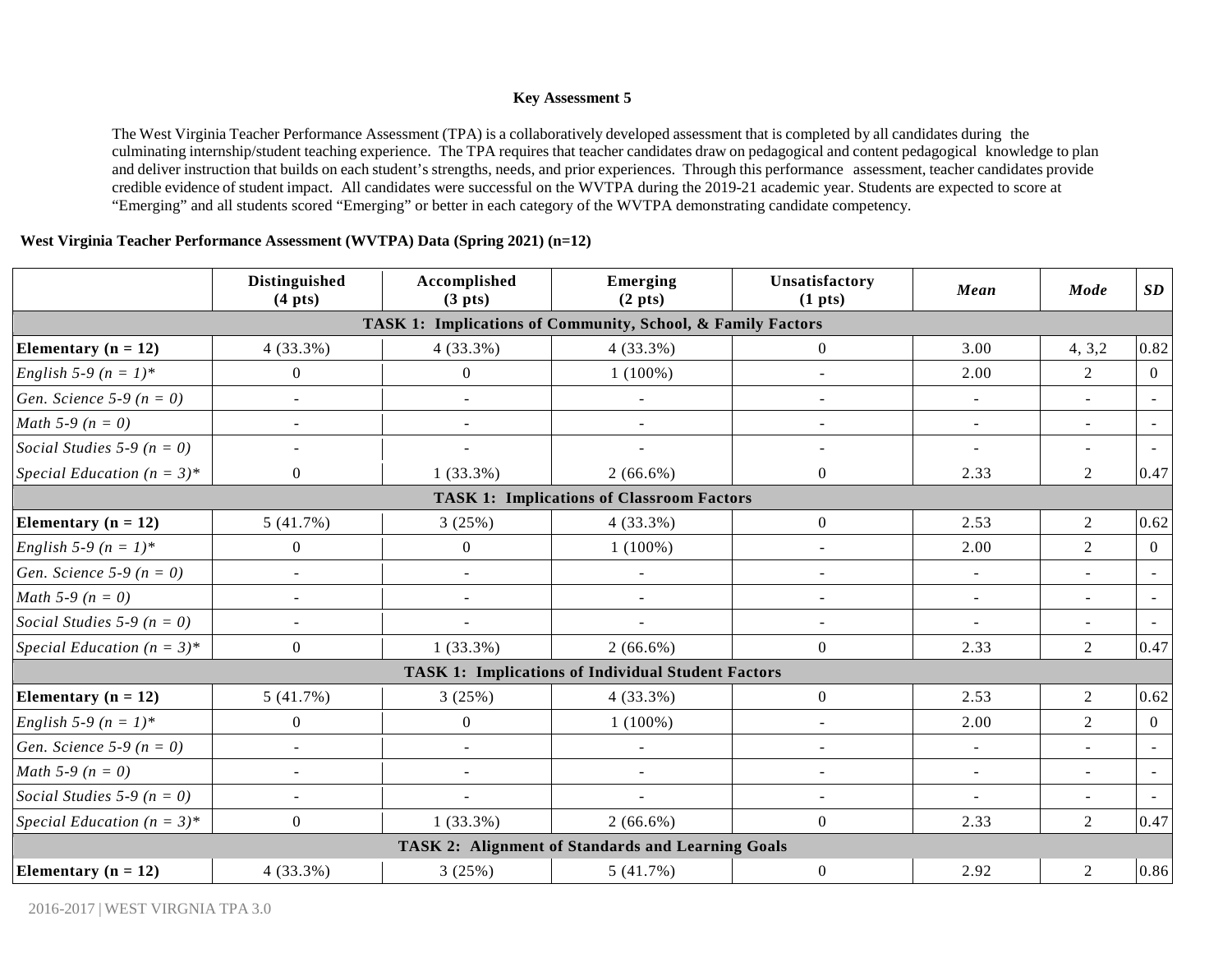| <i>English</i> 5-9 $(n = 1)^*$      | $\mathbf{0}$             | $\boldsymbol{0}$         | $1(100\%)$                                        | $\overline{\phantom{a}}$ | 2.00                     | $\sqrt{2}$               | $\overline{0}$ |
|-------------------------------------|--------------------------|--------------------------|---------------------------------------------------|--------------------------|--------------------------|--------------------------|----------------|
| <i>Gen. Science</i> 5-9 ( $n = 0$ ) | $\sim$                   | $\sim$                   | $\overline{a}$                                    | $\sim$                   | $\sim$                   | $\blacksquare$           | $\sim$         |
| <i>Math</i> 5-9 ( $n = 0$ )         | $\blacksquare$           | $\overline{\phantom{a}}$ | $\blacksquare$                                    | $\blacksquare$           | $\blacksquare$           | $\blacksquare$           |                |
| Social Studies 5-9 ( $n = 0$ )      | $\Box$                   | $\overline{\phantom{a}}$ | $\blacksquare$                                    | $\blacksquare$           | $\overline{\phantom{a}}$ | $\overline{\phantom{a}}$ |                |
| Special Education $(n = 3)^*$       | $\sim$                   | $\blacksquare$           | $3(100\%)$                                        | $\overline{\phantom{a}}$ | 2.00                     | $\overline{2}$           | $\overline{0}$ |
|                                     |                          |                          | <b>TASK 2: Learning Goals</b>                     |                          |                          |                          |                |
| Elementary $(n = 12)$               | 5(41.7%)                 | 3(25%)                   | $4(33.3\%)$                                       | $\boldsymbol{0}$         | 2.53                     | $\overline{2}$           | 0.62           |
| English 5-9 ( $n = 1$ )*            | $\overline{0}$           | $\mathbf{0}$             | $1(100\%)$                                        | $\blacksquare$           | 2.00                     | $\overline{2}$           | $\overline{0}$ |
| <i>Gen. Science</i> 5-9 ( $n = 0$ ) | $\blacksquare$           | $\Box$                   | $\sim$                                            | $\sim$                   | $\sim$                   | $\mathbf{r}$             |                |
| <i>Math</i> 5-9 ( $n = 0$ )         | $\overline{\phantom{a}}$ | $\blacksquare$           | $\overline{\phantom{a}}$                          | $\blacksquare$           | $\sim$                   | $\blacksquare$           | $\sim$         |
| Social Studies 5-9 ( $n = 0$ )      | $\overline{\phantom{a}}$ | $\bar{\phantom{a}}$      | $\overline{a}$                                    | $\blacksquare$           | $\blacksquare$           | $\overline{a}$           |                |
| Special Education $(n = 3)^*$       | $\mathbf{0}$             | $1(33.3\%)$              | $2(66.6\%)$                                       | $\boldsymbol{0}$         | 2.33                     | $\overline{2}$           | 0.47           |
|                                     |                          |                          | <b>TASK 2: Anticipated Student Challenges</b>     |                          |                          |                          |                |
| Elementary ( $n = 12$ )             | 3(25%)                   | 4(33.3%)                 | 5(41.7%)                                          | $\boldsymbol{0}$         | 2.83                     | 2                        | 0.80           |
| <i>English</i> 5-9 $(n = 1)^*$      | $\boldsymbol{0}$         | $\boldsymbol{0}$         | $1(100\%)$                                        | $\sim$                   | 2.00                     | $\overline{2}$           | $\overline{0}$ |
| <i>Gen. Science</i> 5-9 ( $n = 0$ ) | $\blacksquare$           | $\blacksquare$           | $\blacksquare$                                    | $\blacksquare$           | $\omega_{\rm c}$         | $\blacksquare$           | $\sim$         |
| <i>Math</i> 5-9 ( $n = 0$ )         | $\overline{\phantom{a}}$ | $\overline{\phantom{a}}$ | $\overline{\phantom{a}}$                          | $\sim$                   | $\overline{\phantom{a}}$ | $\overline{a}$           |                |
| Social Studies 5-9 ( $n = 0$ )      | $\overline{a}$           | $\sim$                   | $\overline{a}$                                    | $\sim$                   | $\blacksquare$           | $\sim$                   |                |
| Special Education $(n = 3)^*$       | $\blacksquare$           |                          | $3(100\%)$                                        | $\overline{\phantom{a}}$ | 2.00                     | $\overline{2}$           | $\overline{0}$ |
|                                     |                          |                          | <b>TASK 3: Alignment with Learning Goals</b>      |                          |                          |                          |                |
| Elementary $(n = 12)$               | 4(33.3%)                 | 4(33.3%)                 | 4(33.3%)                                          | $\boldsymbol{0}$         | 3.00                     | 4, 3, 2                  | 0.82           |
| English 5-9 ( $n = 1$ )*            | $\overline{0}$           | $\boldsymbol{0}$         | $1(100\%)$                                        | $\overline{\phantom{a}}$ | 2.00                     | $\sqrt{2}$               | $\overline{0}$ |
| <i>Gen. Science</i> 5-9 ( $n = 0$ ) | $\overline{\phantom{a}}$ | $\overline{\phantom{a}}$ |                                                   | $\sim$                   | $\blacksquare$           |                          |                |
| <i>Math</i> 5-9 ( $n = 0$ )         | $\overline{\phantom{a}}$ | $\overline{\phantom{a}}$ | $\overline{a}$                                    | $\sim$                   | $\sim$                   | $\blacksquare$           |                |
| Social Studies 5-9 ( $n = 0$ )      | $\sim$                   |                          | $\overline{a}$                                    | $\blacksquare$           | $\blacksquare$           | $\blacksquare$           | $\sim$         |
| Special Education $(n = 3)^*$       | $\mathbf{0}$             | $2(66.6\%)$              | $1(33.3\%)$                                       | $\boldsymbol{0}$         | 2.67                     | $\overline{3}$           | 0.47           |
|                                     |                          |                          | TASK 3: Assessment Criteria / Technical Soundness |                          |                          |                          |                |
| Elementary $(n = 12)$               | 4(33.3%)                 | 2(16.7%)                 | $6(50\%)$                                         | $\overline{0}$           | 2.83                     | $\overline{2}$           | 0.90           |
| <i>English</i> 5-9 $(n = 1)^*$      | $\mathbf{0}$             | $\boldsymbol{0}$         | $1(100\%)$                                        | $\mathbf{r}$             | 2.00                     | $\overline{2}$           | $\overline{0}$ |
| Gen. Science 5-9 ( $n = 0$ )        | $\overline{a}$           | $\blacksquare$           | $\overline{\phantom{a}}$                          | $\overline{a}$           | $\sim$                   | $\blacksquare$           |                |
| <i>Math</i> 5-9 ( $n = 0$ )         | $\blacksquare$           | $\overline{\phantom{a}}$ |                                                   |                          | $\blacksquare$           | $\blacksquare$           | $\blacksquare$ |
| Social Studies 5-9 ( $n = 0$ )      | $\overline{\phantom{a}}$ | $\omega$                 | $\blacksquare$                                    |                          | $\overline{\phantom{a}}$ | $\omega$                 |                |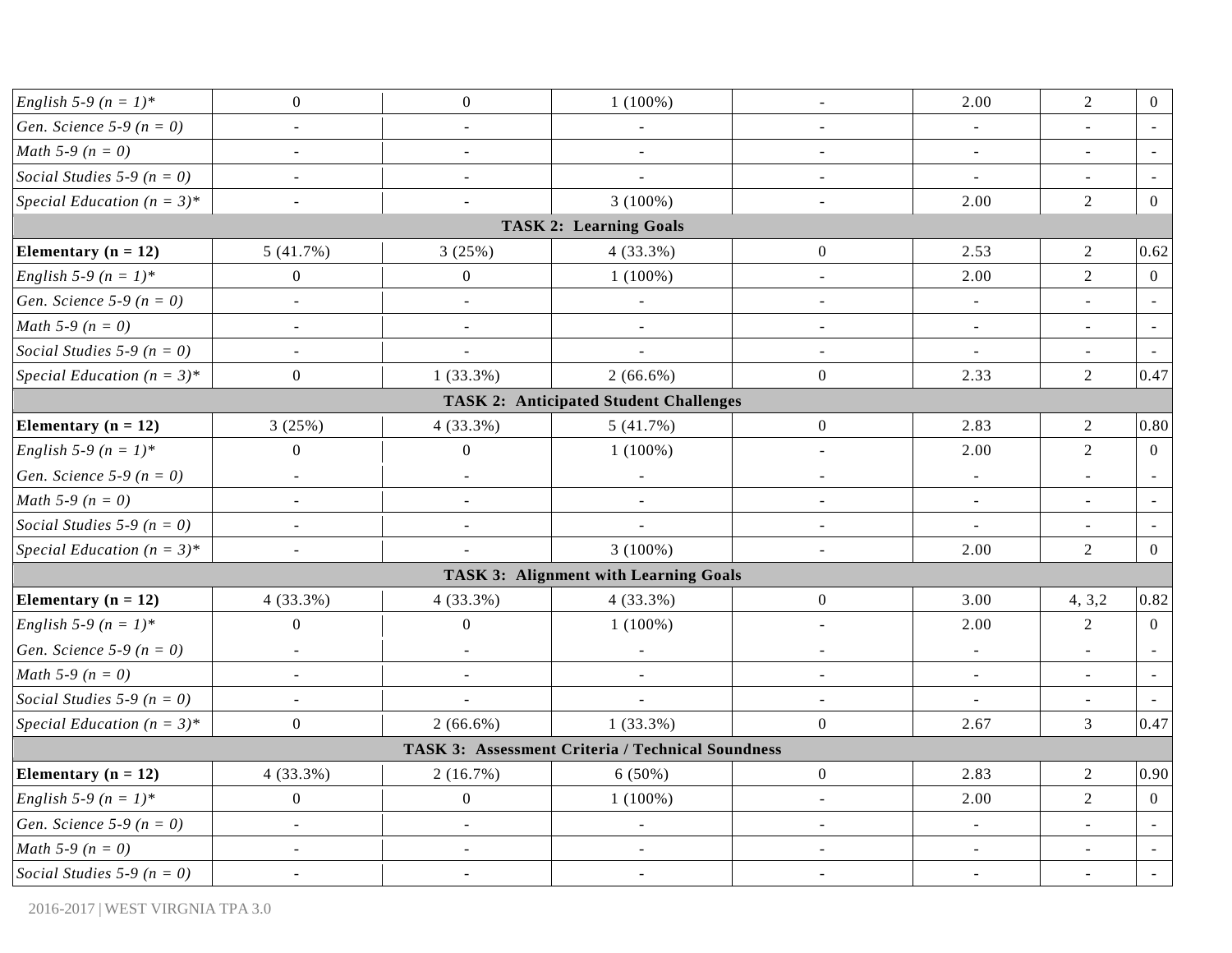| Special Education $(n = 3)^*$       | $\mathbf{0}$             | $1(33.3\%)$              | $2(66.6\%)$                                           | $\mathbf{0}$        | 2.33                     | $\overline{2}$           | 0.47           |
|-------------------------------------|--------------------------|--------------------------|-------------------------------------------------------|---------------------|--------------------------|--------------------------|----------------|
|                                     |                          |                          | <b>TASK 3: Balance of Assessments</b>                 |                     |                          |                          |                |
| Elementary ( $n = 12$ )             | 4(33.3%)                 | $1(8.3\%)$               | $7(58.3\%)$                                           | $\boldsymbol{0}$    | 2.75                     | $\boldsymbol{2}$         | 0.92           |
| English 5-9 ( $n = 1$ )*            | $\mathbf{0}$             | $\boldsymbol{0}$         | $1(100\%)$                                            | $\overline{a}$      | 2.00                     | $\overline{2}$           | $\overline{0}$ |
| <i>Gen. Science</i> 5-9 ( $n = 0$ ) | $\overline{a}$           | $\overline{a}$           | $\omega$                                              | $\sim$              | $\omega$                 | $\overline{a}$           |                |
| <i>Math</i> 5-9 ( $n = 0$ )         | $\overline{\phantom{a}}$ | ÷,                       | $\overline{\phantom{a}}$                              | $\bar{\phantom{a}}$ | $\overline{\phantom{a}}$ | $\overline{\phantom{a}}$ |                |
| Social Studies 5-9 ( $n = 0$ )      | $\blacksquare$           | $\overline{\phantom{a}}$ | ÷,                                                    | $\blacksquare$      | $\overline{\phantom{a}}$ | $\blacksquare$           |                |
| Special Education $(n = 3)^*$       | $\blacksquare$           | $\overline{\phantom{a}}$ | $3(100\%)$                                            | $\sim$              | 2.00                     | $\overline{2}$           | $\overline{0}$ |
|                                     |                          |                          | <b>TASK 4: Factors in Planning</b>                    |                     |                          |                          |                |
| Elementary ( $n = 12$ )             | $4(33.3\%)$              | $4(33.3\%)$              | $4(33.3\%)$                                           | $\mathbf{0}$        | 3.00                     | 4, 3, 2                  | 0.82           |
| <i>English</i> 5-9 $(n = 1)^*$      | $\mathbf{0}$             | $\boldsymbol{0}$         | $1(100\%)$                                            | $\sim$              | 2.00                     | $\overline{2}$           | $\overline{0}$ |
| Gen. Science 5-9 ( $n = 0$ )        | $\blacksquare$           | $\overline{\phantom{a}}$ | $\Box$                                                | $\overline{a}$      | $\overline{\phantom{a}}$ | $\overline{a}$           |                |
| <i>Math</i> 5-9 ( $n = 0$ )         | $\blacksquare$           | $\blacksquare$           | $\blacksquare$                                        | $\blacksquare$      | $\blacksquare$           | $\blacksquare$           | $\sim$         |
| Social Studies 5-9 ( $n = 0$ )      | $\mathbf{r}$             | $\overline{a}$           | $\overline{a}$                                        | $\blacksquare$      | $\overline{\phantom{a}}$ | $\overline{\phantom{a}}$ |                |
| Special Education $(n = 3)^*$       | $\boldsymbol{0}$         | $1(33.3\%)$              | $2(66.6\%)$                                           | $\boldsymbol{0}$    | 2.33                     | $\sqrt{2}$               | 0.47           |
|                                     |                          |                          | <b>TASK 4: Consultation</b>                           |                     |                          |                          |                |
| Elementary ( $n = 12$ )             | 4(33.3%)                 | $6(50\%)$                | 2(16.7%)                                              | $\mathbf{0}$        | 3.17                     | $\mathfrak{Z}$           | 0.69           |
| <i>English</i> 5-9 $(n = 1)^*$      | $\boldsymbol{0}$         | $\boldsymbol{0}$         | $1(100\%)$                                            | $\sim$              | 2.00                     | $\overline{2}$           | $\overline{0}$ |
| <i>Gen. Science</i> 5-9 ( $n = 0$ ) | $\blacksquare$           | $\blacksquare$           | $\overline{\phantom{a}}$                              | $\blacksquare$      | $\equiv$                 | $\blacksquare$           |                |
| <i>Math</i> 5-9 ( $n = 0$ )         | $\blacksquare$           | $\overline{\phantom{a}}$ | $\overline{\phantom{a}}$                              | $\sim$              | $\blacksquare$           | $\blacksquare$           |                |
| Social Studies 5-9 ( $n = 0$ )      | $\blacksquare$           | $\overline{a}$           | $\blacksquare$                                        | $\blacksquare$      | $\blacksquare$           | $\blacksquare$           |                |
| Special Education $(n = 3)^*$       | $\overline{\phantom{a}}$ | $3(100\%)$               |                                                       | $\bar{\phantom{a}}$ | 3.00                     | $\overline{3}$           | $\overline{0}$ |
|                                     |                          |                          | <b>TASK 4: Instructional Strategies</b>               |                     |                          |                          |                |
| Elementary ( $n = 12$ )             | 4(33.3%)                 | 2(16.7%)                 | $6(50\%)$                                             | $\boldsymbol{0}$    | 2.83                     | $\sqrt{2}$               | 0.90           |
| English 5-9 ( $n = 1$ )*            | $\mathbf{0}$             | $\boldsymbol{0}$         | $1(100\%)$                                            | $\overline{a}$      | 2.00                     | $\overline{2}$           | $\overline{0}$ |
| <i>Gen. Science</i> 5-9 ( $n = 0$ ) | $\blacksquare$           | $\blacksquare$           | $\blacksquare$                                        | $\blacksquare$      | $\omega_{\rm c}$         | $\blacksquare$           | $\sim$         |
| <i>Math</i> 5-9 ( $n = 0$ )         | $\blacksquare$           | $\blacksquare$           | $\overline{\phantom{a}}$                              | $\sim$              | $\blacksquare$           | $\blacksquare$           |                |
| Social Studies 5-9 ( $n = 0$ )      | $\overline{\phantom{a}}$ | ÷,                       |                                                       | $\sim$              |                          | $\overline{a}$           |                |
| Special Education $(n = 3)^*$       | $\blacksquare$           | $\blacksquare$           | $3(100\%)$                                            | $\blacksquare$      | 2.00                     | 2                        | $\overline{0}$ |
|                                     |                          |                          | <b>TASK 4: Rationale for Instructional Strategies</b> |                     |                          |                          |                |
| Elementary $(n = 12)$               | 4 (33.3%)                | 2(16.7%)                 | $6(50\%)$                                             | $\boldsymbol{0}$    | 2.83                     | $\overline{2}$           | 0.90           |
| English 5-9 ( $n = 1$ )*            | $\mathbf{0}$             | $\boldsymbol{0}$         | $1(100\%)$                                            | $\blacksquare$      | 2.00                     | $\overline{2}$           | $\overline{0}$ |
|                                     |                          |                          |                                                       |                     |                          |                          |                |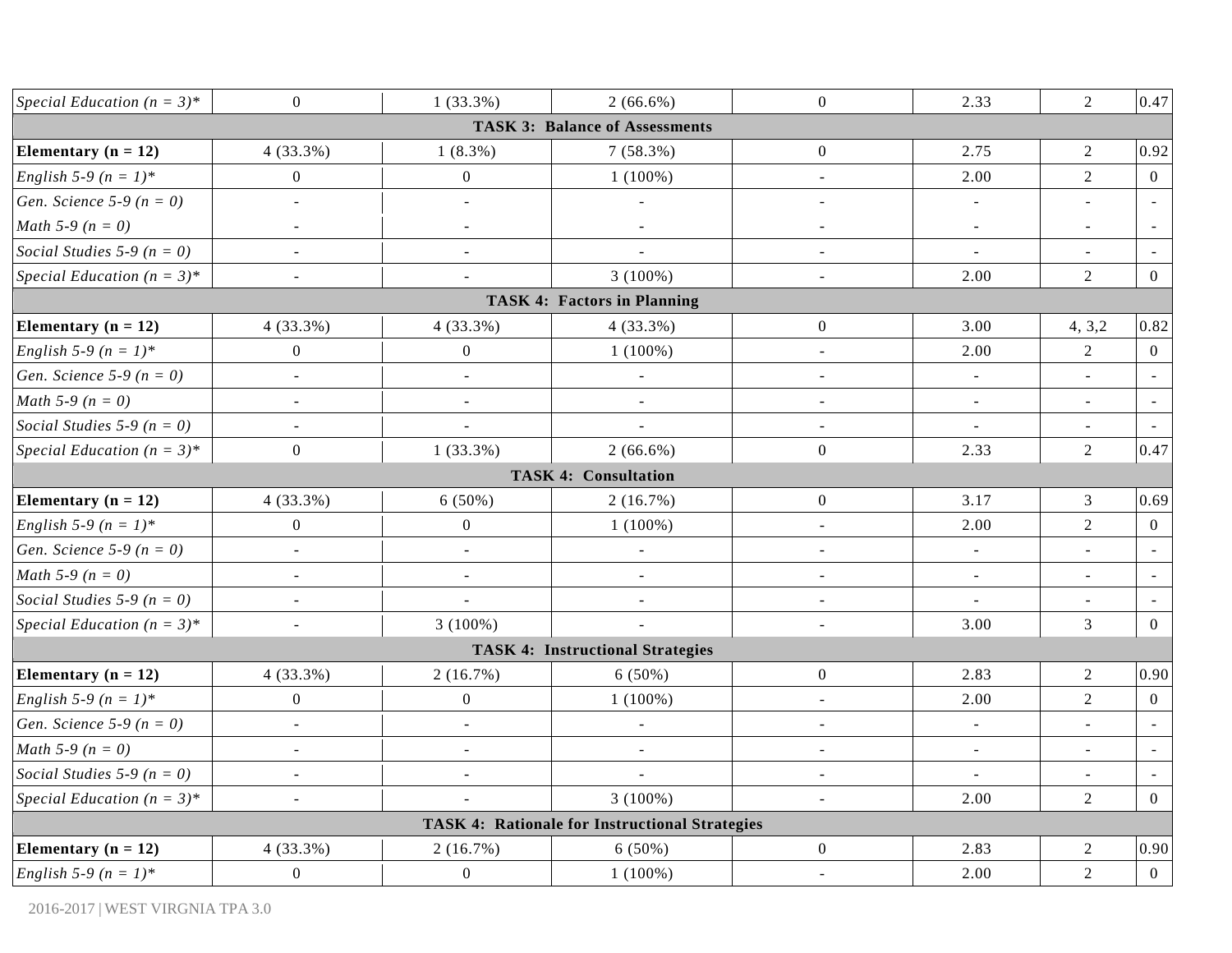| Gen. Science 5-9 ( $n = 0$ )        | $\overline{\phantom{a}}$ | $\overline{\phantom{a}}$ | $\blacksquare$                                    | $\bar{\phantom{a}}$      | $\overline{\phantom{a}}$ | $\frac{1}{2}$            |                |
|-------------------------------------|--------------------------|--------------------------|---------------------------------------------------|--------------------------|--------------------------|--------------------------|----------------|
| <i>Math</i> 5-9 ( $n = 0$ )         | $\blacksquare$           | $\blacksquare$           | $\sim$                                            | $\sim$                   | $\sim$                   | $\blacksquare$           |                |
| Social Studies 5-9 ( $n = 0$ )      | $\overline{\phantom{a}}$ | $\sim$                   | $\overline{a}$                                    | $\sim$                   |                          |                          |                |
| Special Education $(n = 3)^*$       | $\overline{\phantom{a}}$ |                          | $3(100\%)$                                        | $\blacksquare$           | 2.00                     | $\overline{2}$           | $\overline{0}$ |
|                                     |                          |                          | TASK 4: Learning Resources (including technology) |                          |                          |                          |                |
| Elementary ( $n = 12$ )             | 4(33.3%)                 | 4(33.3%)                 | 4(33.3%)                                          | $\boldsymbol{0}$         | 3.00                     | 4, 3, 2                  | 0.82           |
| English 5-9 $(n = 1)^*$             | $\boldsymbol{0}$         | $\boldsymbol{0}$         | $1(100\%)$                                        | $\overline{\phantom{a}}$ | 2.00                     | $\overline{2}$           | $\overline{0}$ |
| <i>Gen. Science</i> 5-9 ( $n = 0$ ) | $\blacksquare$           | $\overline{\phantom{a}}$ | $\bar{a}$                                         | $\overline{\phantom{a}}$ | $\blacksquare$           | $\omega$                 | $\sim$         |
| <i>Math</i> 5-9 ( $n = 0$ )         | $\blacksquare$           | $\overline{\phantom{a}}$ | $\sim$                                            | $\blacksquare$           | $\blacksquare$           | $\mathbf{r}$             |                |
| Social Studies 5-9 ( $n = 0$ )      | $\overline{\phantom{a}}$ | ÷,                       |                                                   | $\overline{\phantom{a}}$ | $\blacksquare$           | $\overline{\phantom{a}}$ |                |
| Special Education $(n = 3)^*$       | $\overline{0}$           | $1(33.3\%)$              | $2(66.6\%)$                                       | $\boldsymbol{0}$         | 2.33                     | 2                        | 0.47           |
|                                     |                          |                          | <b>TASK 4: Differentiated Instruction</b>         |                          |                          |                          |                |
| Elementary $(n = 12)$               | 4(33.3%)                 | 4(33.3%)                 | 4(33.3%)                                          | $\boldsymbol{0}$         | 3.00                     | 4, 3, 2                  | 0.82           |
| <i>English</i> 5-9 $(n = 1)^*$      | $\boldsymbol{0}$         | $\boldsymbol{0}$         | $1(100\%)$                                        | $\overline{\phantom{a}}$ | 2.00                     | $\overline{2}$           | $\overline{0}$ |
| <i>Gen. Science</i> 5-9 ( $n = 0$ ) | $\blacksquare$           | $\blacksquare$           | $\blacksquare$                                    | $\overline{\phantom{a}}$ | $\blacksquare$           |                          |                |
| <i>Math</i> 5-9 ( $n = 0$ )         | $\blacksquare$           | $\overline{\phantom{a}}$ | $\frac{1}{2}$                                     | $\overline{\phantom{a}}$ | $\blacksquare$           | $\overline{\phantom{a}}$ |                |
| Social Studies 5-9 ( $n = 0$ )      | $\blacksquare$           | $\blacksquare$           | $\overline{a}$                                    | $\blacksquare$           | $\blacksquare$           | $\blacksquare$           |                |
| Special Education $(n = 3)^*$       | $\mathbf{0}$             | $1(33.3\%)$              | $2(66.6\%)$                                       | $\mathbf{0}$             | 2.33                     | $\overline{2}$           | 0.47           |
|                                     |                          |                          | <b>TASK 5: Classroom Set-up and Organization</b>  |                          |                          |                          |                |
| Elementary ( $n = 12$ )             | 4(33.3%)                 | 5(41.7%)                 | 3(25%)                                            | $\boldsymbol{0}$         | 3.08                     | $\overline{2}$           | 0.76           |
| <i>English</i> 5-9 $(n = 1)^*$      | $\boldsymbol{0}$         | $\boldsymbol{0}$         | $1(100\%)$                                        | $\overline{\phantom{a}}$ | 2.00                     | $\overline{2}$           | $\overline{0}$ |
| <i>Gen. Science</i> 5-9 ( $n = 0$ ) | $\blacksquare$           | ÷,                       | $\qquad \qquad \blacksquare$                      |                          | $\blacksquare$           |                          |                |
| <i>Math</i> 5-9 ( $n = 0$ )         | $\blacksquare$           | $\blacksquare$           | $\blacksquare$                                    | $\blacksquare$           | $\blacksquare$           | $\blacksquare$           | $\sim$         |
| Social Studies 5-9 ( $n = 0$ )      | $\blacksquare$           | $\sim$                   |                                                   |                          |                          |                          |                |
| Special Education $(n = 3)^*$       | $\mathbf{0}$             | $2(66.6\%)$              | $1(33.3\%)$                                       | $\mathbf{0}$             | 2.67                     | $\overline{3}$           | 0.47           |
|                                     |                          |                          | <b>TASK 5: Classroom Behavior and Management</b>  |                          |                          |                          |                |
| Elementary ( $n = 12$ )             | 4(33.3%)                 | 4(33.3%)                 | 4(33.3%)                                          | $\boldsymbol{0}$         | 3.00                     | 4, 3, 2                  | 0.82           |
| English 5-9 ( $n = 1$ )*            | $\overline{0}$           | $\boldsymbol{0}$         | $1(100\%)$                                        |                          | 2.00                     | $\sqrt{2}$               | $\mathbf{0}$   |
| <i>Gen. Science</i> 5-9 ( $n = 0$ ) | $\blacksquare$           | $\blacksquare$           | $\bar{a}$                                         | $\sim$                   | $\blacksquare$           | $\blacksquare$           | $\sim$         |
| <i>Math</i> 5-9 ( $n = 0$ )         | $\blacksquare$           | $\blacksquare$           |                                                   | $\overline{a}$           | $\sim$                   | $\blacksquare$           |                |
| Social Studies 5-9 ( $n = 0$ )      |                          |                          |                                                   |                          |                          |                          |                |
| Special Education $(n = 3)^*$       | $\overline{0}$           | $1(33.3\%)$              | $2(66.6\%)$                                       | $\boldsymbol{0}$         | 2.33                     | $\overline{2}$           | 0.47           |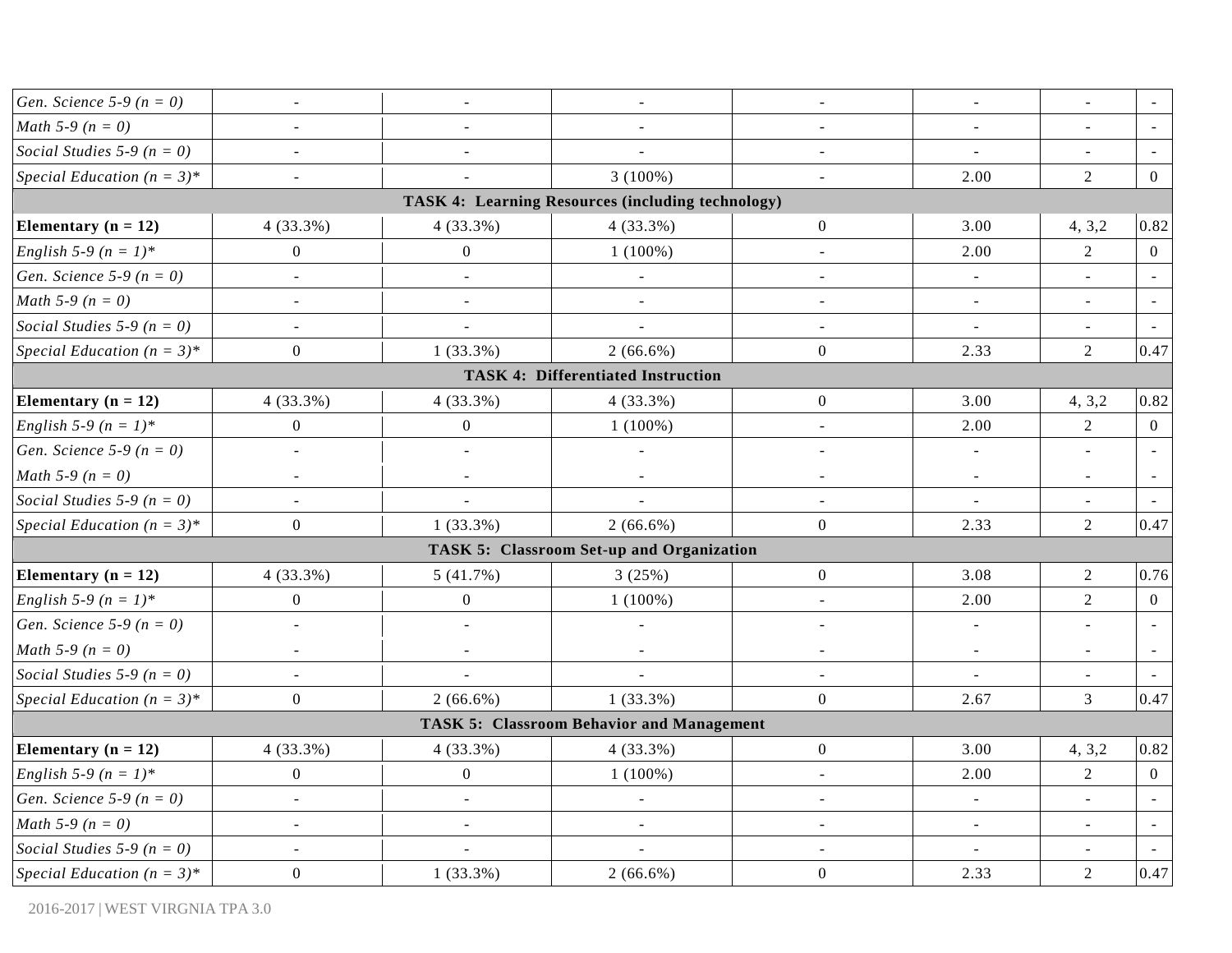|                                |                          |                          | <b>TASK 5: Flexibility</b>                     |                          |                          |                          |                |
|--------------------------------|--------------------------|--------------------------|------------------------------------------------|--------------------------|--------------------------|--------------------------|----------------|
| Elementary ( $n = 12$ )        | 4(33.3%)                 | 4(33.3%)                 | $4(33.3\%)$                                    | $\boldsymbol{0}$         | 3.00                     | 4, 3, 2                  | 0.82           |
| English 5-9 ( $n = 1$ )*       | $\boldsymbol{0}$         | $\overline{0}$           | $1(100\%)$                                     | $\blacksquare$           | 2.00                     | $\overline{2}$           | $\overline{0}$ |
| Gen. Science 5-9 ( $n = 0$ )   | $\blacksquare$           | $\blacksquare$           | $\blacksquare$                                 | $\blacksquare$           | $\blacksquare$           | $\blacksquare$           | $\sim$         |
| <i>Math</i> 5-9 ( $n = 0$ )    | $\overline{\phantom{a}}$ | $\overline{\phantom{a}}$ | $\overline{a}$                                 | $\blacksquare$           | $\blacksquare$           | $\overline{\phantom{a}}$ |                |
| Social Studies 5-9 ( $n = 0$ ) | $\sim$                   | $\overline{a}$           | ÷,                                             | $\sim$                   | $\overline{\phantom{a}}$ | $\blacksquare$           |                |
| Special Education $(n = 3)^*$  | $\boldsymbol{0}$         | $1(33.3\%)$              | $2(66.6\%)$                                    | $\overline{0}$           | 2.33                     | $\overline{2}$           | 0.47           |
|                                |                          |                          | <b>TASK 5: Questioning Strategies</b>          |                          |                          |                          |                |
| Elementary $(n = 12)$          | $4(33.3\%)$              | $4(33.3\%)$              | $4(33.3\%)$                                    | $\overline{0}$           | 3.00                     | 4, 3, 2                  | 0.82           |
| English 5-9 ( $n = 1$ )*       | $\boldsymbol{0}$         | $\boldsymbol{0}$         | $1(100\%)$                                     | $\blacksquare$           | 2.00                     | $\overline{2}$           | $\overline{0}$ |
| Gen. Science 5-9 ( $n = 0$ )   | $\overline{a}$           | $\overline{a}$           | $\overline{\phantom{a}}$                       | $\equiv$                 | $\blacksquare$           | $\overline{a}$           |                |
| <i>Math</i> 5-9 ( $n = 0$ )    | $\blacksquare$           | $\sim$                   | $\blacksquare$                                 | $\overline{\phantom{a}}$ | $\sim$                   | $\blacksquare$           |                |
| Social Studies 5-9 ( $n = 0$ ) | $\blacksquare$           | $\overline{\phantom{a}}$ |                                                | $\blacksquare$           | $\blacksquare$           | $\blacksquare$           | $\sim$         |
| Special Education $(n = 3)^*$  | $\boldsymbol{0}$         | $1(33.3\%)$              | $2(66.6\%)$                                    | $\overline{0}$           | 2.33                     | $\overline{2}$           | 0.47           |
|                                |                          |                          | <b>TASK 5: Student Engagement</b>              |                          |                          |                          |                |
| Elementary ( $n = 12$ )        | 4(33.3%)                 | 4(33.3%)                 | 4(33.3%)                                       | $\overline{0}$           | 3.00                     | 4,3,2                    | 0.82           |
| English 5-9 ( $n = 1$ )*       | $\mathbf{0}$             | $\boldsymbol{0}$         | $1(100\%)$                                     | $\blacksquare$           | 2.00                     | 2                        | $\overline{0}$ |
| Gen. Science 5-9 ( $n = 0$ )   | $\Box$                   | $\Box$                   | $\blacksquare$                                 | $\sim$                   | $\blacksquare$           | $\blacksquare$           |                |
| <i>Math</i> 5-9 ( $n = 0$ )    | $\overline{\phantom{a}}$ | $\blacksquare$           | $\overline{\phantom{a}}$                       | $\blacksquare$           | $\blacksquare$           | $\overline{\phantom{a}}$ | $\sim$         |
| Social Studies 5-9 ( $n = 0$ ) | $\omega$                 | $\overline{a}$           | $\overline{a}$                                 | $\overline{\phantom{a}}$ | $\omega$                 | $\omega$                 |                |
| Special Education $(n = 3)^*$  | $\mathbf{0}$             | $1(33.3\%)$              | $2(66.6\%)$                                    | $\overline{0}$           | 2.33                     | $\overline{2}$           | 0.47           |
|                                |                          |                          | TASK 6: Clarity and Representation of Evidence |                          |                          |                          |                |
| Elementary ( $n = 12$ )        | $4(33.3\%)$              | $6(50\%)$                | 2(16.7%)                                       | $\overline{0}$           | 3.17                     | $\mathfrak{Z}$           | 0.69           |
| English 5-9 ( $n = 1$ )*       | $\overline{0}$           | $\boldsymbol{0}$         | $1(100\%)$                                     | $\equiv$                 | 2.00                     | 2                        | $\overline{0}$ |
| Gen. Science 5-9 ( $n = 0$ )   | $\overline{a}$           | $\overline{a}$           | $\blacksquare$                                 | $\sim$                   |                          |                          |                |
| <i>Math</i> 5-9 ( $n = 0$ )    | $\sim$                   | $\blacksquare$           | $\blacksquare$                                 | $\sim$                   | $\blacksquare$           | $\omega$                 | $\sim$         |
| Social Studies 5-9 ( $n = 0$ ) | $\blacksquare$           | $\overline{a}$           | L.                                             | $\blacksquare$           |                          | $\mathbf{r}$             |                |
| Special Education $(n = 3)^*$  | $\mathbf{0}$             | $2(66.6\%)$              | $1(33.3\%)$                                    | $\overline{0}$           | 2.67                     | $\mathfrak{Z}$           | 0.47           |
|                                |                          |                          | <b>TASK 6: Interpretation of Data</b>          |                          |                          |                          |                |
| Elementary ( $n = 12$ )        | 5(41.7%)                 | 5(41.7%)                 | 2(16.7%)                                       | $\overline{0}$           | 3.25                     | 4,3                      | 0.72           |
| English 5-9 ( $n = 1$ )*       | $\boldsymbol{0}$         | $\boldsymbol{0}$         | $1(100\%)$                                     |                          | 2.00                     | $\sqrt{2}$               | $\overline{0}$ |
| Gen. Science 5-9 ( $n = 0$ )   | $\blacksquare$           | $\blacksquare$           | $\blacksquare$                                 | $\sim$                   | $\blacksquare$           | $\omega$                 | $\sim$         |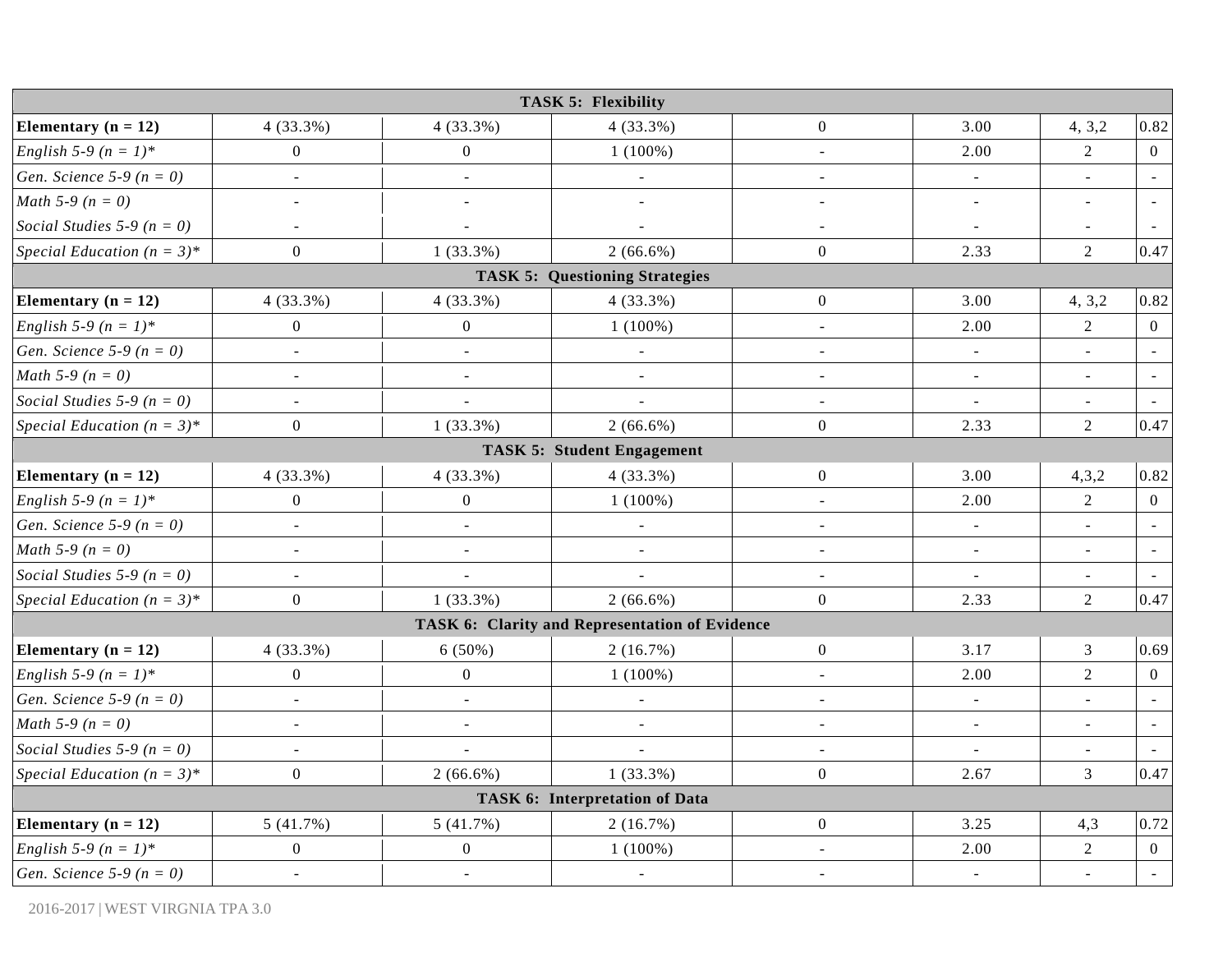| <i>Math</i> 5-9 ( $n = 0$ )     | $\overline{\phantom{a}}$ | $\blacksquare$           | $\overline{\phantom{a}}$                           | $\overline{\phantom{a}}$ | $\equiv$                 | $\overline{\phantom{a}}$ |                |
|---------------------------------|--------------------------|--------------------------|----------------------------------------------------|--------------------------|--------------------------|--------------------------|----------------|
| Social Studies 5-9 ( $n = 0$ )  | $\sim$                   | $\overline{\phantom{a}}$ | $\overline{a}$                                     | $\blacksquare$           | $\overline{\phantom{a}}$ | $\blacksquare$           |                |
| Special Education $(n = 3)^*$   | $\overline{0}$           | $2(66.6\%)$              | $1(33.3\%)$                                        | $\boldsymbol{0}$         | 2.67                     | 3                        | 0.47           |
|                                 |                          |                          | <b>TASK 6: Evidence of Impact</b>                  |                          |                          |                          |                |
| Elementary $(n = 12)$           | 5(41.7%)                 | 5(41.7%)                 | 2(16.7%)                                           | $\mathbf{0}$             | 3.25                     | 4,3                      | 0.72           |
| English 5-9 ( $n = 1$ )*        | $\overline{0}$           | $\boldsymbol{0}$         | $1(100\%)$                                         | $\sim$                   | 2.00                     | $\overline{2}$           | $\overline{0}$ |
| Gen. Science 5-9 ( $n = 0$ )    | $\overline{\phantom{a}}$ | $\overline{\phantom{a}}$ | $\blacksquare$                                     | $\overline{\phantom{a}}$ | $\blacksquare$           | $\blacksquare$           |                |
| <i>Math</i> 5-9 ( $n = 0$ )     | $\sim$                   | $\blacksquare$           | $\blacksquare$                                     | $\overline{\phantom{a}}$ | $\blacksquare$           | $\blacksquare$           | $\sim$         |
| Social Studies 5-9 ( $n = 0$ )  | $\sim$                   |                          |                                                    | $\blacksquare$           | $\overline{\phantom{a}}$ | $\blacksquare$           |                |
| Special Education $(n = 3)^*$   | $\mathbf{0}$             | $2(66.6\%)$              | $1(33.3\%)$                                        | $\mathbf{0}$             | 2.67                     | $\mathfrak{Z}$           | 0.47           |
|                                 |                          |                          | <b>TASK 7: Insights on Teaching and Learning</b>   |                          |                          |                          |                |
| Elementary $(n = 12)$           | 5(41.7%)                 | 2(16.7%)                 | 5(41.7%)                                           | $\boldsymbol{0}$         | 3.00                     | $\overline{4}$           | 0.91           |
| English 5-9 ( $n = 1$ )*        | $\overline{0}$           | $\boldsymbol{0}$         | $1(100\%)$                                         | $\sim$                   | 2.00                     | $\overline{2}$           | $\overline{0}$ |
| Gen. Science 5-9 ( $n = 0$ )    | $\overline{\phantom{a}}$ | $\overline{\phantom{a}}$ | $\blacksquare$                                     | $\sim$                   | $\overline{\phantom{a}}$ | $\blacksquare$           | $\sim$         |
| <i>Math</i> 5-9 ( $n = 0$ )     | $\blacksquare$           | $\blacksquare$           | $\overline{a}$                                     | $\blacksquare$           | $\blacksquare$           | $\sim$                   |                |
| Social Studies 5-9 ( $n = 0$ )  | $\blacksquare$           | $\overline{\phantom{a}}$ |                                                    | $\blacksquare$           | $\overline{\phantom{a}}$ |                          |                |
| Special Education $(n = 3)^*$   | $\sim$                   | $\omega$                 | $3(100\%)$                                         | $\blacksquare$           | 2.00                     | 2                        | $\overline{0}$ |
|                                 |                          |                          | <b>TASK 7: Professional Collaborative Practice</b> |                          |                          |                          |                |
| Elementary ( $n = 12$ )         | 5(41.7%)                 | $4(33.3\%)$              | 3(25%)                                             | $\boldsymbol{0}$         | 3.17                     | $\overline{4}$           | 0.80           |
| <i>English</i> 5-9 ( $n = 1$ )* | $\boldsymbol{0}$         | $\boldsymbol{0}$         | $1(100\%)$                                         | $\blacksquare$           | 2.00                     | $\overline{2}$           | $\overline{0}$ |
| Gen. Science 5-9 ( $n = 0$ )    | $\blacksquare$           | $\blacksquare$           |                                                    | $\blacksquare$           | $\blacksquare$           | $\blacksquare$           |                |
| <i>Math</i> 5-9 ( $n = 0$ )     | $\sim$                   | $\overline{\phantom{a}}$ | ÷,                                                 | $\overline{a}$           | $\blacksquare$           | ÷,                       |                |
| Social Studies 5-9 ( $n = 0$ )  | $\blacksquare$           | $\omega$                 | $\overline{a}$                                     | $\sim$                   | $\blacksquare$           | $\blacksquare$           |                |
| Special Education $(n = 3)^*$   | $\overline{0}$           | $2(66.6\%)$              | $1(33.3\%)$                                        | $\overline{0}$           | 2.67                     | $\overline{3}$           | 0.47           |
|                                 |                          |                          | <b>TASK 7: Implications for Future Teaching</b>    |                          |                          |                          |                |
| Elementary ( $n = 12$ )         | 5(41.7%)                 | $4(33.3\%)$              | 3(25%)                                             | $\boldsymbol{0}$         | 3.17                     | $\overline{4}$           | 0.80           |
| <i>English</i> 5-9 $(n = 1)^*$  | $\boldsymbol{0}$         | $\boldsymbol{0}$         | $1(100\%)$                                         | $\sim$                   | 2.00                     | 2                        | $\overline{0}$ |
| Gen. Science 5-9 ( $n = 0$ )    |                          | $\overline{a}$           | $\qquad \qquad \blacksquare$                       |                          | $\blacksquare$           |                          |                |
| <i>Math</i> 5-9 ( $n = 0$ )     | $\overline{\phantom{a}}$ | $\sim$                   | $\overline{\phantom{a}}$                           | $\sim$                   | $\blacksquare$           | $\blacksquare$           | $\overline{a}$ |
| Social Studies 5-9 ( $n = 0$ )  |                          |                          |                                                    |                          |                          |                          |                |
| Special Education $(n = 3)^*$   | $\overline{0}$           | $2(66.6\%)$              | $1(33.3\%)$                                        | $\mathbf{0}$             | 2.67                     | $\overline{3}$           | 0.47           |
|                                 |                          |                          | <b>TASK 7: Professional Growth</b>                 |                          |                          |                          |                |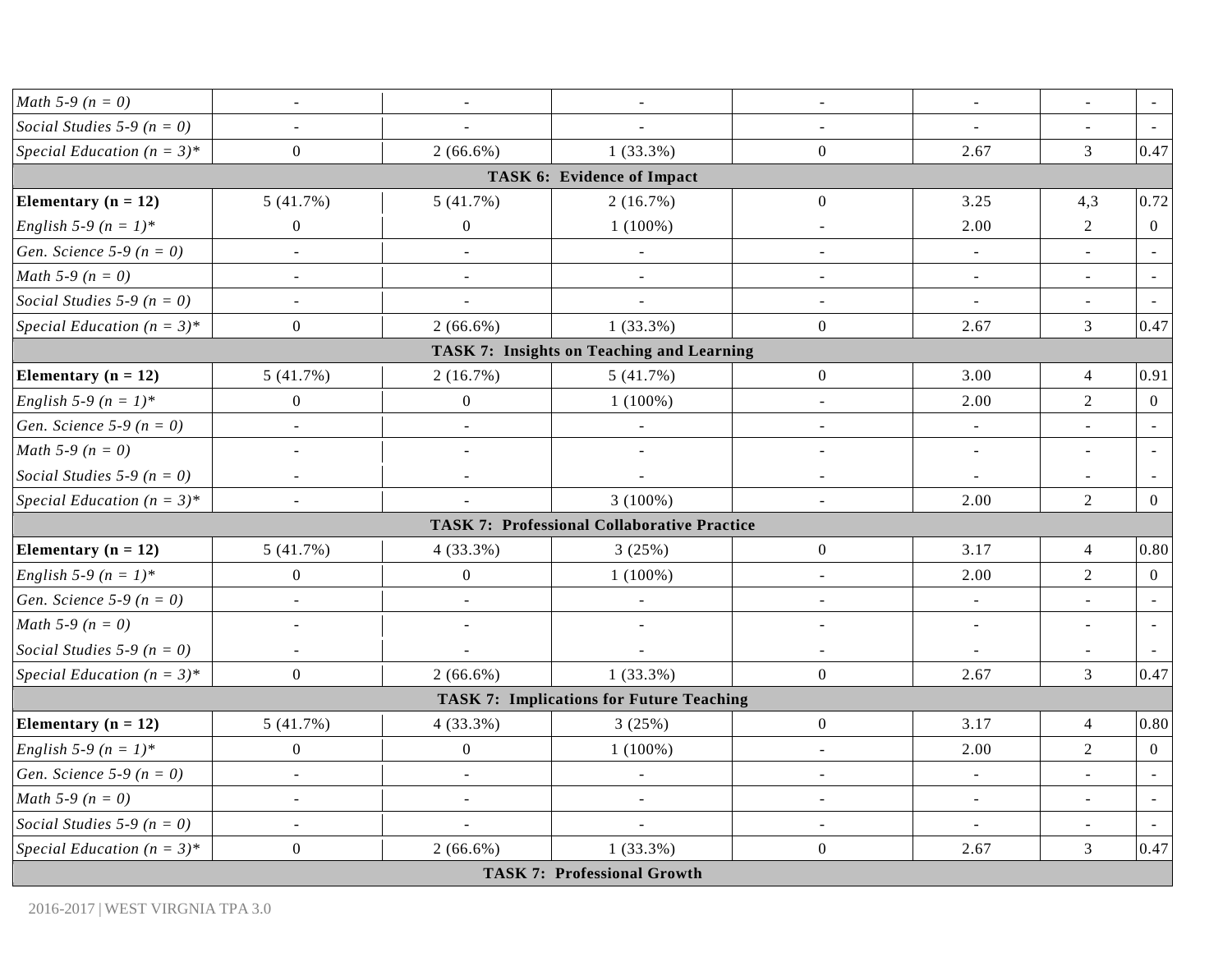| Elementary ( $n = 12$ )             | 5(41.7%)                 | 3(25%)     | $4(33.3\%)$              |   | 2.53 | 0.62 |
|-------------------------------------|--------------------------|------------|--------------------------|---|------|------|
| <i>English</i> 5-9 $(n = 1)^*$      |                          |            | $1(100\%)$               |   | 2.00 |      |
| <i>Gen. Science</i> 5-9 ( $n = 0$ ) |                          |            |                          |   |      |      |
| <i>Math</i> 5-9 ( $n = 0$ )         | $\overline{\phantom{a}}$ |            | $\overline{\phantom{a}}$ |   |      |      |
| Social Studies 5-9 ( $n = 0$ )      |                          |            | $\overline{\phantom{0}}$ | - |      |      |
| Special Education $(n = 0)$         |                          | $(33.3\%)$ | $2(66.6\%)$              |   | 2.33 | 0.47 |

\*Due to changes in WV Policy 5100, candidates in the 5-9 contents and special education are placed in a year-long residency.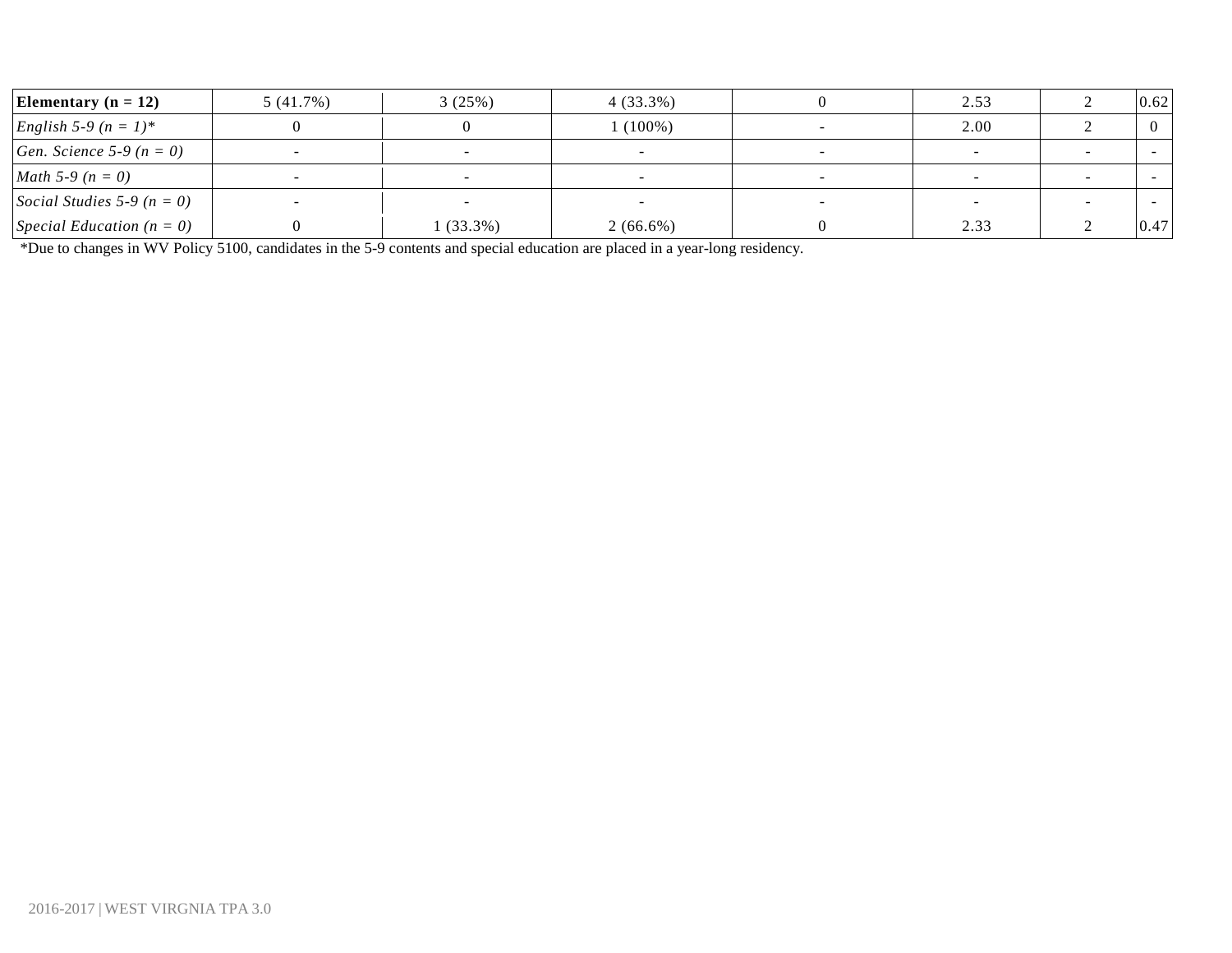|                                | <b>Distinguished</b><br>$(4 \text{ pts})$ | Accomplished<br>(3 <sub>p</sub> its) | Emerging<br>(2 <sub>p</sub> ts)                             | Unsatisfactory<br>(1 <sub>pts</sub> ) | Mean                        | Mode           | SD                       |
|--------------------------------|-------------------------------------------|--------------------------------------|-------------------------------------------------------------|---------------------------------------|-----------------------------|----------------|--------------------------|
|                                |                                           |                                      | TASK 1: Implications of Community, School, & Family Factors |                                       |                             |                |                          |
| Elementary ( $n = 15$ )        | 1(7%)                                     | 6(40%)                               | 8 (53%)                                                     | $\overline{0}$                        | 2.53                        | $\overline{2}$ | 0.62                     |
| English 5-9 ( $n = 1$ )*       | $\boldsymbol{0}$                          | $\overline{0}$                       | $1(100\%)$                                                  | $\overline{0}$                        | 2.00                        | $\overline{2}$ | $\theta$                 |
| Gen. Science 5-9 ( $n = 0$ )   | $\blacksquare$                            | $\blacksquare$                       | $\overline{\phantom{a}}$                                    | $\blacksquare$                        | $\sim$                      | $\sim$         | $\overline{\phantom{a}}$ |
| <i>Math</i> 5-9 ( $n = 0$ )    | $\sim$                                    | $\sim$                               | $\blacksquare$                                              | $\sim$                                | $\blacksquare$              | $\blacksquare$ | $\overline{\phantom{a}}$ |
| Social Studies 5-9 ( $n = 0$ ) |                                           |                                      | $\overline{\phantom{a}}$                                    | $\overline{\phantom{a}}$              | $\blacksquare$              |                |                          |
| Special Education $(n = 2)^*$  | $\boldsymbol{0}$                          | $2(100\%)$                           | $\boldsymbol{0}$                                            | $\boldsymbol{0}$                      | 3.00                        | $\overline{3}$ | $\overline{0}$           |
|                                |                                           |                                      | <b>TASK 1: Implications of Classroom Factors</b>            |                                       |                             |                |                          |
| Elementary ( $n = 15$ )        | 1(7%)                                     | 5(33%)                               | $9(60\%)$                                                   | $\boldsymbol{0}$                      | 2.47                        | 2              | 0.62                     |
| English 5-9 ( $n = 1$ )*       | $\mathbf{0}$                              | $\boldsymbol{0}$                     | $1(100\%)$                                                  | $\overline{0}$                        | 2.00                        | $\overline{2}$ | $\theta$                 |
| Gen. Science 5-9 ( $n = 0$ )   | $\omega$                                  |                                      | $\overline{a}$                                              | $\sim$                                | $\sim$                      | $\sim$         | $\sim$                   |
| <i>Math</i> 5-9 ( $n = 0$ )    | $\blacksquare$                            | $\blacksquare$                       | $\blacksquare$                                              | $\sim$                                | $\equiv$                    | $\sim$         | $\sim$                   |
| Social Studies 5-9 ( $n = 0$ ) | $\sim$                                    |                                      |                                                             |                                       | $\overline{\phantom{a}}$    |                |                          |
| Special Education $(n = 2)^*$  | $\boldsymbol{0}$                          | $\boldsymbol{0}$                     | $2(100\%)$                                                  | $\mathbf{0}$                          | 2.00                        | $\overline{2}$ | $\theta$                 |
|                                |                                           |                                      | <b>TASK 1: Implications of Individual Student Factors</b>   |                                       |                             |                |                          |
| Elementary ( $n = 15$ )        | 1(7%)                                     | 5(33%)                               | $9(60\%)$                                                   | $\overline{0}$                        | 2.47                        | $\overline{2}$ | 0.62                     |
| English 5-9 ( $n = 1$ )*       | $\boldsymbol{0}$                          | $\boldsymbol{0}$                     | $1(100\%)$                                                  | $\boldsymbol{0}$                      | 2.00                        | $\overline{2}$ | $\overline{0}$           |
| Gen. Science 5-9 ( $n = 0$ )   | $\mathbf{r}$                              | ÷.                                   | $\overline{a}$                                              | $\overline{a}$                        | $\sim$                      | $\sim$         | $\overline{\phantom{a}}$ |
| <i>Math</i> 5-9 ( $n = 0$ )    | $\sim$                                    | $\overline{a}$                       | $\sim$                                                      | $\sim$                                | $\sim$                      | $\sim$         |                          |
| Social Studies 5-9 ( $n = 0$ ) | $\sim$                                    |                                      | $\overline{a}$                                              | $\sim$                                | $\mathcal{L}^{\mathcal{A}}$ | $\sim$         | $\sim$                   |
| Special Education $(n = 2)^*$  | $\overline{0}$                            | $\boldsymbol{0}$                     | $2(100\%)$                                                  | $\overline{0}$                        | 2.00                        | $\overline{2}$ | $\Omega$                 |
|                                |                                           |                                      | <b>TASK 2: Alignment of Standards and Learning Goals</b>    |                                       |                             |                |                          |
| Elementary ( $n = 15$ )        | $\boldsymbol{0}$                          | $6(40\%)$                            | $9(60\%)$                                                   | $\overline{0}$                        | 2.40                        | $\overline{2}$ | 0.49                     |
| <i>English</i> 5-9 $(n = 1)^*$ | $\mathbf{0}$                              | $\boldsymbol{0}$                     | $1(100\%)$                                                  | $\overline{0}$                        | 2.00                        | $\overline{2}$ | $\overline{0}$           |

#### **West Virginia Teacher Performance Assessment (WVTPA) Data (Fall 2020) (n=15)**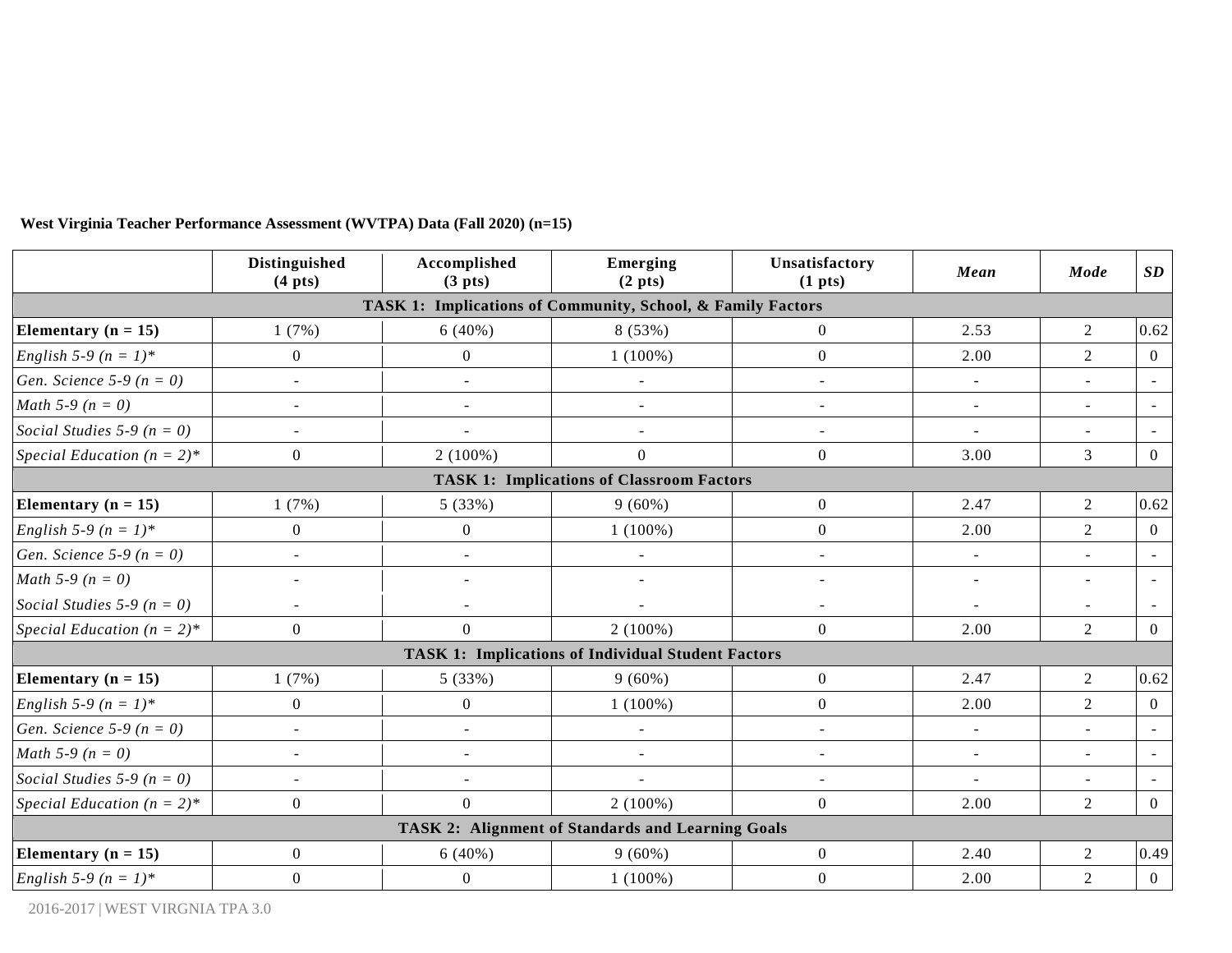| <i>Gen. Science</i> 5-9 ( $n = 0$ ) | $\blacksquare$           | $\blacksquare$           | $\blacksquare$                                    | $\blacksquare$   | $\blacksquare$           | $\blacksquare$           |                |
|-------------------------------------|--------------------------|--------------------------|---------------------------------------------------|------------------|--------------------------|--------------------------|----------------|
| <i>Math</i> 5-9 ( $n = 0$ )         | $\overline{\phantom{a}}$ | $\overline{\phantom{a}}$ | $\blacksquare$                                    | $\blacksquare$   | $\blacksquare$           | $\omega$                 |                |
| Social Studies 5-9 ( $n = 0$ )      | $\blacksquare$           | $\overline{\phantom{a}}$ | $\overline{a}$                                    | $\blacksquare$   | $\blacksquare$           | $\sim$                   |                |
| Special Education $(n = 2)^*$       | $\boldsymbol{0}$         | $\boldsymbol{0}$         | $2(100\%)$                                        | $\boldsymbol{0}$ | 2.00                     | $\overline{2}$           | $\mathbf{0}$   |
|                                     |                          |                          | <b>TASK 2: Learning Goals</b>                     |                  |                          |                          |                |
| Elementary $(n = 15)$               | $\mathbf{0}$             | 5 (33%)                  | 10(67%)                                           | $\boldsymbol{0}$ | 2.33                     | $\overline{2}$           | 0.47           |
| English 5-9 ( $n = 1$ )*            | $\overline{0}$           | $\boldsymbol{0}$         | $1(100\%)$                                        | $\boldsymbol{0}$ | 2.00                     | $\overline{2}$           | $\overline{0}$ |
| <i>Gen. Science</i> 5-9 ( $n = 0$ ) | $\overline{\phantom{a}}$ | $\overline{\phantom{a}}$ | $\overline{a}$                                    | $\blacksquare$   | $\blacksquare$           | $\blacksquare$           |                |
| <i>Math</i> 5-9 ( $n = 0$ )         | $\blacksquare$           | $\equiv$                 | $\blacksquare$                                    | $\blacksquare$   | $\blacksquare$           | $\blacksquare$           |                |
| Social Studies 5-9 ( $n = 0$ )      | $\blacksquare$           | $\overline{a}$           | $\overline{\phantom{a}}$                          | $\blacksquare$   | $\overline{\phantom{a}}$ |                          |                |
| Special Education $(n = 2)^*$       | $\overline{0}$           | $2(100\%)$               | $\mathbf{0}$                                      | $\boldsymbol{0}$ | 3.00                     | $\overline{3}$           | $\overline{0}$ |
|                                     |                          |                          | <b>TASK 2: Anticipated Student Challenges</b>     |                  |                          |                          |                |
| Elementary $(n = 15)$               | 1(7%)                    | 5 (33%)                  | $9(60\%)$                                         | $\boldsymbol{0}$ | 2.47                     | $\boldsymbol{2}$         | 0.62           |
| <i>English</i> 5-9 $(n = 1)^*$      | $\overline{0}$           | $\boldsymbol{0}$         | $1(100\%)$                                        | $\boldsymbol{0}$ | 2.00                     | $\overline{2}$           | $\overline{0}$ |
| <i>Gen. Science</i> 5-9 ( $n = 0$ ) | $\omega$                 | $\Box$                   | $\blacksquare$                                    | $\omega$         | $\overline{\phantom{a}}$ | $\mathbf{r}$             |                |
| <i>Math</i> 5-9 ( $n = 0$ )         | $\overline{\phantom{a}}$ | $\blacksquare$           | $\Box$                                            | $\blacksquare$   | $\blacksquare$           | $\overline{\phantom{a}}$ |                |
| Social Studies 5-9 ( $n = 0$ )      | $\overline{\phantom{a}}$ | $\overline{\phantom{a}}$ | $\overline{\phantom{a}}$                          | $\blacksquare$   | $\equiv$                 | $\blacksquare$           |                |
| Special Education $(n = 2)^*$       | $\overline{0}$           | $1(50\%)$                | $1(50\%)$                                         | $\overline{0}$   | 2.50                     | 2,3                      | 0.50           |
|                                     |                          |                          | <b>TASK 3: Alignment with Learning Goals</b>      |                  |                          |                          |                |
| Elementary $(n = 15)$               | $\boldsymbol{0}$         | 7(47%)                   | 8(53%)                                            | $\boldsymbol{0}$ | 2.47                     | $\overline{2}$           | 0.50           |
| <i>English</i> 5-9 $(n = 1)^*$      | $\overline{0}$           | $\boldsymbol{0}$         | $1(100\%)$                                        | $\boldsymbol{0}$ | 2.00                     | $\overline{2}$           | $\mathbf{0}$   |
| <i>Gen. Science</i> 5-9 ( $n = 0$ ) | $\overline{\phantom{a}}$ | $\overline{a}$           | $\blacksquare$                                    |                  | $\overline{\phantom{a}}$ |                          |                |
| <i>Math</i> 5-9 ( $n = 0$ )         | $\blacksquare$           | $\blacksquare$           | $\blacksquare$                                    | $\sim$           | $\blacksquare$           | $\blacksquare$           |                |
| Social Studies 5-9 ( $n = 0$ )      | $\overline{\phantom{a}}$ | ÷,                       | $\overline{a}$                                    |                  |                          |                          |                |
| Special Education $(n = 2)^*$       | $\mathbf{0}$             | $1(50\%)$                | $1(50\%)$                                         | $\overline{0}$   | 2.50                     | 2,3                      | 0.50           |
|                                     |                          |                          | TASK 3: Assessment Criteria / Technical Soundness |                  |                          |                          |                |
| Elementary $(n = 15)$               | $\boldsymbol{0}$         | 6(40%)                   | $9(60\%)$                                         | $\boldsymbol{0}$ | 2.40                     | $\overline{2}$           | $\overline{0}$ |
| <i>English</i> 5-9 $(n = 1)^*$      | $\boldsymbol{0}$         | $\boldsymbol{0}$         | $1(100\%)$                                        | $\boldsymbol{0}$ | 2.00                     | $\sqrt{2}$               | $\overline{0}$ |
| Gen. Science 5-9 ( $n = 0$ )        | $\blacksquare$           | $\overline{\phantom{a}}$ | $\overline{a}$                                    | $\blacksquare$   | $\blacksquare$           | $\blacksquare$           |                |
| <i>Math</i> 5-9 ( $n = 0$ )         | $\blacksquare$           | $\overline{\phantom{a}}$ |                                                   |                  | $\blacksquare$           | $\sim$                   |                |
| Social Studies 5-9 ( $n = 0$ )      |                          |                          |                                                   |                  |                          |                          |                |
| Special Education $(n = 2)^*$       | $\overline{0}$           | $1(50\%)$                | $1(50\%)$                                         | $\boldsymbol{0}$ | 2.50                     | 2,3                      | 0.50           |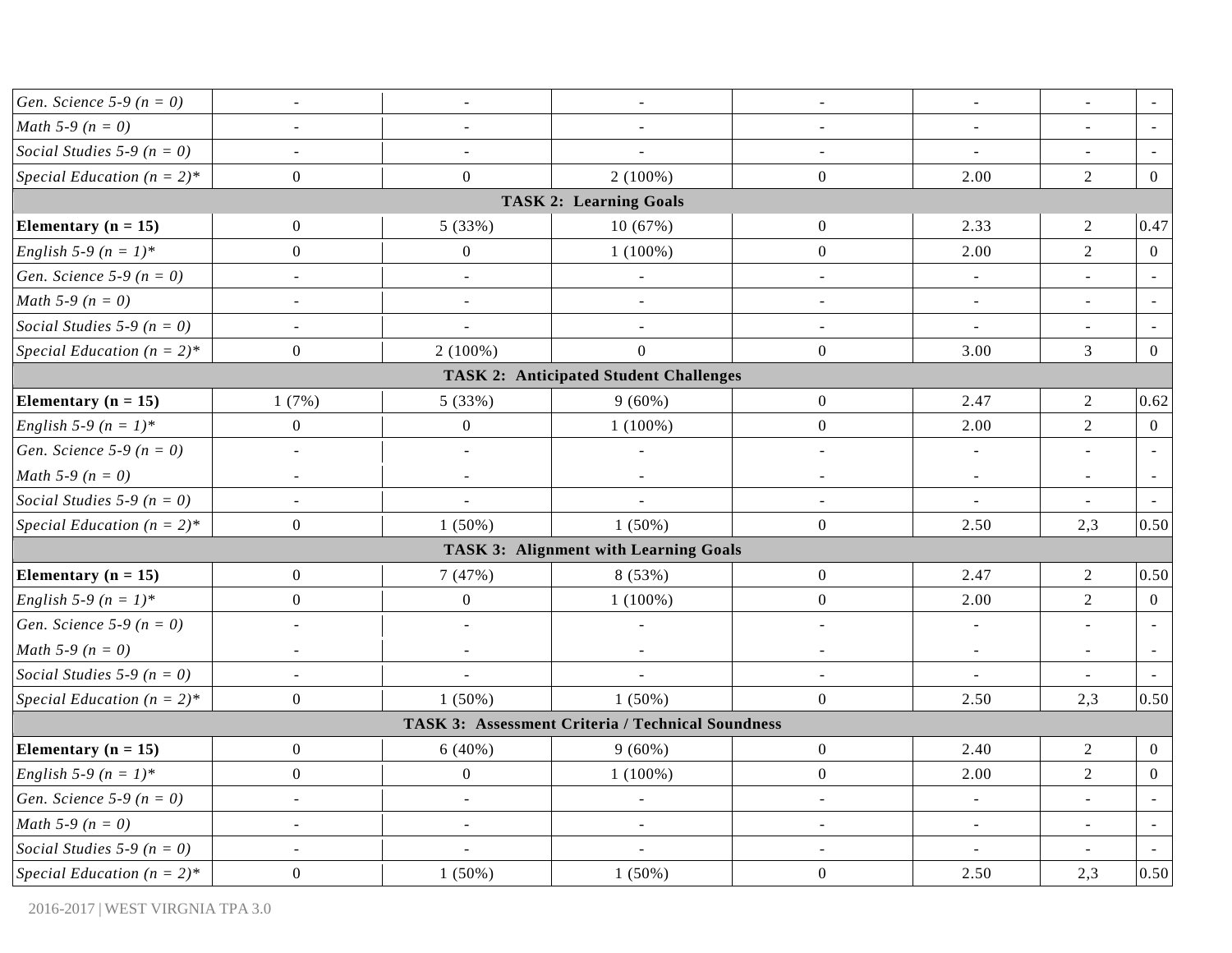|                                     |                          |                          | <b>TASK 3: Balance of Assessments</b>                 |                  |                          |                          |                |
|-------------------------------------|--------------------------|--------------------------|-------------------------------------------------------|------------------|--------------------------|--------------------------|----------------|
| Elementary ( $n = 15$ )             | $\boldsymbol{0}$         | 7(47%)                   | 8 (53%)                                               | $\overline{0}$   | 2.47                     | $\overline{2}$           | 0.50           |
| English 5-9 ( $n = 1$ )*            | $\boldsymbol{0}$         | $\boldsymbol{0}$         | $1(100\%)$                                            | $\boldsymbol{0}$ | 2.00                     | $\overline{2}$           | $\overline{0}$ |
| <i>Gen. Science</i> 5-9 ( $n = 0$ ) | $\blacksquare$           | $\blacksquare$           | $\overline{\phantom{a}}$                              | $\blacksquare$   | $\blacksquare$           | $\blacksquare$           | $\sim$         |
| <i>Math</i> 5-9 ( $n = 0$ )         | $1(100\%)$               | $\boldsymbol{0}$         | $\boldsymbol{0}$                                      | $\overline{0}$   | 4.00                     | $\overline{4}$           | $\overline{0}$ |
| Social Studies 5-9 ( $n = 0$ )      | $\overline{a}$           | $\overline{a}$           | $\Box$                                                | $\sim$           | $\omega$                 | $\sim$                   |                |
| Special Education $(n = 2)^*$       | $\boldsymbol{0}$         | $1(50\%)$                | $1(50\%)$                                             | $\overline{0}$   | 2.50                     | 2,3                      | 0.50           |
|                                     |                          |                          | <b>TASK 4: Factors in Planning</b>                    |                  |                          |                          |                |
| Elementary ( $n = 15$ )             | 3(20%)                   | 3(20%)                   | $9(60\%)$                                             | $\boldsymbol{0}$ | 2.60                     | 2                        | 0.80           |
| English 5-9 ( $n = 1$ )*            | $\boldsymbol{0}$         | $\boldsymbol{0}$         | $1(100\%)$                                            | $\boldsymbol{0}$ | 2.00                     | $\sqrt{2}$               | $\mathbf{0}$   |
| Gen. Science 5-9 ( $n = 0$ )        | $\overline{\phantom{a}}$ | $\overline{a}$           | $\overline{a}$                                        | $\blacksquare$   | $\overline{\phantom{a}}$ | $\overline{a}$           |                |
| <i>Math</i> 5-9 ( $n = 0$ )         | $\equiv$                 | $\overline{\phantom{a}}$ | $\overline{a}$                                        | $\sim$           | $\sim$                   | $\sim$                   |                |
| Social Studies 5-9 ( $n = 0$ )      | $\blacksquare$           | $\overline{\phantom{a}}$ | $\overline{a}$                                        | $\blacksquare$   | $\overline{\phantom{a}}$ | $\blacksquare$           | $\blacksquare$ |
| Special Education $(n = 2)^*$       | $\boldsymbol{0}$         | $\overline{0}$           | $2(100\%)$                                            | $\overline{0}$   | 2.00                     | 2                        | $\mathbf{0}$   |
|                                     |                          |                          | <b>TASK 4: Consultation</b>                           |                  |                          |                          |                |
| Elementary ( $n = 15$ )             | 3(20%)                   | 4(27%)                   | 8 (53%)                                               | $\overline{0}$   | 2.67                     | $\sqrt{2}$               | 0.79           |
| English 5-9 ( $n = 1$ )*            | $\boldsymbol{0}$         | $\boldsymbol{0}$         | $1(100\%)$                                            | $\overline{0}$   | 2.00                     | $\overline{2}$           | $\overline{0}$ |
| <i>Gen. Science</i> 5-9 ( $n = 0$ ) | $\equiv$                 | $\equiv$                 | $\blacksquare$                                        | $\omega$         | $\overline{\phantom{a}}$ | $\omega$                 |                |
| <i>Math</i> 5-9 ( $n = 0$ )         | $\blacksquare$           | $\blacksquare$           | $\overline{\phantom{a}}$                              | $\blacksquare$   | $\overline{\phantom{a}}$ | $\overline{\phantom{a}}$ |                |
| Social Studies 5-9 ( $n = 0$ )      | $\sim$                   | $\bar{\phantom{a}}$      | $\overline{\phantom{a}}$                              | $\sim$           | $\overline{\phantom{a}}$ | $\blacksquare$           |                |
| Special Education $(n = 2)^*$       | $\boldsymbol{0}$         | $2(100\%)$               | $\mathbf{0}$                                          | $\overline{0}$   | 3.00                     | 3                        | $\overline{0}$ |
|                                     |                          |                          | <b>TASK 4: Instructional Strategies</b>               |                  |                          |                          |                |
| Elementary ( $n = 15$ )             | $\boldsymbol{0}$         | $6(40\%)$                | $9(60\%)$                                             | $\boldsymbol{0}$ | 2.40                     | 2                        | $\overline{0}$ |
| English 5-9 ( $n = 1$ )*            | $\mathbf{0}$             | $\boldsymbol{0}$         | $1(100\%)$                                            | $\overline{0}$   | 2.00                     | $\overline{2}$           | $\overline{0}$ |
| <i>Gen. Science</i> 5-9 ( $n = 0$ ) | ÷,                       | $\overline{a}$           | $\overline{\phantom{a}}$                              | $\overline{a}$   | $\blacksquare$           |                          |                |
| <i>Math</i> 5-9 ( $n = 0$ )         | $\blacksquare$           | $\blacksquare$           | $\Box$                                                | $\blacksquare$   | $\blacksquare$           | $\blacksquare$           | $\sim$         |
| Social Studies 5-9 ( $n = 0$ )      | $\sim$                   | $\overline{a}$           | ÷,                                                    | $\blacksquare$   | $\sim$                   | $\blacksquare$           |                |
| Special Education $(n = 2)^*$       | $\boldsymbol{0}$         | $1(50\%)$                | $1(50\%)$                                             | $\overline{0}$   | 2.50                     | 2,3                      | 0.50           |
|                                     |                          |                          | <b>TASK 4: Rationale for Instructional Strategies</b> |                  |                          |                          |                |
| Elementary ( $n = 15$ )             | $\boldsymbol{0}$         | 6(40%)                   | $9(60\%)$                                             | $\boldsymbol{0}$ | 2.40                     | $\sqrt{2}$               | $\overline{0}$ |
| English 5-9 ( $n = 1$ )*            | $\boldsymbol{0}$         | $\boldsymbol{0}$         | $1(100\%)$                                            | $\boldsymbol{0}$ | 2.00                     | $\sqrt{2}$               | $\overline{0}$ |
| <i>Gen. Science</i> 5-9 ( $n = 0$ ) | $\blacksquare$           | $\blacksquare$           | $\blacksquare$                                        | $\sim$           | $\blacksquare$           | $\blacksquare$           | $\sim$         |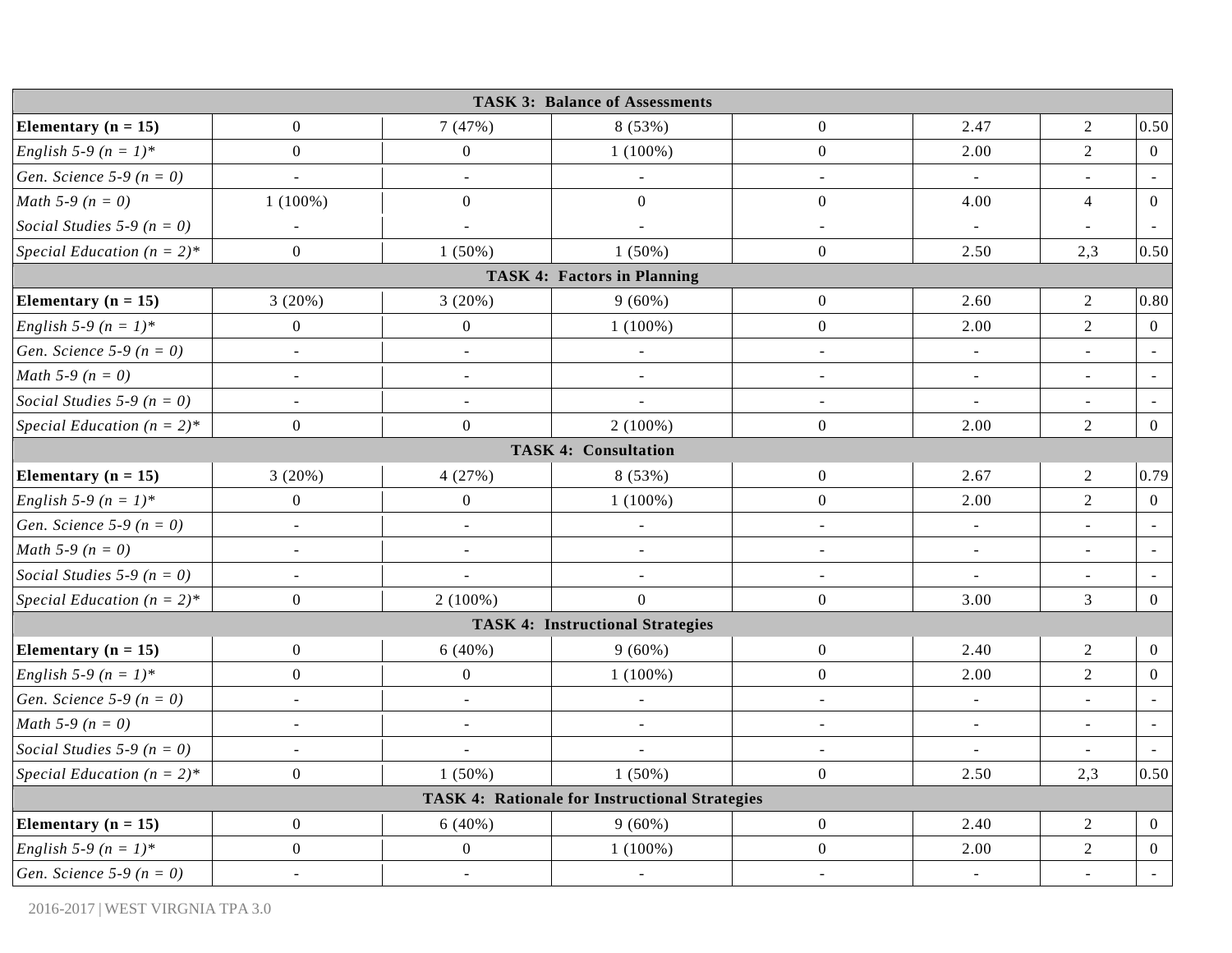|                                     |                          |                          | <b>TASK 5: Flexibility</b>                        |                          |                          |                |                |
|-------------------------------------|--------------------------|--------------------------|---------------------------------------------------|--------------------------|--------------------------|----------------|----------------|
| Special Education $(n = 2)^*$       | $\boldsymbol{0}$         | $1(50\%)$                | $1(50\%)$                                         | $\overline{0}$           | 2.50                     | 2,3            | 0.50           |
| Social Studies 5-9 ( $n = 0$ )      |                          | $\overline{a}$           | $\overline{a}$                                    |                          |                          |                |                |
| <i>Math</i> 5-9 ( $n = 0$ )         | $\overline{\phantom{a}}$ | $\overline{\phantom{a}}$ | $\overline{\phantom{a}}$                          | $\sim$                   | $\blacksquare$           | $\blacksquare$ |                |
| Gen. Science 5-9 ( $n = 0$ )        |                          | $\overline{a}$           | $\overline{\phantom{a}}$                          |                          | $\overline{\phantom{a}}$ |                |                |
| English 5-9 ( $n = 1$ )*            | $\overline{0}$           | $\boldsymbol{0}$         | $1(100\%)$                                        | $\boldsymbol{0}$         | 2.00                     | $\overline{2}$ | $\overline{0}$ |
| Elementary $(n = 15)$               | $\overline{0}$           | 8 (53%)                  | 7(47%)                                            | $\boldsymbol{0}$         | 2.53                     | $\mathfrak{Z}$ | 0.50           |
|                                     |                          |                          | <b>TASK 5: Classroom Behavior and Management</b>  |                          |                          |                |                |
| Special Education $(n = 2)^*$       | $\overline{0}$           | $2(100\%)$               | $\overline{0}$                                    | $\overline{0}$           | 3.00                     | 3              | $\overline{0}$ |
| Social Studies 5-9 ( $n = 0$ )      | $\sim$                   | $\equiv$                 | $\overline{\phantom{a}}$                          | $\overline{\phantom{a}}$ | $\equiv$                 | $\blacksquare$ |                |
| <i>Math</i> 5-9 ( $n = 0$ )         | $\blacksquare$           | $\sim$                   | $\overline{a}$                                    | $\sim$                   | $\blacksquare$           |                |                |
| <i>Gen. Science</i> 5-9 ( $n = 0$ ) | $\blacksquare$           | $\blacksquare$           | $\blacksquare$                                    | $\blacksquare$           | $\overline{\phantom{a}}$ |                |                |
| <i>English</i> 5-9 $(n = 1)^*$      | $\overline{0}$           | $\boldsymbol{0}$         | $1(100\%)$                                        | $\overline{0}$           | 2.00                     | $\overline{2}$ | $\overline{0}$ |
| Elementary $(n = 15)$               | $\boldsymbol{0}$         | $9(60\%)$                | 6(40%)                                            | $\boldsymbol{0}$         | 2.60                     | $\mathfrak{Z}$ | 0.50           |
|                                     |                          |                          | <b>TASK 5: Classroom Set-up and Organization</b>  |                          |                          |                |                |
| Special Education $(n = 2)^*$       | $\overline{0}$           | $2(100\%)$               | $\mathbf{0}$                                      | $\overline{0}$           | 3.00                     | $\mathfrak{Z}$ | $\overline{0}$ |
| Social Studies 5-9 ( $n = 0$ )      | $\overline{\phantom{a}}$ |                          | $\blacksquare$                                    | $\blacksquare$           | $\blacksquare$           |                |                |
| <i>Math</i> 5-9 ( $n = 0$ )         | $\sim$                   | $\overline{\phantom{a}}$ | $\blacksquare$                                    | $\blacksquare$           | $\blacksquare$           | $\blacksquare$ |                |
| Gen. Science 5-9 ( $n = 0$ )        | $\overline{\phantom{a}}$ | $\overline{\phantom{a}}$ | $\blacksquare$                                    | $\blacksquare$           | $\blacksquare$           | $\blacksquare$ |                |
| English 5-9 ( $n = 1$ )*            | $\overline{0}$           | $\mathbf{0}$             | $1(100\%)$                                        | $\overline{0}$           | 2.00                     | $\overline{2}$ | $\overline{0}$ |
| Elementary $(n = 15)$               | $\overline{0}$           | 8(53%)                   | 7(47%)                                            | $\boldsymbol{0}$         | 2.53                     | $\mathfrak{Z}$ | 0.50           |
|                                     |                          |                          | <b>TASK 4: Differentiated Instruction</b>         |                          |                          |                |                |
| Special Education $(n = 2)^*$       | $\boldsymbol{0}$         | $\mathbf{0}$             | $2(100\%)$                                        | $\overline{0}$           | 2.00                     | $\overline{2}$ | $\overline{0}$ |
| Social Studies 5-9 ( $n = 0$ )      | $\overline{\phantom{a}}$ | $\blacksquare$           | $\overline{a}$                                    | $\overline{\phantom{a}}$ | $\blacksquare$           | $\blacksquare$ |                |
| <i>Math</i> 5-9 ( $n = 0$ )         | $\overline{\phantom{a}}$ | $\overline{\phantom{a}}$ | $\blacksquare$                                    | $\blacksquare$           | $\blacksquare$           | $\sim$         |                |
| <i>Gen. Science</i> 5-9 ( $n = 0$ ) | $\blacksquare$           | $\blacksquare$           | $\sim$                                            | $\blacksquare$           | $\equiv$                 | $\blacksquare$ |                |
| English 5-9 ( $n = 1$ )*            | $\boldsymbol{0}$         | $\overline{0}$           | $1(100\%)$                                        | $\boldsymbol{0}$         | 2.00                     | $\overline{2}$ | $\overline{0}$ |
| Elementary $(n = 15)$               | $\overline{0}$           | 7(47%)                   | 8 (53%)                                           | $\overline{0}$           | 2.47                     | $\overline{2}$ | 0.50           |
|                                     |                          |                          | TASK 4: Learning Resources (including technology) |                          |                          |                |                |
| Special Education $(n = 2)^*$       | $\overline{0}$           | $1(50\%)$                | $1(50\%)$                                         | $\overline{0}$           | 2.50                     | 2,3            | 0.50           |
| Social Studies 5-9 ( $n = 0$ )      |                          |                          |                                                   |                          |                          |                |                |
| <i>Math</i> 5-9 ( $n = 0$ )         | $\blacksquare$           | $\sim$                   | $\overline{\phantom{a}}$                          | $\blacksquare$           | $\blacksquare$           | $\blacksquare$ |                |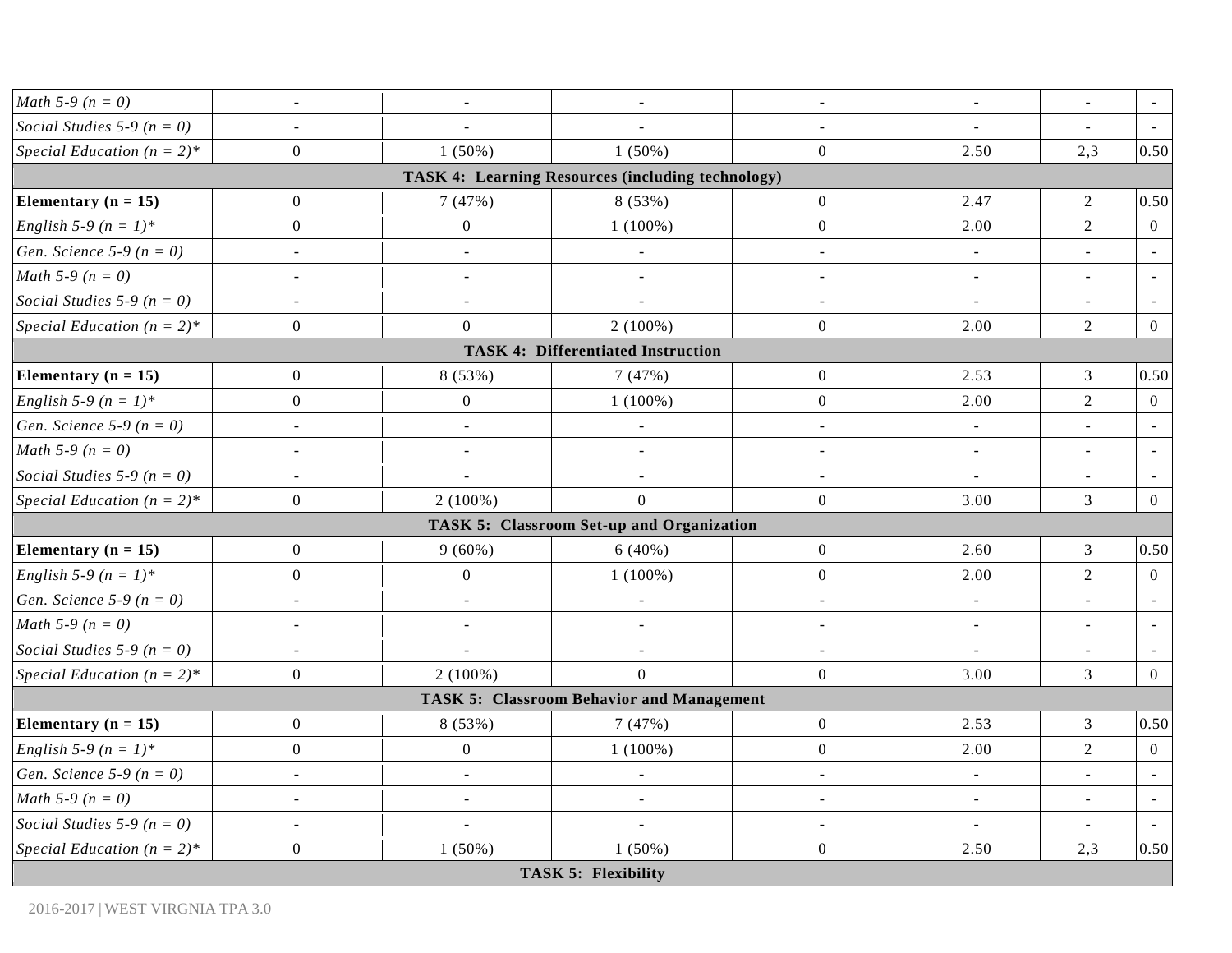| Elementary ( $n = 15$ )             | $\mathbf{0}$             | 7(47%)                   | 8 (53%)                                        | $\mathbf{0}$     | 2.47                     | $\sqrt{2}$     | 0.50           |
|-------------------------------------|--------------------------|--------------------------|------------------------------------------------|------------------|--------------------------|----------------|----------------|
| English 5-9 ( $n = 1$ )*            | $\boldsymbol{0}$         | $\boldsymbol{0}$         | $1(100\%)$                                     | $\boldsymbol{0}$ | 2.00                     | $\overline{2}$ | $\overline{0}$ |
| <i>Gen. Science</i> 5-9 ( $n = 0$ ) | $\blacksquare$           | $\overline{\phantom{a}}$ | $\blacksquare$                                 | $\blacksquare$   | $\blacksquare$           | $\blacksquare$ |                |
| <i>Math</i> 5-9 ( $n = 0$ )         | $\blacksquare$           | $\blacksquare$           | $\blacksquare$                                 | $\blacksquare$   | $\blacksquare$           | $\blacksquare$ |                |
| Social Studies 5-9 ( $n = 0$ )      | $\overline{\phantom{a}}$ | ÷,                       | ÷,                                             | $\blacksquare$   | $\overline{\phantom{a}}$ | $\blacksquare$ |                |
| Special Education $(n = 2)^*$       | $\boldsymbol{0}$         | $1(50\%)$                | $1(50\%)$                                      | $\mathbf{0}$     | 2.50                     | 2,3            | 0.50           |
|                                     |                          |                          | <b>TASK 5: Questioning Strategies</b>          |                  |                          |                |                |
| Elementary ( $n = 15$ )             | $\overline{0}$           | $6(40\%)$                | $9(60\%)$                                      | $\boldsymbol{0}$ | 2.40                     | $\overline{2}$ | $\overline{0}$ |
| <i>English</i> 5-9 $(n = 1)^*$      | $\boldsymbol{0}$         | $\boldsymbol{0}$         | $1(100\%)$                                     | $\boldsymbol{0}$ | 2.00                     | $\overline{2}$ | $\overline{0}$ |
| <i>Gen. Science</i> 5-9 ( $n = 0$ ) | $\blacksquare$           | $\blacksquare$           | $\overline{\phantom{a}}$                       | $\blacksquare$   | $\equiv$                 | $\blacksquare$ |                |
| <i>Math</i> 5-9 ( $n = 0$ )         | $\overline{\phantom{a}}$ | $\bar{\phantom{a}}$      | $\blacksquare$                                 | $\blacksquare$   | $\overline{\phantom{a}}$ | $\blacksquare$ |                |
| Social Studies 5-9 ( $n = 0$ )      | $\overline{\phantom{a}}$ | L.                       | $\overline{a}$                                 | $\blacksquare$   | $\blacksquare$           | $\blacksquare$ |                |
| Special Education $(n = 2)^*$       | $\boldsymbol{0}$         | $1(50\%)$                | $1(50\%)$                                      | $\boldsymbol{0}$ | 2.50                     | 2,3            | 0.50           |
|                                     |                          |                          | <b>TASK 5: Student Engagement</b>              |                  |                          |                |                |
| Elementary ( $n = 15$ )             | $\mathbf{0}$             | 5 (33%)                  | 10(67%)                                        | $\boldsymbol{0}$ | 2.33                     | $\overline{2}$ | 0.47           |
| English 5-9 ( $n = 1$ )*            | $\boldsymbol{0}$         | $\boldsymbol{0}$         | $1(100\%)$                                     | $\boldsymbol{0}$ | 2.00                     | $\sqrt{2}$     | $\overline{0}$ |
| <i>Gen. Science</i> 5-9 ( $n = 0$ ) | $\frac{1}{2}$            | $\bar{\phantom{a}}$      | $\frac{1}{2}$                                  | $\sim$           | $\equiv$                 | $\blacksquare$ |                |
| <i>Math</i> 5-9 ( $n = 0$ )         | $\overline{\phantom{a}}$ | $\overline{\phantom{a}}$ | ÷,                                             | $\blacksquare$   | $\blacksquare$           | $\blacksquare$ |                |
| Social Studies 5-9 ( $n = 0$ )      | $\overline{\phantom{a}}$ |                          |                                                | $\blacksquare$   | $\overline{\phantom{a}}$ | $\blacksquare$ |                |
| Special Education $(n = 2)^*$       | $\boldsymbol{0}$         | $1(50\%)$                | $1(50\%)$                                      | $\mathbf{0}$     | 2.50                     | 2,3            | 0.50           |
|                                     |                          |                          | TASK 6: Clarity and Representation of Evidence |                  |                          |                |                |
| Elementary ( $n = 15$ )             | $\boldsymbol{0}$         | 5 (33%)                  | 10(67%)                                        | $\boldsymbol{0}$ | 2.33                     | $\sqrt{2}$     | 0.47           |
| English 5-9 ( $n = 1$ )*            | $\mathbf{0}$             | $\boldsymbol{0}$         | $1(100\%)$                                     | $\overline{0}$   | 2.00                     | 2              | $\overline{0}$ |
| <i>Gen. Science</i> 5-9 ( $n = 0$ ) | $\overline{\phantom{a}}$ | $\overline{\phantom{a}}$ | $\overline{\phantom{a}}$                       | $\sim$           | $\blacksquare$           | $\blacksquare$ |                |
| <i>Math</i> 5-9 ( $n = 0$ )         | $\blacksquare$           | $\bar{\phantom{a}}$      | $\Box$                                         | $\blacksquare$   | $\blacksquare$           | $\overline{a}$ | $\blacksquare$ |
| Social Studies 5-9 ( $n = 0$ )      | $\overline{\phantom{a}}$ | L.                       | $\overline{a}$                                 | $\blacksquare$   | $\omega$                 | $\blacksquare$ |                |
| Special Education $(n = 2)^*$       | $\boldsymbol{0}$         | $1(50\%)$                | $1(50\%)$                                      | $\mathbf{0}$     | 2.50                     | 2,3            | 0.50           |
|                                     |                          |                          | <b>TASK 6: Interpretation of Data</b>          |                  |                          |                |                |
| Elementary ( $n = 15$ )             | $\boldsymbol{0}$         | 8 (53%)                  | 7(47%)                                         | $\mathbf{0}$     | 2.53                     | $\mathfrak{Z}$ | 0.50           |
| English 5-9 ( $n = 1$ )*            | $\boldsymbol{0}$         | $\boldsymbol{0}$         | $1(100\%)$                                     | $\boldsymbol{0}$ | 2.00                     | $\overline{2}$ | $\overline{0}$ |
| <i>Gen. Science</i> 5-9 ( $n = 0$ ) | $\overline{\phantom{a}}$ | ÷,                       | $\overline{\phantom{a}}$                       | $\overline{a}$   | $\overline{\phantom{a}}$ |                |                |
| <i>Math</i> 5-9 ( $n = 0$ )         | $\blacksquare$           | $\blacksquare$           | $\blacksquare$                                 |                  | $\blacksquare$           | $\blacksquare$ |                |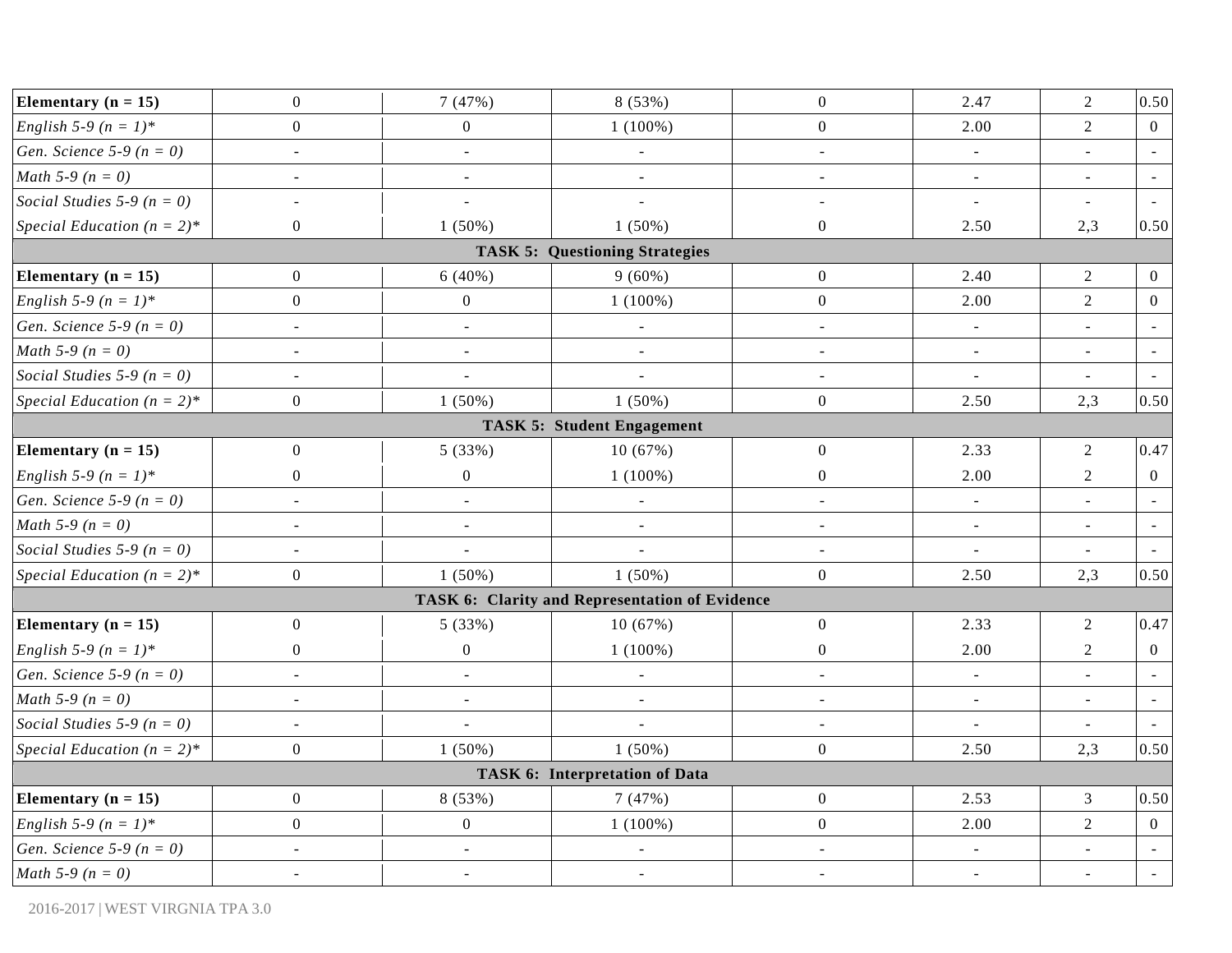| Social Studies 5-9 ( $n = 0$ )      | $\blacksquare$           | $\blacksquare$           | $\blacksquare$                                     | $\sim$                   | $\blacksquare$           | $\blacksquare$           |                |
|-------------------------------------|--------------------------|--------------------------|----------------------------------------------------|--------------------------|--------------------------|--------------------------|----------------|
| Special Education $(n = 2)^*$       | $\overline{0}$           | $2(100\%)$               | $\Omega$                                           | $\boldsymbol{0}$         | 3.00                     | $\overline{3}$           | $\overline{0}$ |
|                                     |                          |                          | <b>TASK 6: Evidence of Impact</b>                  |                          |                          |                          |                |
| Elementary ( $n = 15$ )             | $\boldsymbol{0}$         | 6(40%)                   | $9(60\%)$                                          | $\boldsymbol{0}$         | 2.40                     | $\overline{2}$           | $\overline{0}$ |
| <i>English</i> 5-9 $(n = 1)^*$      | $\boldsymbol{0}$         | $\overline{0}$           | $1(100\%)$                                         | $\mathbf{0}$             | 2.00                     | $\overline{2}$           | $\overline{0}$ |
| Gen. Science 5-9 ( $n = 0$ )        | $\bar{\phantom{a}}$      | $\overline{\phantom{a}}$ | $\overline{\phantom{a}}$                           | $\sim$                   | $\bar{\phantom{a}}$      | $\sim$                   |                |
| <i>Math</i> 5-9 ( $n = 0$ )         | $\overline{\phantom{a}}$ | $\blacksquare$           | $\qquad \qquad \blacksquare$                       | $\overline{\phantom{a}}$ | $\blacksquare$           | $\sim$                   |                |
| Social Studies 5-9 ( $n = 0$ )      | $\blacksquare$           | $\blacksquare$           | $\blacksquare$                                     | $\blacksquare$           | $\blacksquare$           | $\blacksquare$           |                |
| Special Education $(n = 2)^*$       | $\overline{0}$           | $\overline{0}$           | $2(100\%)$                                         | $\boldsymbol{0}$         | 2.00                     | $\overline{2}$           | $\mathbf{0}$   |
|                                     |                          |                          | <b>TASK 7: Insights on Teaching and Learning</b>   |                          |                          |                          |                |
| Elementary $(n = 15)$               | $\overline{0}$           | 7(47%)                   | 8 (53%)                                            | $\boldsymbol{0}$         | 2.47                     | $\overline{2}$           | 0.50           |
| <i>English</i> 5-9 $(n = 1)^*$      | $\overline{0}$           | $\overline{0}$           | $1(100\%)$                                         | $\boldsymbol{0}$         | 2.00                     | $\overline{2}$           | $\mathbf{0}$   |
| Gen. Science 5-9 ( $n = 0$ )        | $\overline{\phantom{a}}$ | ÷,                       | $\blacksquare$                                     | $\overline{\phantom{a}}$ | $\sim$                   |                          |                |
| <i>Math</i> 5-9 ( $n = 0$ )         | $\overline{\phantom{a}}$ | $\blacksquare$           | $\overline{\phantom{a}}$                           | $\blacksquare$           | $\blacksquare$           | $\overline{\phantom{a}}$ | $\sim$         |
| Social Studies 5-9 ( $n = 0$ )      | $\overline{\phantom{a}}$ |                          |                                                    | $\overline{\phantom{a}}$ | $\equiv$                 |                          |                |
| Special Education $(n = 2)^*$       | $\overline{0}$           | $1(50\%)$                | $1(50\%)$                                          | $\boldsymbol{0}$         | 2.50                     | 2,3                      | 0.50           |
|                                     |                          |                          | <b>TASK 7: Professional Collaborative Practice</b> |                          |                          |                          |                |
| Elementary $(n = 15)$               | $\boldsymbol{0}$         | 8 (53%)                  | 7(47%)                                             | $\boldsymbol{0}$         | 2.53                     | 3                        | 0.50           |
| English 5-9 ( $n = 1$ )*            | $\boldsymbol{0}$         | $\boldsymbol{0}$         | $1(100\%)$                                         | $\boldsymbol{0}$         | 2.00                     | $\overline{2}$           | $\mathbf{0}$   |
| <i>Gen. Science</i> 5-9 ( $n = 0$ ) | $\blacksquare$           | $\blacksquare$           | $\overline{\phantom{a}}$                           | $\blacksquare$           | $\overline{\phantom{a}}$ | $\blacksquare$           | $\sim$         |
| <i>Math</i> 5-9 ( $n = 0$ )         |                          |                          |                                                    | $\overline{a}$           | $\blacksquare$           |                          |                |
| Social Studies 5-9 ( $n = 0$ )      | $\overline{\phantom{a}}$ |                          |                                                    | $\sim$                   | $\overline{\phantom{a}}$ |                          |                |
| Special Education $(n = 2)^*$       | $\overline{0}$           | $1(50\%)$                | $1(50\%)$                                          | $\mathbf{0}$             | 2.50                     | 2,3                      | 0.50           |
|                                     |                          |                          | <b>TASK 7: Implications for Future Teaching</b>    |                          |                          |                          |                |
| Elementary ( $n = 15$ )             | $\boldsymbol{0}$         | $9(60\%)$                | 6(40%)                                             | $\boldsymbol{0}$         | 2.60                     | 3                        | 0.50           |
| English 5-9 ( $n = 1$ )*            | $\boldsymbol{0}$         | $\boldsymbol{0}$         | $1(100\%)$                                         | $\boldsymbol{0}$         | 2.00                     | $\overline{2}$           | $\mathbf{0}$   |
| Gen. Science 5-9 ( $n = 0$ )        | $\overline{\phantom{a}}$ | $\blacksquare$           | $\overline{\phantom{a}}$                           | $\overline{\phantom{a}}$ | $\sim$                   | $\sim$                   |                |
| <i>Math</i> 5-9 ( $n = 0$ )         | $\blacksquare$           | $\blacksquare$           | $\blacksquare$                                     | $\blacksquare$           | $\blacksquare$           | $\omega$                 | $\blacksquare$ |
| Social Studies 5-9 ( $n = 0$ )      | $\overline{\phantom{a}}$ |                          | $\overline{\phantom{a}}$                           | $\overline{a}$           | $\Box$                   |                          |                |
| Special Education $(n = 2)^*$       | $\overline{0}$           | $2(100\%)$               | $\overline{0}$                                     | $\overline{0}$           | 3.00                     | 3                        | $\theta$       |
|                                     |                          |                          | <b>TASK 7: Professional Growth</b>                 |                          |                          |                          |                |
| Elementary $(n = 15)$               | $\overline{0}$           | 6(40%)                   | $9(60\%)$                                          | $\boldsymbol{0}$         | 2.40                     | $\overline{2}$           | $\mathbf{0}$   |
|                                     |                          |                          |                                                    |                          |                          |                          |                |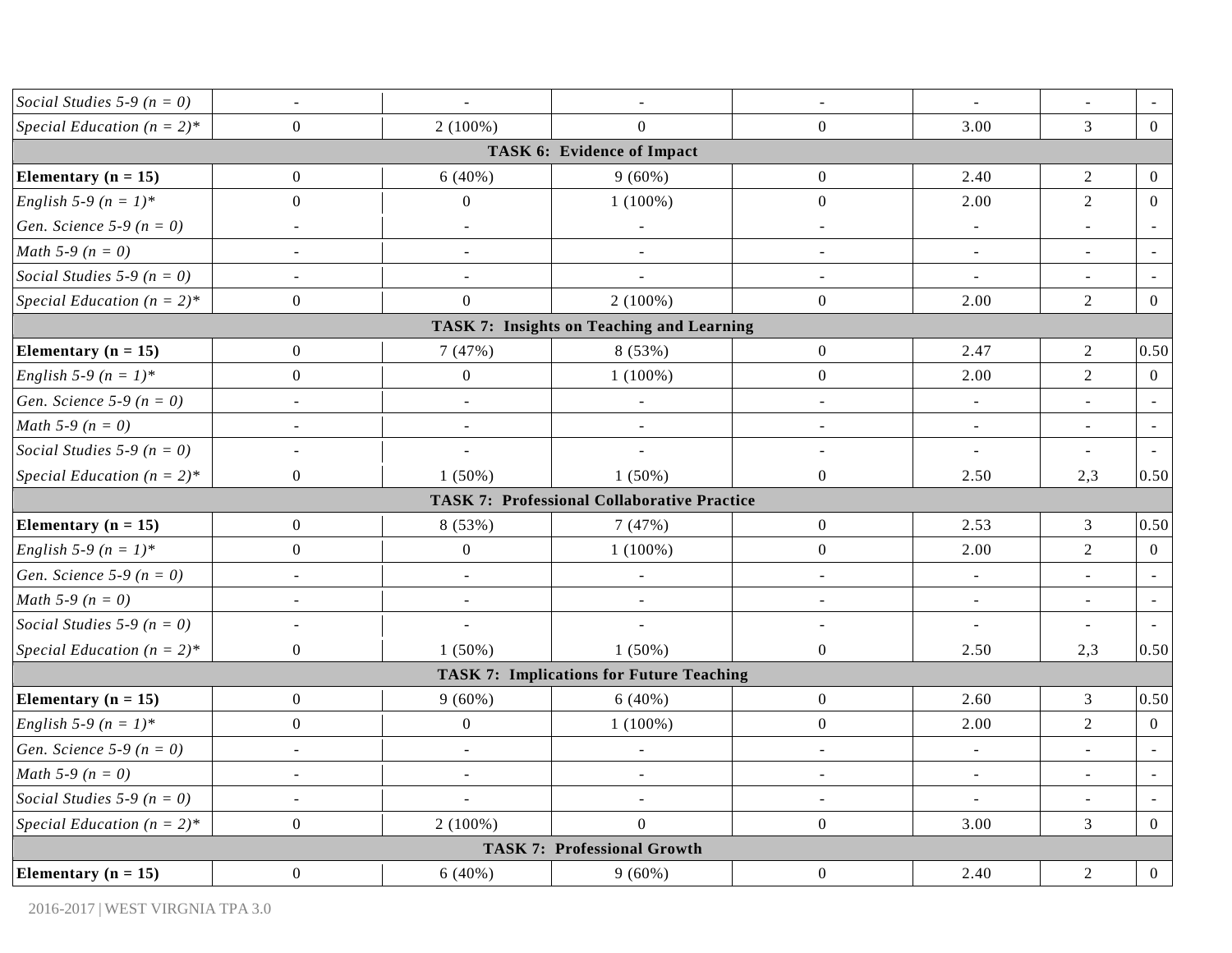| <i>English</i> 5-9 $(n = 1)^*$    |  | $1(100\%)$ | 2.00 |  |
|-----------------------------------|--|------------|------|--|
| <i>Gen. Science</i> 5-9 $(n = 0)$ |  |            |      |  |
| <i>Math</i> 5-9 ( $n = 0$ )       |  |            |      |  |
| Social Studies 5-9 ( $n = 0$ )    |  |            |      |  |
| Special Education $(n = 2)^*$     |  | $2(100\%)$ | 2.00 |  |

\*Due to changes in WV Policy 5100, candidates in the 5-9 contents and special education are placed in a year-long residency.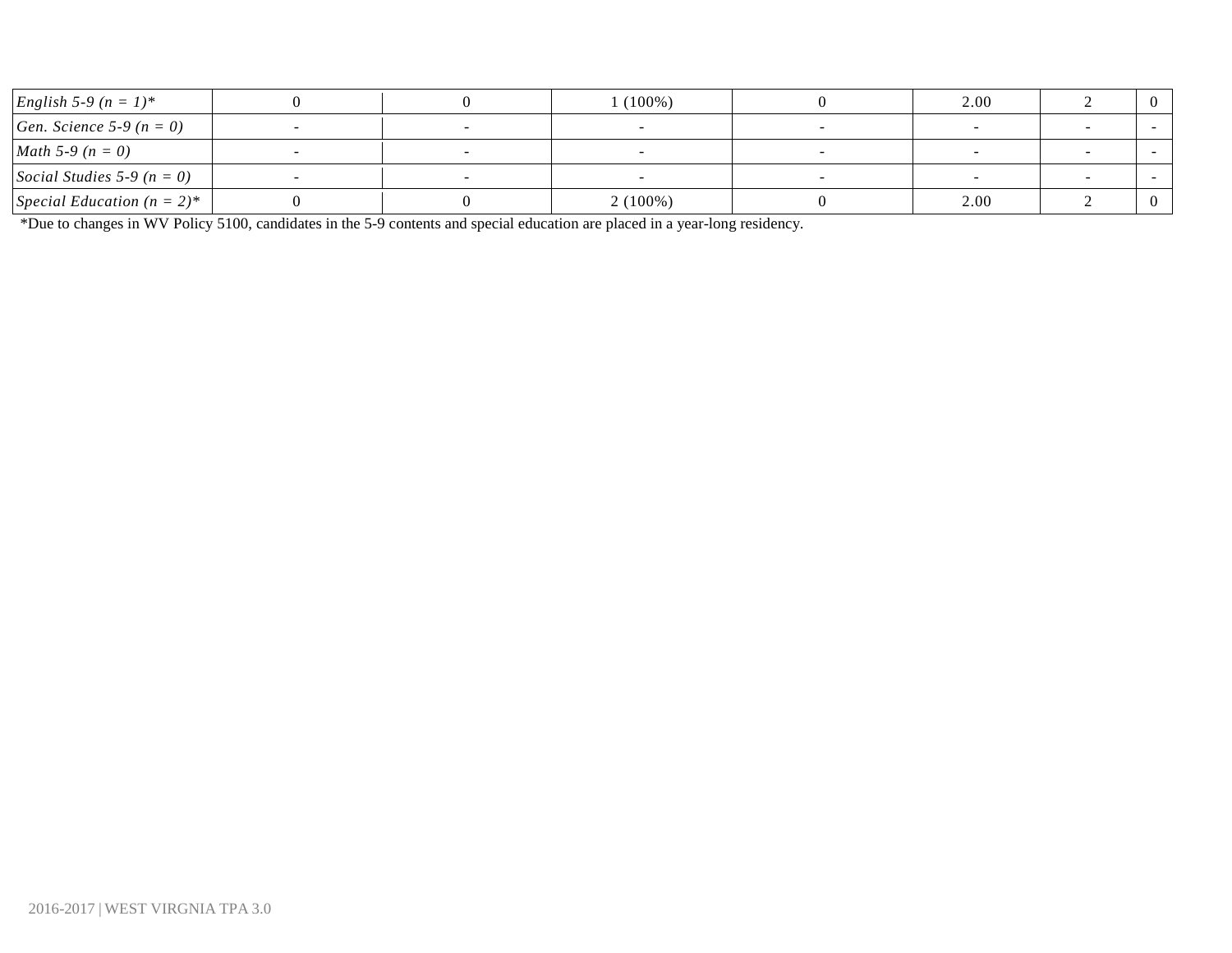### **West Virginia Teacher Performance Assessment**

The West Virginia Teacher Performance Assessment (TPA) is a collaboratively developed assessment that is completed by all candidates during the culminating internship/student teaching experience. The TPA requires that teacher candidates draw on pedagogical and content pedagogical knowledge to plan and deliver instruction that builds on each student's strengths, needs, and prior experiences. Through this performance assessment, teacher candidates provide credible evidence of student impact.

The TPA includes seven performance tasks that have been identified from research and best practice as fundamental to improving student learning. Professional standards and rubrics define and frame performance on each teaching process. You are required to plan and teach a unit (consisting of a minimum of 3-5 lessons). Before you begin to teach the unit, you will identify and describe contextual factors, formulate learning goals based on state and national content standards and prior research based decisions on student performance, develop an assessment plan to measure student performance before (pre-assessment), during (formative assessment) and after (post-assessment) instruction, and design an instructional plan. During instruction, you will videotape and analyze teaching episodes. After teaching the unit, you will analyze student learning, report on student progress toward the learning goals, and reflect upon and evaluate your teaching as related to student learning.

The TPA will be evaluated by university-based faculty. The four-point rating scale on each rubric reflects the same descriptors you will see as a beginning teacher in West Virginia. The scoring on the TPA uses the same scale used for evaluating in-service teachers in West Virginia. You must score "Emerging" or "2 points" on each descriptor in each rubric in order to satisfactorily complete the TPA. Candidates who score an "Unsatisfactory" or "1 point" on any item will be required to remediate and/or re-do the TPA. Additionally, in cases where the candidate left out a Task component of the TPA, the judgment of the faculty will determine how the candidate is to remediate the issue. Your performance on the TPA will be used to provide evidence for program completion. In addition, the completed document can be used to showcase your qualifications as an applicant for a teaching position.

You will include tables, charts, graphs, assessment instruments, lesson plans, and samples of student work and a short video from lessons that you taught. Each of these are a required part of the TPA. If one or more sections are omitted, you will be required to remediate and re-do the TPA. Any references to another person's ideas or material in your narrative must include a citation for each source at the end of each task. You may use any standard form for references; however, the American Psychological Association (APA) style is recommended. Please do not include any student names or means of identification for students participating in your lessons in any part of your TPA. While you should hide students' names on all examples of student work submitted as part of the TPA, you will need to make sure that you have a method such as numbering for each student's data/work.

The outline for your Teacher Performance Assessment is as follows:

- TASK 1: Contextual Factors
- TASK 2: Standards and Goals
- TASK 3: Assessment Plan
- TASK 4: Design for Instruction
- TASK 5: Implementation and Reflection on Daily Instruction
- TASK 6: Impact on Student Learning
- TASK 7: Reflection and Self-Evaluation

The TPA is aligned with the Council on Accreditation for Educator Preparation (CAEP) Standard 1.1, the West Virginia Professional Teaching Standards (WVPTS), and the 2013 Interstate Teacher Assessment and Support Consortium (InTASC) Standards.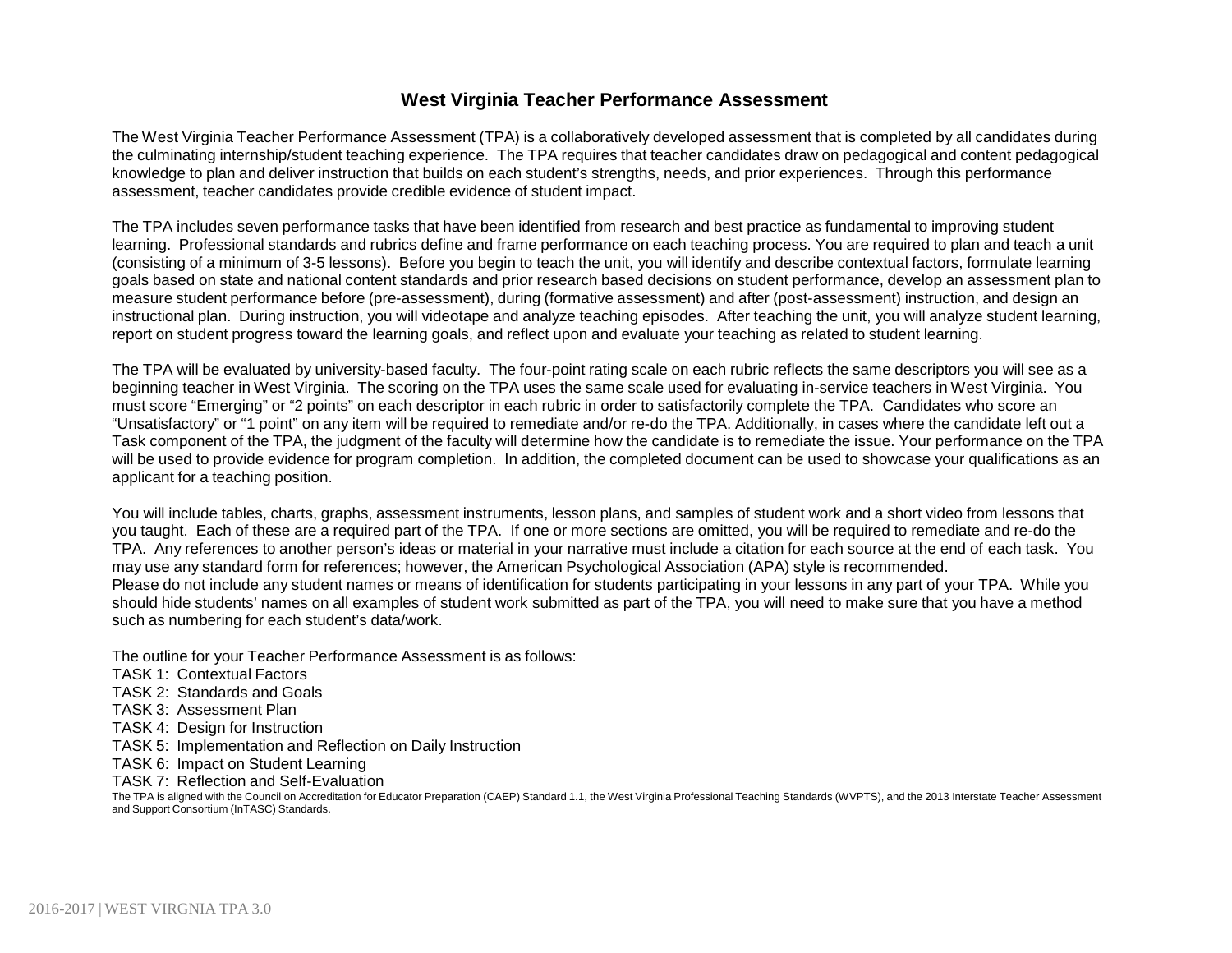### **TASK 1: CONTEXTUAL FACTORS**

This task requires that you provide a clear description and analysis of the factors that influence teaching and learning. The TPA should include a description of all the contextual factors that could impact your instructional decision making. In a narrative, you will discuss and analyze how each of these factors (the community, family, school, classroom and individual characteristics) will impact what you plan and teach during the unit. The Contextual Factors Template will be included in this section of your TPA and it should help you collect, describe and analyze information.

| <b>TASK1</b>                                                                                                                                                                                                                                                                                                                                                                                                                                                                                                                                                                                                                                                                                                                                                                                                                                                                                                                                                                                                                                                                                                                                                                                                                                                                                                                                                                                                                                                                                     | <b>WHAT TO DO</b>                                                                                                                                                                                                                                                                                                                                                                                                                                  | <b>REQUIRED</b><br><b>ARTIFACTS</b>                                                                                     |
|--------------------------------------------------------------------------------------------------------------------------------------------------------------------------------------------------------------------------------------------------------------------------------------------------------------------------------------------------------------------------------------------------------------------------------------------------------------------------------------------------------------------------------------------------------------------------------------------------------------------------------------------------------------------------------------------------------------------------------------------------------------------------------------------------------------------------------------------------------------------------------------------------------------------------------------------------------------------------------------------------------------------------------------------------------------------------------------------------------------------------------------------------------------------------------------------------------------------------------------------------------------------------------------------------------------------------------------------------------------------------------------------------------------------------------------------------------------------------------------------------|----------------------------------------------------------------------------------------------------------------------------------------------------------------------------------------------------------------------------------------------------------------------------------------------------------------------------------------------------------------------------------------------------------------------------------------------------|-------------------------------------------------------------------------------------------------------------------------|
| FOR EACH OF THE FOLLOWING CATEGORIES.<br><b>IDENTIFY AND</b><br><b>ANALYZE/DISCUSS RELEVANT FACTORS FOR YOUR CHOSEN CLASS AND</b><br><b>HOW EACH IMPACTS TEACHING AND LEARNING:</b><br>Community, School, and Family Factors - Identify factors such as<br>1.<br>geographic location, community and school population, socio-economic<br>profile, unique characteristics of the population such as high school graduation<br>rates, college degrees, annual income, racial/ethnic/cultural<br>composition, etc. School factors to consider are school's mission and strategic<br>plan, the number of students enrolled, number of students on free or reduced<br>lunch, school-wide support systems, parental involvement, political climate,<br>community and family support for education, and other unique school<br>characteristics.<br>2. Classroom Factors - Identify classroom factors such as physical features,<br>teacher-student ratio, availability of technology equipment, the extent of<br>parental involvement, classroom rules and routines, grouping patterns, and<br>classroom arrangement.<br><b>Student Factors</b> – Identify student characteristics (cognitive, social,<br>3.<br>emotional) you must consider as you design instruction and assess learning<br>including age, grade level, gender, race/ethnicity, culture, students' interests,<br>developmental levels, learning styles and students with special needs, English<br>language learners, and/or at-risk. | In the Contextual Factors<br>1.<br>Template, list factors from each<br>category that you think are<br>impacting instructional decisions<br>in your classroom.<br>a. community, school, and<br>family factors,<br>b. classroom factors.<br>student factors.<br>C.<br>2. In the narrative, analyze and<br>discuss how each of the three<br>areas of contextual factors you<br>chose impact the planning,<br>delivery and assessment of your<br>unit. | Contextual<br>Factors<br>Template<br>Contextual<br>Factors<br>Narrative<br>References<br>(e.g., for the<br>data points) |
|                                                                                                                                                                                                                                                                                                                                                                                                                                                                                                                                                                                                                                                                                                                                                                                                                                                                                                                                                                                                                                                                                                                                                                                                                                                                                                                                                                                                                                                                                                  |                                                                                                                                                                                                                                                                                                                                                                                                                                                    |                                                                                                                         |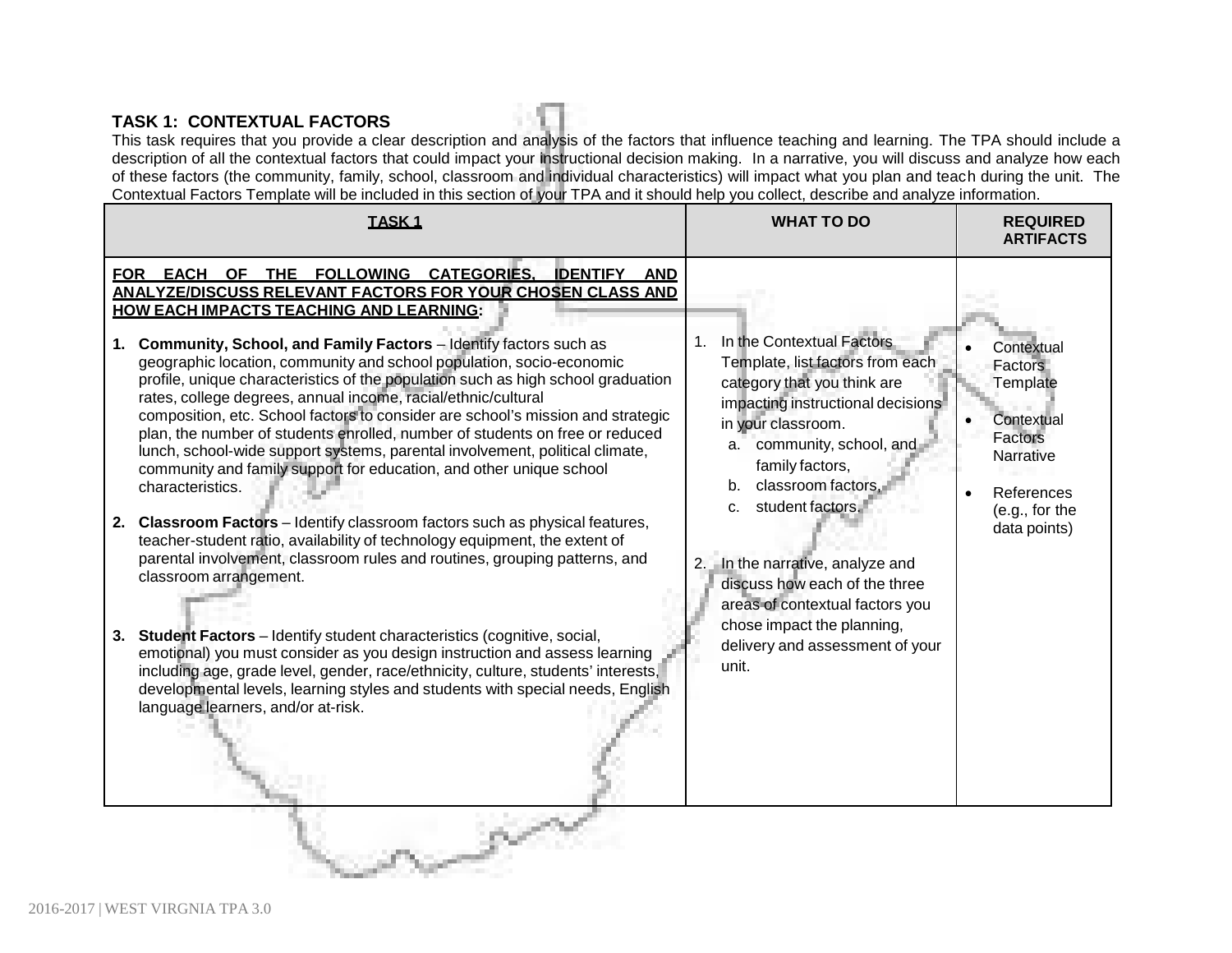#### **TASK 1: Contextual Factors Template**

This template is designed to *help you organize and understand* the many factors that affect teaching and learning. The subcategories listed in each factor are just suggestions. Select subcategories (listed or not) that help you determine the instructional strategies and approaches that will support your students' learning. In this chart, **list** the distinctive factors as they relate to your teaching.

| <b>Types of Factors</b>                                                                                                                                                                                                                                                                                                                                                                                                                                                                                                                                                                                     | <b>Contextual Factors</b> |
|-------------------------------------------------------------------------------------------------------------------------------------------------------------------------------------------------------------------------------------------------------------------------------------------------------------------------------------------------------------------------------------------------------------------------------------------------------------------------------------------------------------------------------------------------------------------------------------------------------------|---------------------------|
| <b>Community</b><br>(e.g., urban, suburban, or rural; census data for the<br>community, race/ethnicity, family structure; socio-economic<br>information; community's school support)<br><b>School</b><br>(e.g., enrollment; percent of students receiving free or<br>reduced lunch; AYP data; ethnicities; percent of students<br>with IEPs; percent of ELL students; teacher-student ratio;<br>schedule)<br><b>Family</b><br>(e.g., percent of families with college degrees, annual<br>income; parental involvement in classroom; support for<br>education; family configuration; socio-economic profile) |                           |
| <b>Classroom Factors</b><br>(e.g., classroom arrangement; classroom rules and<br>routines; extent of parental involvement; scheduling;<br>availability of technology; content specific materials)                                                                                                                                                                                                                                                                                                                                                                                                           |                           |
| Student Factors (In terms of the whole class and individual<br>students)<br>(e.g., identify the cognitive, social, emotional characteristics<br>such as grade level, age, gender; language needs; special<br>needs; race/ethnicity; achievement/developmental levels;<br>approaches to learning; prior learning and experiences;<br>academic proficiencies/behavioral differences; areas of<br>interest; learning styles; students' skill levels)                                                                                                                                                           |                           |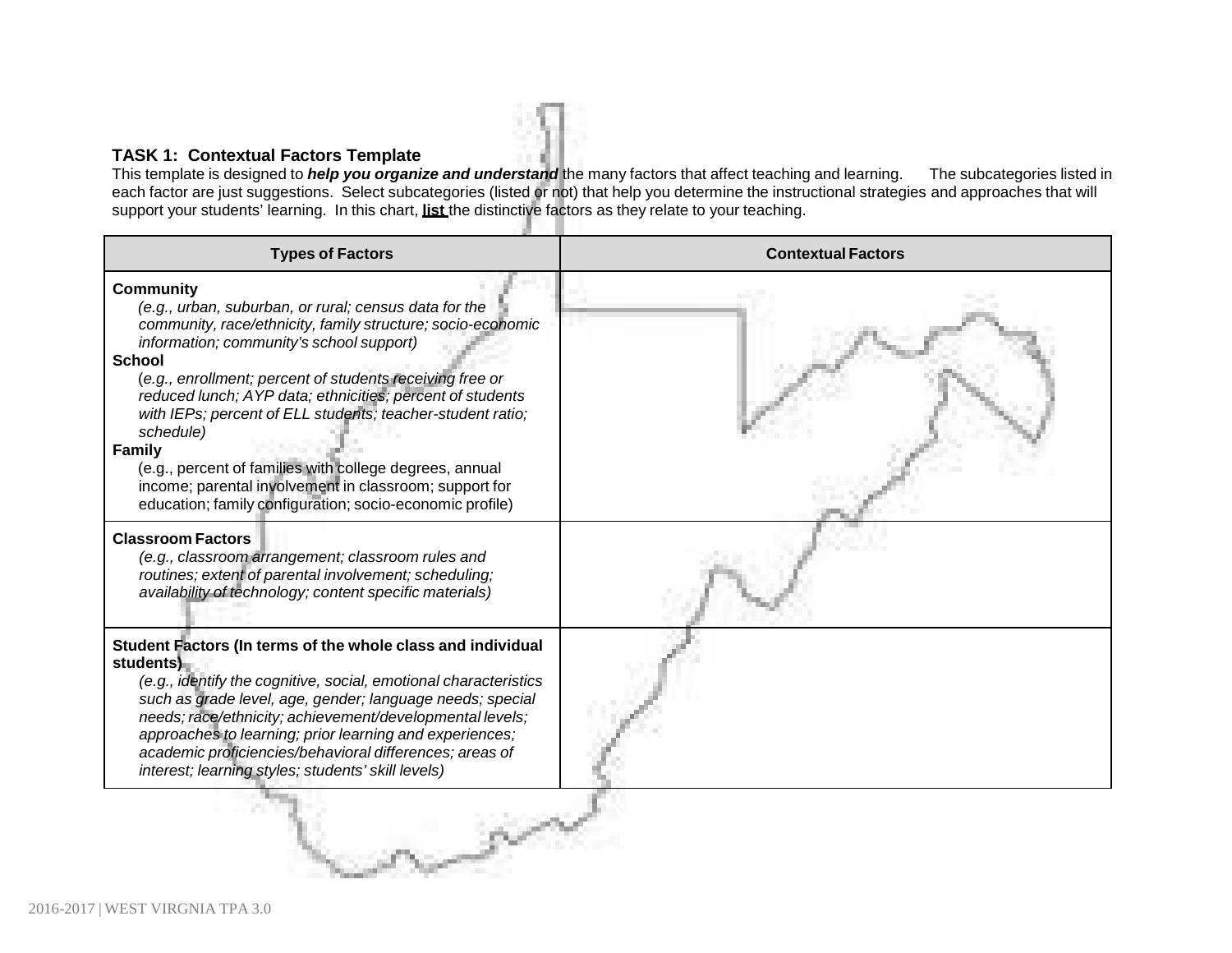# **TASK 1 RUBRIC: Contextual Factors**

|                                                                                                                                                         | <b>TASK 1 RUBRIC: Contextual Factors</b>                                                                                                                                                                                                                                                                                                                                                 |                                                                                                                                                                                                                                           |                                                                                                                                              |                                                                                                                                                                                                                                                                                 |  |  |  |
|---------------------------------------------------------------------------------------------------------------------------------------------------------|------------------------------------------------------------------------------------------------------------------------------------------------------------------------------------------------------------------------------------------------------------------------------------------------------------------------------------------------------------------------------------------|-------------------------------------------------------------------------------------------------------------------------------------------------------------------------------------------------------------------------------------------|----------------------------------------------------------------------------------------------------------------------------------------------|---------------------------------------------------------------------------------------------------------------------------------------------------------------------------------------------------------------------------------------------------------------------------------|--|--|--|
|                                                                                                                                                         | <b>Distinguished</b><br>(4 points)                                                                                                                                                                                                                                                                                                                                                       | <b>Accomplished</b><br>(3 Points)                                                                                                                                                                                                         | <b>Emerging</b><br>(2 Points)                                                                                                                | <b>Unsatisfactory</b><br>(1 point)                                                                                                                                                                                                                                              |  |  |  |
| <b>Implications</b><br><b>of</b><br>Community,<br>School, &<br><b>Family</b><br><b>Factors</b><br>WVPTS 2A,<br>InTASC <sub>2</sub> ,<br><b>CAEP 1.1</b> | The candidate<br>• demonstrates an<br>understanding of the<br>community, school, and<br>family factors and<br>• their potential impact on<br>teaching and learning for the<br>whole class and individual<br>students.<br>• considers these factors<br>combined with other<br>contextual factors to create<br>a classroom where all<br>learners' differences are<br>respected and valued. | The candidate<br>identifies community,<br>$\bullet$<br>school, and family factors<br>that influence teaching<br>and learning and<br>their potential impact on<br>teaching and learning for<br>the whole class and<br>individual students. | The candidate<br>identifies community,<br>$\bullet$<br>school, and family<br>factors and<br>• their potential impact<br>on student learning. | The candidate<br>identifies community,<br>$\bullet$<br>school, and family factors<br>that may impact teaching<br>and learning, but is<br>unable to use contextual<br>information in meaningful<br>ways to create a<br>classroom environment<br>where all students can<br>learn. |  |  |  |
| <b>Implications</b><br>of the<br><b>Classroom</b><br><b>Factors</b><br>WVPTS 2F,<br>InTASC <sub>3</sub> ,<br>CAEP <sub>1.1</sub>                        | The candidate<br>demonstrates an<br>understanding of the<br>classroom factors and<br>their potential impact on<br>teaching and learning<br>for the whole class and<br>individual students.<br>considers these factors<br>combined with other<br>contextual factors to<br>create a classroom<br>where all learners'<br>differences are<br>respected and valued.                           | The candidate<br>identifies the classroom<br>factors and<br>• their potential impact on<br>teaching and learning for<br>the whole class and<br>individual students.                                                                       | The candidate<br>• identifies the<br>classroom factors and<br>their potential impact<br>on student learning                                  | The candidate<br>identifies classroom<br>factors that may impact<br>teaching and learning, but<br>is unable to use<br>contextual information in<br>meaningful ways to<br>create a classroom<br>environment where all<br>students can learn.                                     |  |  |  |
|                                                                                                                                                         |                                                                                                                                                                                                                                                                                                                                                                                          |                                                                                                                                                                                                                                           |                                                                                                                                              |                                                                                                                                                                                                                                                                                 |  |  |  |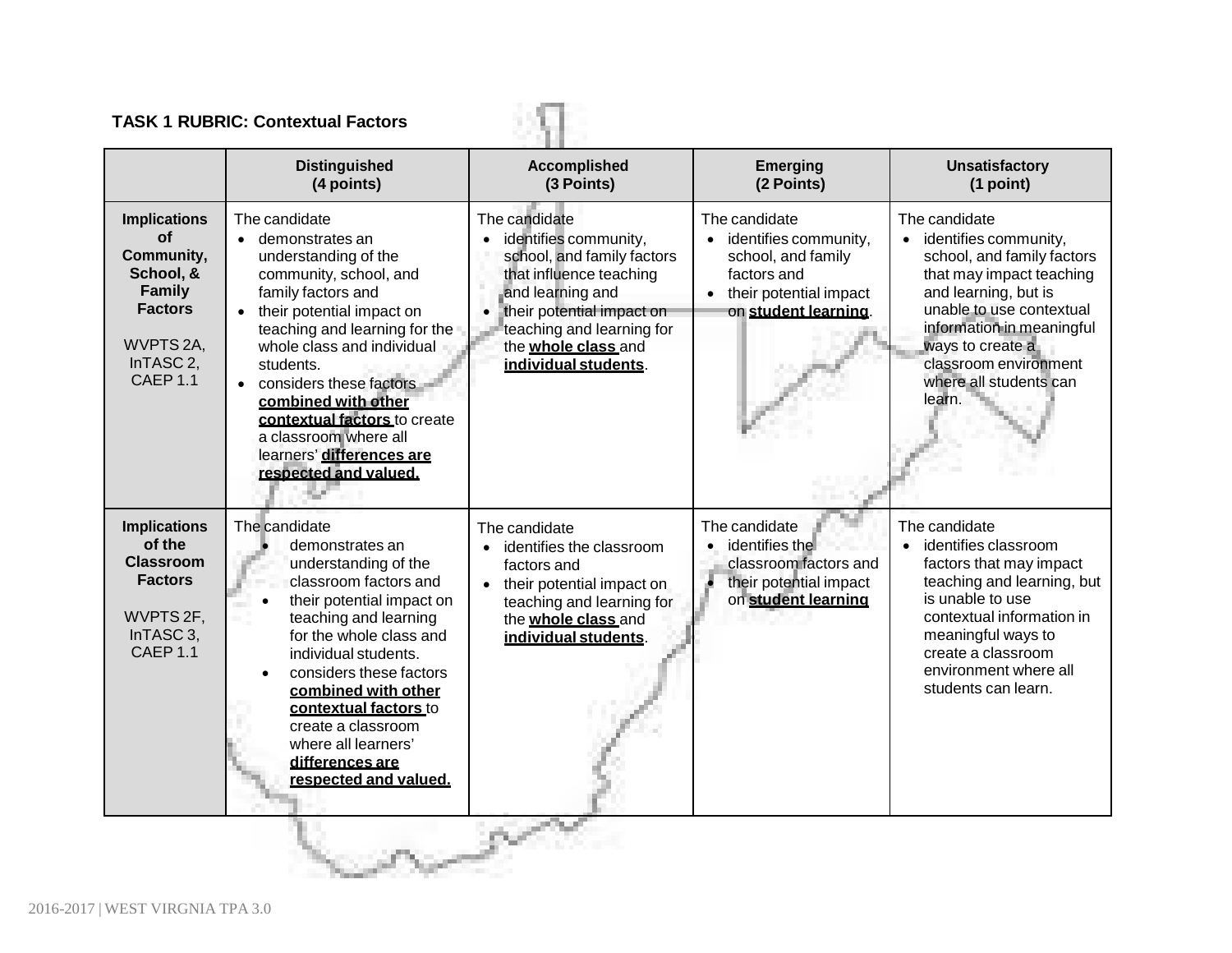|                                                                                                                       | <b>Distinguished</b><br>(4 points)                                                                                                                                                                                                                                                                                                                                         | <b>Accomplished</b><br>(3 Points)                                                                                                                                          | <b>Emerging</b><br>(2 Points)                                                                          | <b>Unsatisfactory</b><br>(1 point)                                                                                                                                                                                                           |
|-----------------------------------------------------------------------------------------------------------------------|----------------------------------------------------------------------------------------------------------------------------------------------------------------------------------------------------------------------------------------------------------------------------------------------------------------------------------------------------------------------------|----------------------------------------------------------------------------------------------------------------------------------------------------------------------------|--------------------------------------------------------------------------------------------------------|----------------------------------------------------------------------------------------------------------------------------------------------------------------------------------------------------------------------------------------------|
| <b>Implications</b><br>of Individual<br><b>Student</b><br><b>Factors</b><br>WVPTS 2A,<br>InTASC 1,<br><b>CAEP 1.1</b> | The candidate<br>demonstrates an<br>understanding of the<br>individual student<br>factors and<br>their potential impact on<br>teaching and learning<br>for the whole class and<br>individual students.<br>considers these factors<br>combined with other<br>contextual factors to<br>create a classroom<br>where all learners'<br>differences are<br>respected and valued. | The candidate<br>identifies the individual<br>student factors and<br>their potential impact on<br>teaching and learning for<br>the whole class and<br>individual students. | The candidate<br>identifies individual<br>factors and<br>their potential impact<br>on student learning | The candidate<br>identifies individual<br>factors that may impact<br>teaching and learning, but<br>is unable to use<br>contextual information in<br>meaningful ways to<br>create a classroom<br>environment where all<br>students can learn. |
|                                                                                                                       |                                                                                                                                                                                                                                                                                                                                                                            |                                                                                                                                                                            |                                                                                                        |                                                                                                                                                                                                                                              |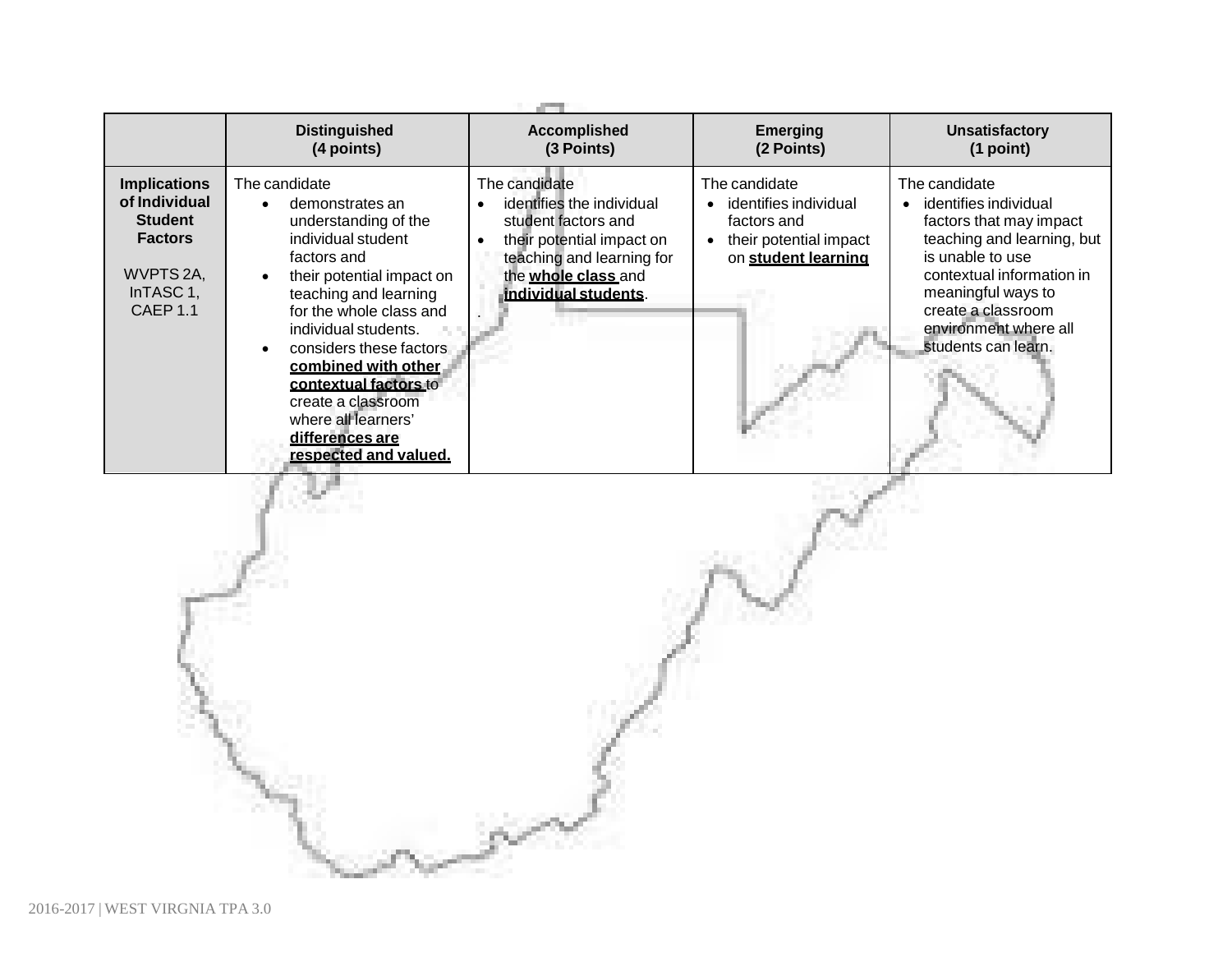### **TASK 2: STANDARDS AND GOALS**

This task allows you to begin to structure a unit plan by identifying the big idea, standards, and learning goals. You will analyze measurable goals to ensure the inclusion of multiple domains and that higher order thinking skills are used appropriately. Use the Unit Framework Template to begin creating your unit and write a narrative using the prompts below.

| <b>TASK2</b>                                                                                                                                                                                                                                                                                                                                                                                                                                                                                                                                                                                                                                                                                                                                                                                                                                                                                                                                                                                                                                                                                                                                                                                                                                                                                                                                                                                            | <b>WHAT TO DO</b>                                                                                                                                                                                                                                                                                                                                                                                                                                                                                                                                                                                                                                                                                             | <b>REQUIRED</b><br><b>ARTIFACTS</b>                      |
|---------------------------------------------------------------------------------------------------------------------------------------------------------------------------------------------------------------------------------------------------------------------------------------------------------------------------------------------------------------------------------------------------------------------------------------------------------------------------------------------------------------------------------------------------------------------------------------------------------------------------------------------------------------------------------------------------------------------------------------------------------------------------------------------------------------------------------------------------------------------------------------------------------------------------------------------------------------------------------------------------------------------------------------------------------------------------------------------------------------------------------------------------------------------------------------------------------------------------------------------------------------------------------------------------------------------------------------------------------------------------------------------------------|---------------------------------------------------------------------------------------------------------------------------------------------------------------------------------------------------------------------------------------------------------------------------------------------------------------------------------------------------------------------------------------------------------------------------------------------------------------------------------------------------------------------------------------------------------------------------------------------------------------------------------------------------------------------------------------------------------------|----------------------------------------------------------|
| YOU WILL COMPLETE THE TEMPLATE TO CREATE A FRAMEWORK<br>FOR YOUR UNIT. YOU WILL PROVIDE AND JUSTIFY GOALS THAT ARE<br>LOGICALLY ORGANIZED AND THAT MOVE STUDENTS TOWARD<br>ACHIEVING THE BIG IDEA. USE THE FOLLOWING PROMPTS TO GUIDE<br><b>WHAT THE FRAMEWORK MUST INCLUDE:</b><br>Big Idea - Identify a broad concept or principle central to the unit. It<br>1.<br>anchors or connects all of the smaller ideas in a lesson. Big Ideas are<br>transferrable to other contexts.<br><b>Standards</b> – Cite the state and/or national standard(s)/objective(s) used<br>2.<br>as a basis for the unit goal with all reference numbers and complete<br>wording.<br>Learning Goals (Measurable skills from the unit that move the<br>3.<br>student toward achieving the big idea.)<br>A. Identify at least three goals that move students toward achieving the<br>big idea. The goals should identify what students are expected to<br>know and be able to do in order to demonstrate mastery. Number<br>each goal so you can reference them later in the Assessment Plan<br>and Unit Outline.<br>B. Identify the level of higher order thinking skills for each goal (e.g.,<br>Bloom's Taxonomy, Anderson, Marzano)<br>Anticipated Student Challenges - Analyze the misconceptions, lack of<br>4.<br>prior knowledge, skill sets, and differing abilities that might hinder<br>achievement of each goal. | 1. In the Unit Framework Template,<br>a. identify the big idea.<br>b. COPY and PASTE into the<br>template, the complete state and/or<br>national standard(s), including<br>number and complete wording.<br>Provide references for<br>standards(e.g., NCTM, WV Content<br>Standards).<br>c. list and number the goals you have<br>created that correspond to each of<br>the standards.<br>d. identify the appropriate level for<br>each goal (e.g., Bloom's - analysis).<br>2. In the narrative,<br>a. explain how the goals you created<br>for the lesson deepen student<br>understanding.<br>b. discuss and analyze in more detail<br>anticipated student challenges<br>related to the content of each goal. | Unit<br>Framework<br>Template<br>Narrative<br>References |

g/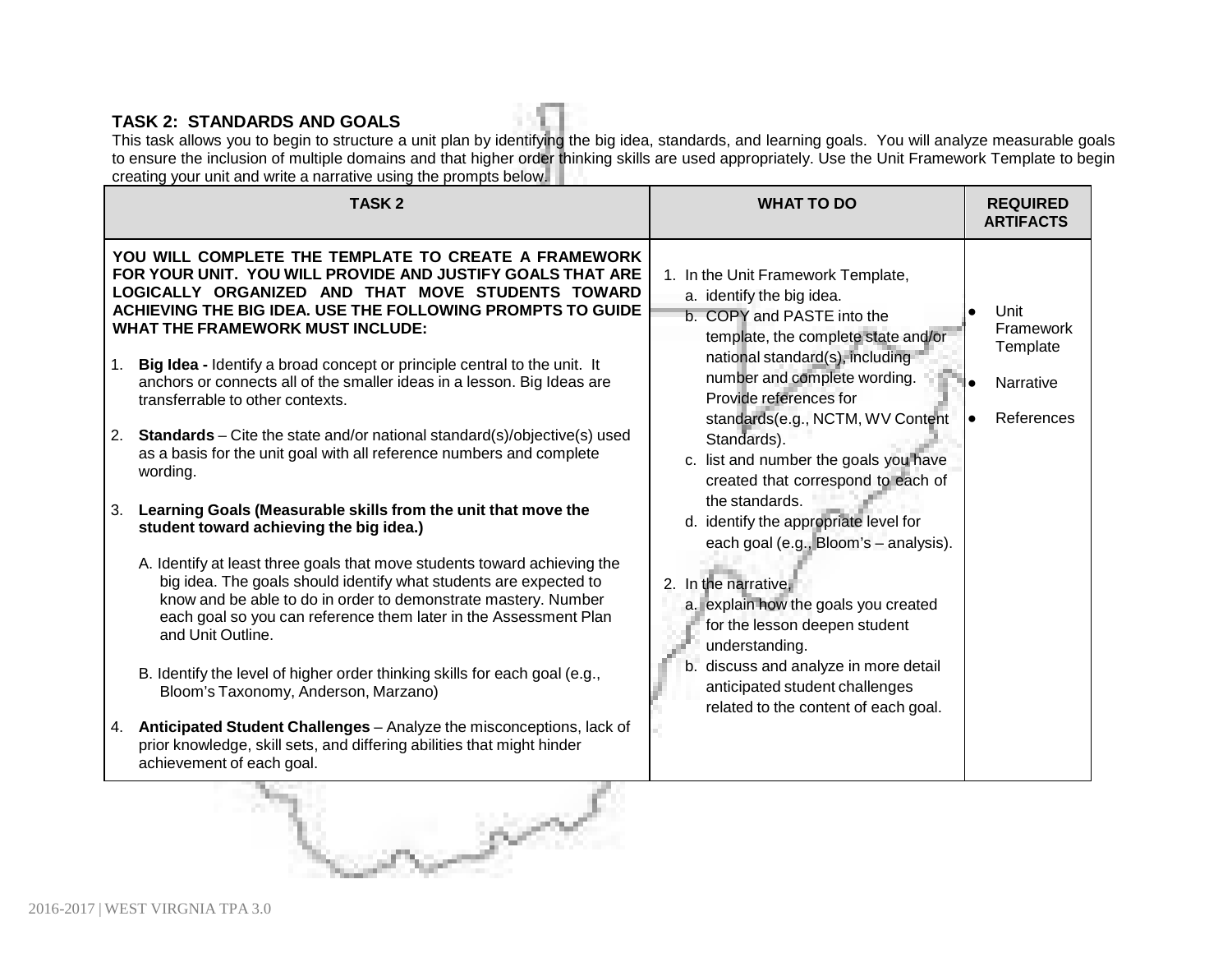# **TASK 2: UNIT FRAMEWORK TEMPLATE** (Expand table as necessary)

| 1. BIG IDEA: |                    |  |                                                      |
|--------------|--------------------|--|------------------------------------------------------|
| 2. STANDARDS | 3A. LEARNING GOALS |  | <b>3B. LEVEL OF GOALS</b> (e.g., Bloom's – analysis) |
| 1.           |                    |  |                                                      |
| 2.           |                    |  |                                                      |
|              |                    |  |                                                      |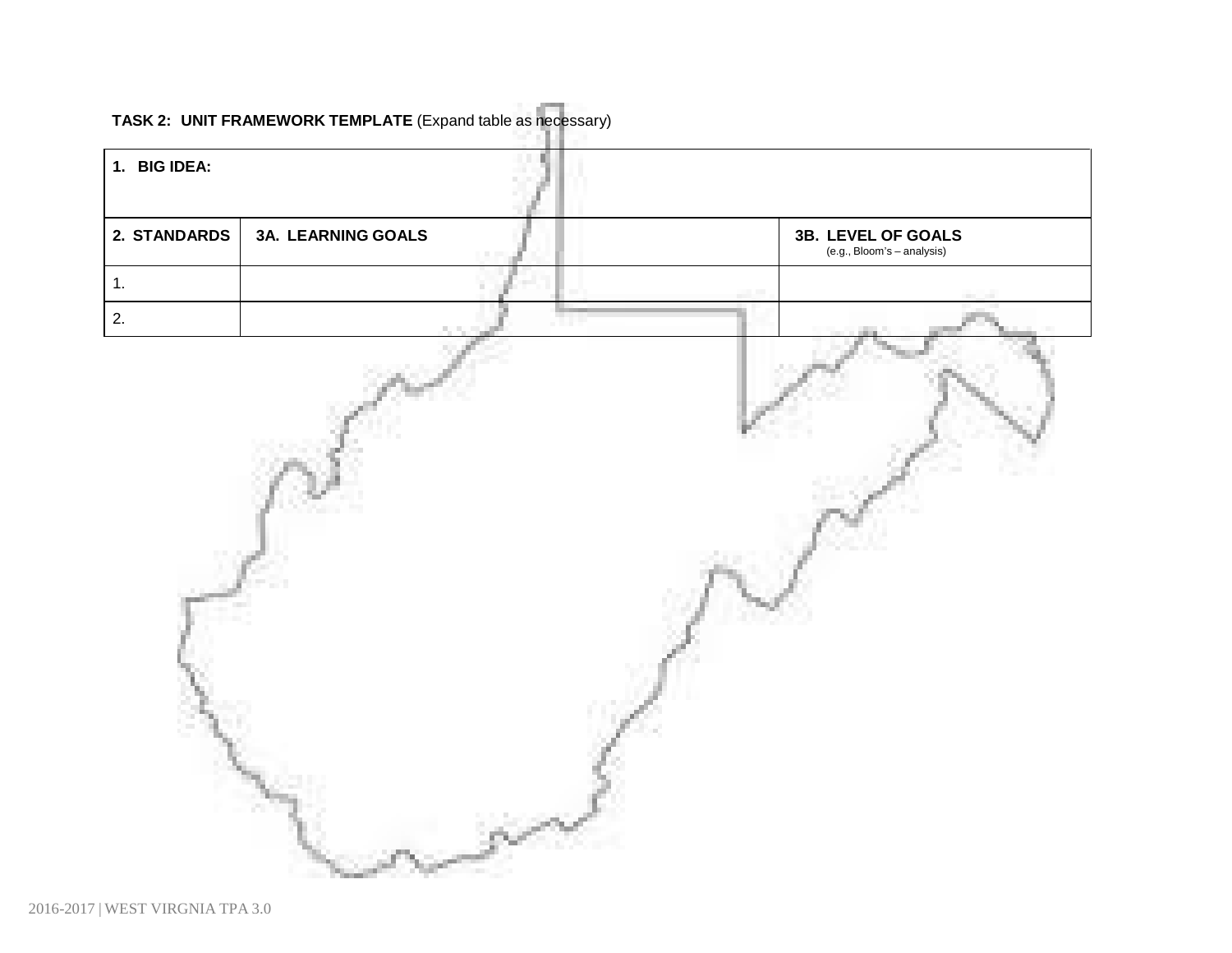|                                                                                                                            | <b>TASK 2 Rubric: Standards and Goals</b>                                                                                                                                                                                                                                                                                                                                                                   |                                                                                                                                                                                                                                                           |                                                                                                                                                                                                          |                                                                                                                                              |
|----------------------------------------------------------------------------------------------------------------------------|-------------------------------------------------------------------------------------------------------------------------------------------------------------------------------------------------------------------------------------------------------------------------------------------------------------------------------------------------------------------------------------------------------------|-----------------------------------------------------------------------------------------------------------------------------------------------------------------------------------------------------------------------------------------------------------|----------------------------------------------------------------------------------------------------------------------------------------------------------------------------------------------------------|----------------------------------------------------------------------------------------------------------------------------------------------|
|                                                                                                                            | <b>Distinguished</b><br>(4 points)                                                                                                                                                                                                                                                                                                                                                                          | <b>Accomplished</b><br>(3 points)                                                                                                                                                                                                                         | <b>Emerging</b><br>(2 points)                                                                                                                                                                            | <b>Unsatisfactory</b><br>(1 point)                                                                                                           |
| <b>Alignment</b><br>of<br><b>Standards</b><br>and<br>Learning<br><b>Goals</b><br>WVPTS 1C,<br>InTASC 7,<br><b>CAEP 1.1</b> | The candidate<br>• writes appropriate learning goals<br>based on state and national<br>standards and the needs of each<br>student.                                                                                                                                                                                                                                                                          | The candidate<br>writes learning goals<br>based on state<br>standards and the<br>needs of the<br>students.                                                                                                                                                | The candidate<br>writes learning goals<br>based on state<br>standards.                                                                                                                                   | The candidate<br>is unable to write<br>learning goals based<br>on state standards and<br>the needs of the<br>students                        |
| Learning<br><b>Goals</b><br>WVPTS 1C,<br>InTASC <sub>7</sub> ,<br><b>CAEP 1.1</b>                                          | The candidate<br>• writes learning goals that are<br>measurable, relevant, rigorous*,<br>and developmentally appropriate.<br>Goals promote higher order<br>$\bullet$<br>thinking skills that result in a<br>deeper understanding of content<br>and provides varied options to<br>support individual learning goals.                                                                                         | The candidate<br>writes learning goals<br>$\bullet$<br>that are measurable,<br>rigorous*,<br>developmentally<br>appropriate, and<br>address higher and<br>lower order thinking<br>skills.                                                                 | The candidate<br>writes learning goals<br>$\bullet$<br>that are measurable.<br>developmentally<br>appropriate and<br>address, both, higher<br>and lower order<br>thinking skills.                        | The candidate<br>writes learning goals<br>that may or may not<br>be measurable and<br>only address lower<br>order thinking skills.           |
| Anticipated<br><b>Student</b><br><b>Challenges</b><br>WVPTS 2A,<br>InTASC 1,<br><b>CAEP 1.1</b>                            | The candidate<br>• identifies student challenges that<br>focus on aspects of content and skill<br>needs, and<br>• articulates how those challenges<br>will impact whole class learning,<br>and<br>addresses challenges of individual<br>students and <b>articulates the types</b><br>of support/accommodations<br>needed for all students to<br>achieve mastery.<br>*Definition provided in the TPA Glosson | The candidate<br>• identifies student<br>challenges that focus<br>on aspects of content<br>and skill needs, and<br>• articulates how those<br>challenges will impact<br>whole class learning,<br>and<br>· addresses challenges<br>of individual students. | The candidate<br>identifies student<br>challenges that focus<br>on aspects of<br>content and skill<br>needs.and<br>articulates how those<br>$\bullet$<br>challenges will impact<br>whole class learning. | The candidate<br>identifies student<br>challenges but is<br>unable to articulate<br>how those challenges<br>will impact student<br>learning. |

\*Definition provided in the TPA Glossary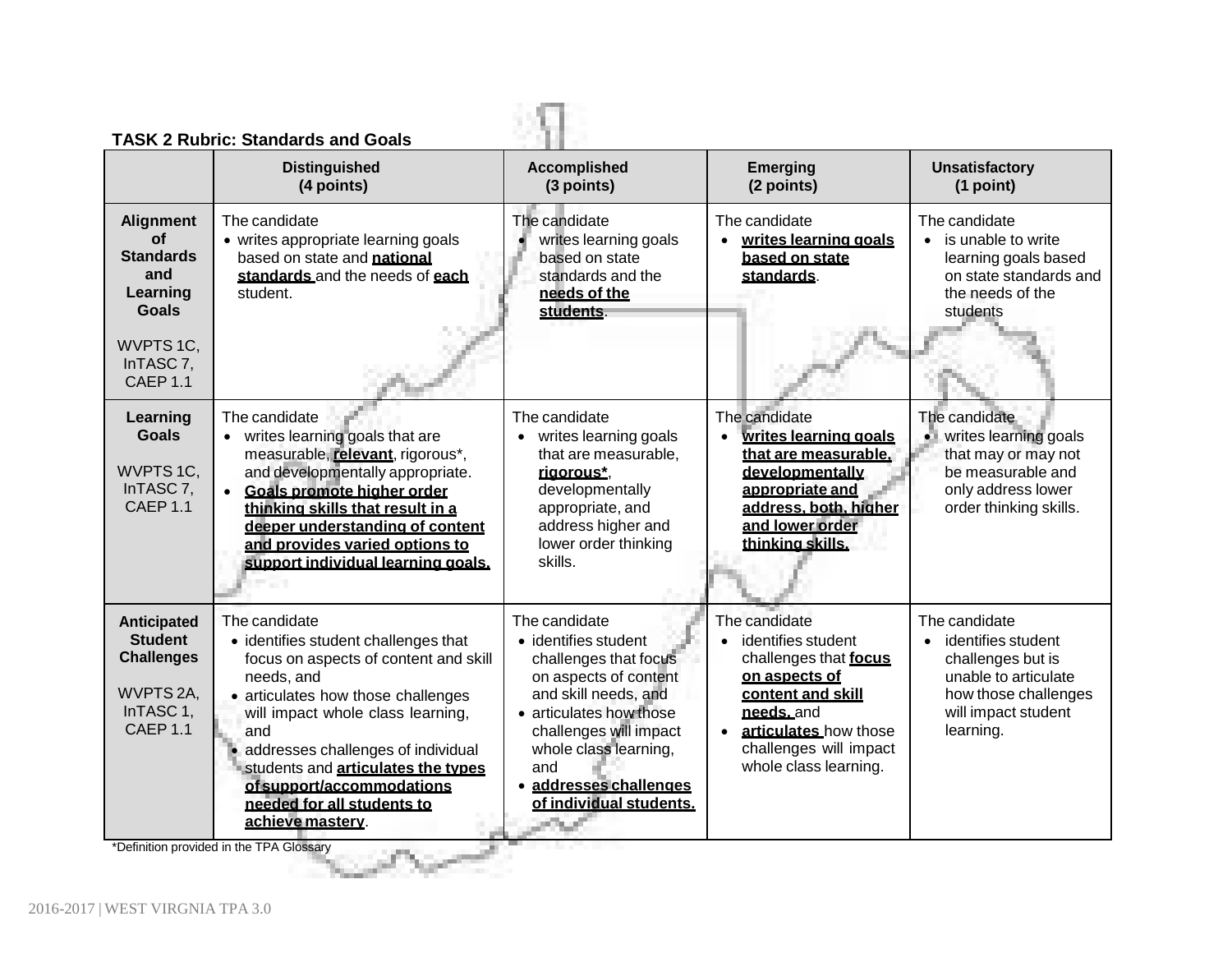#### **TASK 3: ASSESSMENT PLAN**

Using the Assessment Plan Template, you must design an assessment plan aligned with multiple goals to evaluate student learning before, during and after instruction. Your design should include *multiple assessment methods* that may include constructed response, selected response (i.e., multiple-choice tests, true or false), essay, performance assessment (i.e., reading aloud, performance event, communicating conversationally in a second language, carrying out a specific motor activity in physical education), and personal communications (i.e., questions posed and answered during instruction). In addition, this task requires you to write a narrative that provides evidence of your overall assessment plan.

| YOU WILL DESIGN A DEVELOPMENTALLY APPROPRIATE<br>You will fill in the Assessment Plan Template and write a<br>• Assessment Plan<br>ASSESSMENT PLAN TO MONITOR STUDENT PROGRESS BASED<br>narrative explaining your overall assessment plan.<br>Template<br>ON THE GOALS FROM TASK 2. USE THE FOLLOWING PROMPTS<br><b>TO COMPLETE THE TASK:</b><br>1. Copy and paste the learning goals from your Task 2,<br>• Narrative<br>3A into the Assessment Plan Template, column #1.<br>Review Learning Goals - See Task 2.<br>• Documents<br>containing formative<br>2. In the Assessment Plan Template use the correct<br><b>Assessment Plan</b><br>2.<br>and summative<br>labeled column to:<br>a. Alignment with Learning Goals - Identify the learning goal<br>assessment<br>indicate the assessments used to evaluate<br>a.<br>alignment to the pre-, formative, and summative assessments.<br>materials and/or<br>b. Assessment Criteria - Identify the scoring procedures and the<br>student performance relative to each learning<br>descriptions of those<br>instructions for the student to complete the assignment. These<br>goal. Include a variety of methods and strategies<br>materials (provide<br>criteria would include identification of a level of mastery (the<br>hard copies, if<br>to ensure you have a balance of assessments.<br>level or score achieved by the student that indicates mastery of<br>applicable)<br>indicate the level of mastery for each learning goal<br>b.<br>the goal for the pre-, formative, and post-assessments).<br>on each assessment.<br>c. Balance of Assessments - Your instructional sequence should<br>• Student and teacher<br>include a variety of assessment methods and strategies (modes<br>directions for each<br>3. In the narrative, explain your overall assessment plan,<br>of assessment) suited for the interest/developmental level of the<br>assessment<br>including your rationale for choosing each assessment.<br>students and the learning goals. These assessments<br>include:<br>Use the template to frame the narrative.<br>• Criteria for scoring<br>Before Instruction (pre-assessments)<br>student performance<br>During Instruction (formative or interim assessment),<br>(i.e., scoring rubrics,<br>3. After Instruction (post or summative assessments).<br>observation<br>checklists, rating<br>Rationale - Justify your selection of your pre-, formative, and<br>3.<br>scales, answer keys)<br>summative (post) assessments to show that the student has met<br>the learning goal in the Assessment Plan Template. | TASK <sub>3</sub> | <b>WHAT TO DO</b> | <b>REQUIRED</b><br><b>ARTIFACTS</b> |
|--------------------------------------------------------------------------------------------------------------------------------------------------------------------------------------------------------------------------------------------------------------------------------------------------------------------------------------------------------------------------------------------------------------------------------------------------------------------------------------------------------------------------------------------------------------------------------------------------------------------------------------------------------------------------------------------------------------------------------------------------------------------------------------------------------------------------------------------------------------------------------------------------------------------------------------------------------------------------------------------------------------------------------------------------------------------------------------------------------------------------------------------------------------------------------------------------------------------------------------------------------------------------------------------------------------------------------------------------------------------------------------------------------------------------------------------------------------------------------------------------------------------------------------------------------------------------------------------------------------------------------------------------------------------------------------------------------------------------------------------------------------------------------------------------------------------------------------------------------------------------------------------------------------------------------------------------------------------------------------------------------------------------------------------------------------------------------------------------------------------------------------------------------------------------------------------------------------------------------------------------------------------------------------------------------------------------------------------------------------------------------------------------------------------------------------------------------------------------------------------------------------------------------------------------------------------------------------------------|-------------------|-------------------|-------------------------------------|
|                                                                                                                                                                                                                                                                                                                                                                                                                                                                                                                                                                                                                                                                                                                                                                                                                                                                                                                                                                                                                                                                                                                                                                                                                                                                                                                                                                                                                                                                                                                                                                                                                                                                                                                                                                                                                                                                                                                                                                                                                                                                                                                                                                                                                                                                                                                                                                                                                                                                                                                                                                                                  |                   |                   |                                     |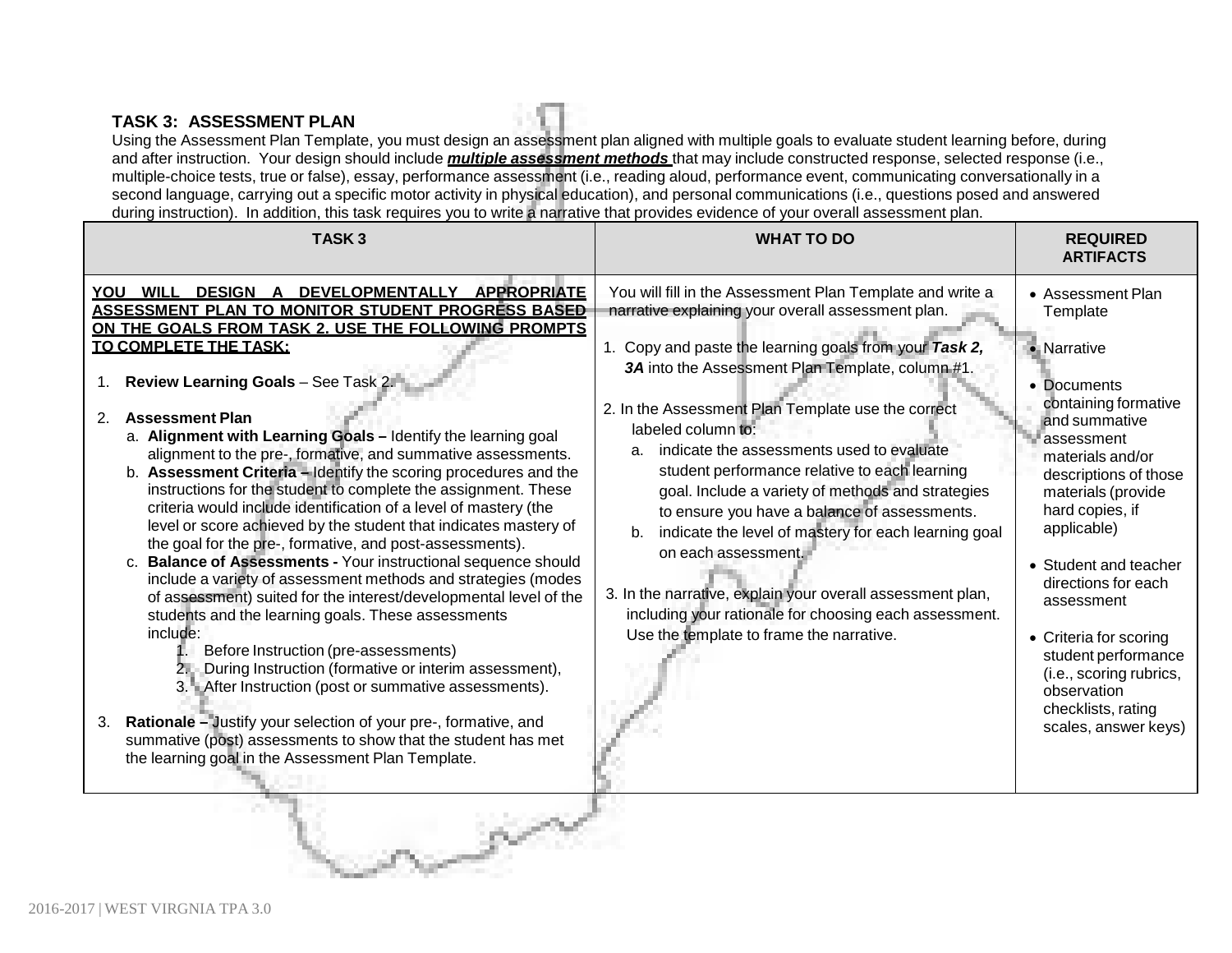# **TASK 3: ASSESSMENT PLAN TEMPLATE** (Expand template as needed)

| <b>LEARNING GOAL</b><br>(from Task 2, 3A) |                 | <b>ASSESSMENTS</b><br>(Methods matched to outcome types and content area. For each goal include one or more<br>assessment where appropriate. The same assessment can provide evidence of learning for<br>multiple goals, provided that the parts of the assessment are aligned with the appropriate<br>goal.) | <b>LEVEL OF</b><br><b>MASTERY</b><br>(e.g., 75%, 9 out<br>of 10) |
|-------------------------------------------|-----------------|---------------------------------------------------------------------------------------------------------------------------------------------------------------------------------------------------------------------------------------------------------------------------------------------------------------|------------------------------------------------------------------|
| 1.                                        | Pre-Assessment  |                                                                                                                                                                                                                                                                                                               |                                                                  |
|                                           | Formative       |                                                                                                                                                                                                                                                                                                               |                                                                  |
|                                           | Post-Assessment |                                                                                                                                                                                                                                                                                                               |                                                                  |
| 2.                                        | Pre-Assessment  |                                                                                                                                                                                                                                                                                                               |                                                                  |
|                                           | Formative       |                                                                                                                                                                                                                                                                                                               |                                                                  |
|                                           | Post-Assessment |                                                                                                                                                                                                                                                                                                               |                                                                  |
| 3.                                        | Pre-Assessment  |                                                                                                                                                                                                                                                                                                               |                                                                  |
|                                           | Formative       |                                                                                                                                                                                                                                                                                                               |                                                                  |
|                                           | Post-Assessment |                                                                                                                                                                                                                                                                                                               |                                                                  |
|                                           |                 |                                                                                                                                                                                                                                                                                                               |                                                                  |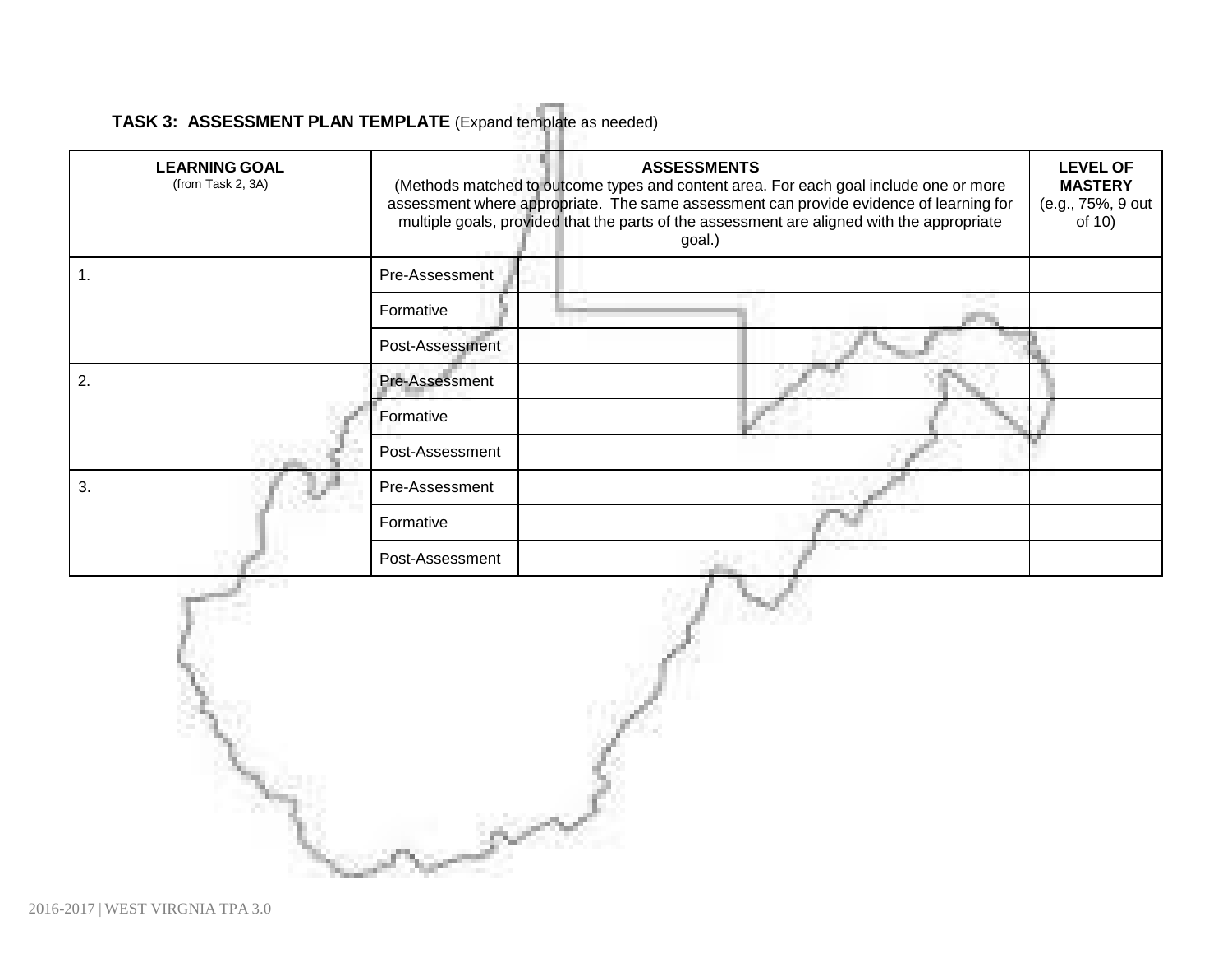| <b>TASK 3 RUBRIC: Assessment Plan</b><br><b>Distinguished</b><br><b>Accomplished</b><br><b>Unsatisfactory</b><br><b>Emerging</b> |                                                                                                                                                                                                                                                                                                                                                                                                      |                                                                                                                                                                                                                                                                                                                       |                                                                                                                                                                                                                                                                                        |                                                                                                                                                     |  |  |
|----------------------------------------------------------------------------------------------------------------------------------|------------------------------------------------------------------------------------------------------------------------------------------------------------------------------------------------------------------------------------------------------------------------------------------------------------------------------------------------------------------------------------------------------|-----------------------------------------------------------------------------------------------------------------------------------------------------------------------------------------------------------------------------------------------------------------------------------------------------------------------|----------------------------------------------------------------------------------------------------------------------------------------------------------------------------------------------------------------------------------------------------------------------------------------|-----------------------------------------------------------------------------------------------------------------------------------------------------|--|--|
|                                                                                                                                  | (4 points)                                                                                                                                                                                                                                                                                                                                                                                           | (3 points)                                                                                                                                                                                                                                                                                                            | (2 points)                                                                                                                                                                                                                                                                             | (1 point)                                                                                                                                           |  |  |
| <b>Alignment</b><br>with Learning<br><b>Goals</b><br>WVPTS 1E,<br>InTASC <sub>6</sub> ,<br>CAEP <sub>1.1</sub>                   | The candidate<br>• has an assessment plan that is<br>developmentally appropriate,<br>congruent with the cognitive level<br>of learning goals, and contains<br>pre-, formative and post-<br>assessments and<br>can articulate the reason for the<br>$\bullet$<br>selection of <b>each</b> assessment.                                                                                                 | The candidate<br>• has an assessment plan that<br>is developmentally<br>appropriate, congruent with<br>the cognitive level of learning<br>goals, and contains pre-,<br>formative and post-<br>assessments and<br>can holistically articulate<br>$\bullet$<br>the reason for the<br>selection of the<br>assessment(s). | The candidate<br>• has an assessment plan<br>that is developmentally<br>appropriate, mostly<br>congruent with the<br>cognitive level of learning<br>goals, and contains pre-<br>formative, and post-<br>assessments                                                                    | The candidate<br>$\bullet$ has an<br>assessment<br>plan that<br>lacks<br>congruence<br>with learning<br>goals                                       |  |  |
| <b>Assessment</b><br>Criteria/<br><b>Technical</b><br><b>Soundness</b><br>WVPTS 1E,<br>InTASC 6,<br>CAEP <sub>1.1</sub>          | The candidate<br>• described all assessments and<br>their scoring procedures are<br>explained and accurate.<br>has clearly written directions and<br>$\bullet$<br>assessment items for students to<br>understand and the level of<br>mastery is identified for each<br>assessment.<br>justifies how their assessment<br>accurately measures what it is<br>supposed to measure (content<br>validity). | The candidate<br>described all assessments<br>$\bullet$<br>and their scoring procedures<br>are explained and accurate.<br>has clearly written directions<br>and assessment items for<br>students to understand and<br>the level of mastery is<br>identified for each<br>assessment.                                   | The candidate<br>described all assessments<br>and their scoring<br>procedures are explained<br>and accurate.<br>has clearly written<br>directions and<br>assessment items for<br>students to understand<br>and the level of mastery is<br>identified for all<br>summative assessments. | The candidate<br>· described an<br>assessment<br>plan with an<br>inaccurate<br>explanation<br>of directions,<br>assessment<br>items, or<br>scoring. |  |  |
| <b>Balance of</b><br><b>Assessments</b><br>WVPTS 3E,<br>InTASC 6,<br>CAEP <sub>1.1</sub>                                         | The candidate<br>designs and plans multiple<br>$\bullet$<br>modes of assessment to assess<br>and evaluate student learning for<br>each learning goal.<br>Uses assessments that enable<br>the teacher, student, and other to<br>identify patterns or gaps in each<br>student's learning.                                                                                                              | The candidate<br>plans multiple modes of<br>assessment to assess and<br>evaluate student learning<br>for each learning goal.<br><b>Uses assessments that</b><br>$\bullet$<br>enable identification of<br>patterns or gaps in each<br>student's learning.                                                              | The candidate<br>plans multiple modes of<br>assessment to assess<br>and evaluate student<br>learning.                                                                                                                                                                                  | The candidate<br>$\bullet$ plans for<br>assessment<br>but does not<br>utilize<br>multiple<br>modes of<br>assessment                                 |  |  |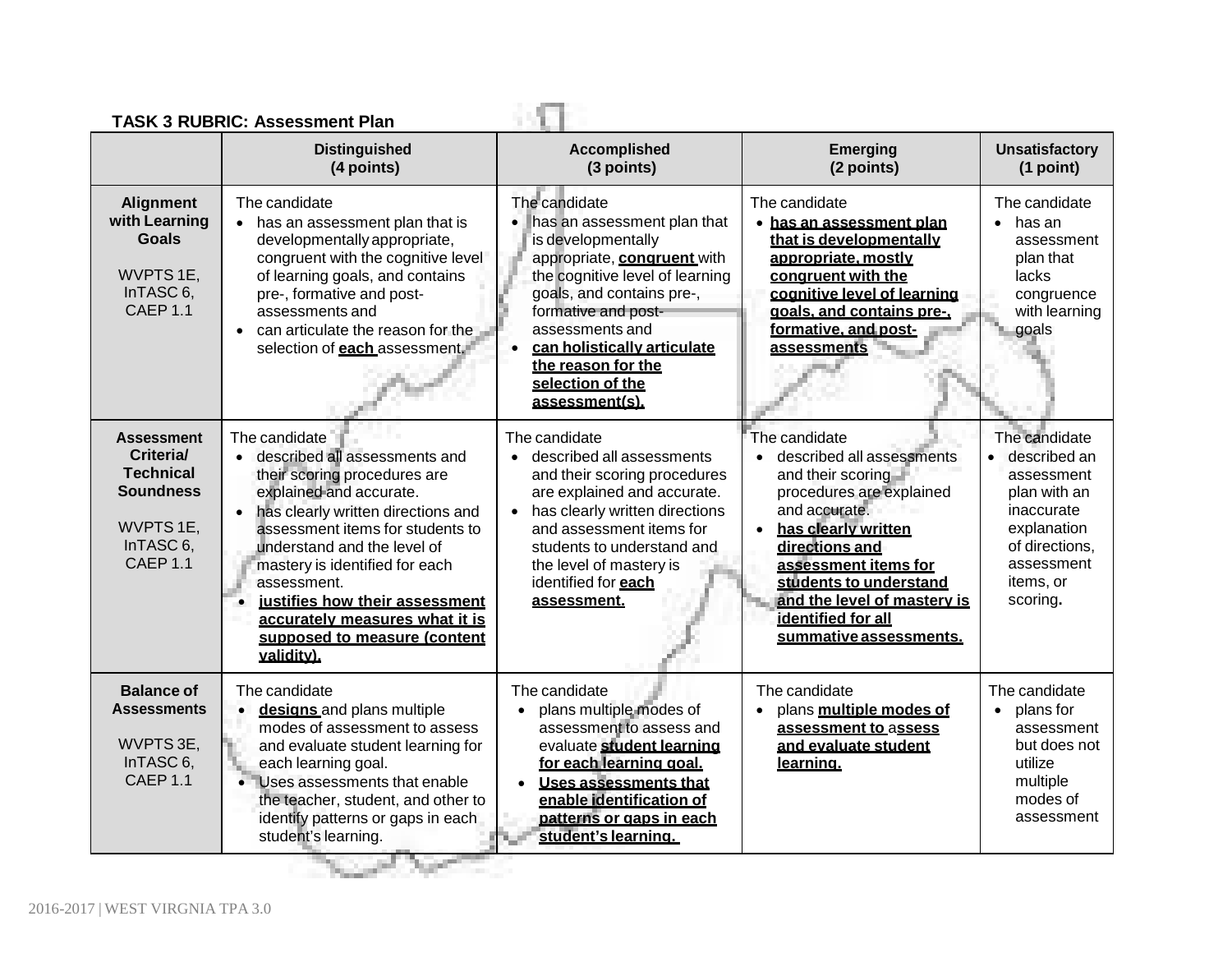#### **TASK 4: DESIGN FOR INSTRUCTION**

This task assesses your ability to use contextual and student information gathered in Task 1 to design high quality instruction and assessment that will meet the needs of the students in the target class. In addition, this task will require you to identify two focus students with diverse learning needs for whom you will design differentiated instruction. You will create a minimum of 3-5 daily lesson plans as part of your unit, fill out the Focus Students Template and write a narrative that provides evidence of your plan for instructional design.

| <b>TASK4</b>                                                                                                                                                                                                                                                                                                                                                                                                                                                                                                                                                                                                                                                                                                                                                                                                                                                                                                                                                                                                                                                                                                                                                                                                                                                                                                                                                                                                                                                                                                                                                                                | <b>WHAT TO DO</b>                                                                                                                                                                                                                                                                                                                                                                                                                                                                                                                                                                                                                                                                                                                                                                                                                                                                                                                                                                                                                                                                                                                                                                                                                                                                                                                                                                                                                                                                                                 | <b>REQUIRED</b><br><b>ARTIFACTS</b>                                                                                                                                                                                                   |
|---------------------------------------------------------------------------------------------------------------------------------------------------------------------------------------------------------------------------------------------------------------------------------------------------------------------------------------------------------------------------------------------------------------------------------------------------------------------------------------------------------------------------------------------------------------------------------------------------------------------------------------------------------------------------------------------------------------------------------------------------------------------------------------------------------------------------------------------------------------------------------------------------------------------------------------------------------------------------------------------------------------------------------------------------------------------------------------------------------------------------------------------------------------------------------------------------------------------------------------------------------------------------------------------------------------------------------------------------------------------------------------------------------------------------------------------------------------------------------------------------------------------------------------------------------------------------------------------|-------------------------------------------------------------------------------------------------------------------------------------------------------------------------------------------------------------------------------------------------------------------------------------------------------------------------------------------------------------------------------------------------------------------------------------------------------------------------------------------------------------------------------------------------------------------------------------------------------------------------------------------------------------------------------------------------------------------------------------------------------------------------------------------------------------------------------------------------------------------------------------------------------------------------------------------------------------------------------------------------------------------------------------------------------------------------------------------------------------------------------------------------------------------------------------------------------------------------------------------------------------------------------------------------------------------------------------------------------------------------------------------------------------------------------------------------------------------------------------------------------------------|---------------------------------------------------------------------------------------------------------------------------------------------------------------------------------------------------------------------------------------|
| IN THIS TASK, YOU WILL DESIGN LESSON PLANS AFTER<br>DETERMINING CURRENT LEVEL OF STUDENT PERFORMANCE (PRE-<br><u>ASSESSMENT &amp; OTHER FACTORS) RELATIVE TO THE LEARNING</u><br>GOALS. USE THE FOLLOWING PROMPTS TO COMPLETE THE TASK:<br>1. Factors in Planning -- Plan and include the lessons in your unit based<br>on standards and goals, students' characteristics, interests, and<br>learning context. Pre-assessment data must be used to guide the<br>development of your unit.<br>2. Consultation - Describe the process of consulting with other clinical<br>educators (i.e., all educator preparation provider (EPP) and P-12-<br>school-based individuals, including classroom teachers, who assess,<br>support, and develop a candidate's knowledge, skills, or professional<br>dispositions at some stage in the clinical experiences).<br>3. Instructional Strategies -- Plan for and design for a variety of<br>instructional strategies to be used for student learning that are<br>evidence based and developmentally appropriate.<br>4. Instructional Strategy/Rationale - Identify and provide a rationale for<br>instructional strategies chosen for each learning goal in unit.<br>5. Learning Resources - Identify and provide a rationale for the<br>selected learning resources in the unit. (Include technology where<br>appropriate.)<br>6. Differentiated Instruction - Choose and describe two Focus Students<br>who reflect diverse learning needs and any other students for whom<br>you will need to differentiate instruction including those with IEPs. | Create a minimum of 3-5 daily lesson plans as part<br>1.<br>of your unit. (NOTE: Follow your institution's<br>specific requirements regarding the unit plan and the<br>number of daily lesson plans required).<br>Use the Focus Students Template to identify 2 focus<br>2.<br>students and outline what you will do to differentiate<br>instruction to meet the learning needs of each<br>student that you identified.<br>In the narrative:<br>3 <sub>1</sub><br>a. Describe how pre-assessment data influenced the<br>design of your unit.<br>b. Describe how the various factors that you<br>identified in previous tasks guided your planning of<br>the unit and daily lessons.<br>c. Describe how you consulted/collaborated with<br>your teacher and/or other school personnel to<br>determine what to teach.<br>d. Identify and describe at least one instructional<br>strategy for each learning goal that you will use<br>when delivering your unit.<br>e. Provide a rationale for choosing the instructional<br>strategies for impact on learning based on<br>contextual factors and other evidence.<br>Identify the learning resources, including<br>technology, used in this unit and provide a<br>rationale for choosing each.<br>Describe how you will differentiate instruction to<br>q.<br>meet the learning needs of the 2 focus students<br>and other students who would benefit from<br>differentiation. Pay attention to differentiation<br>needs that might be indicated for specific goals. | Focus<br><b>Students</b><br>Template<br>Include daily<br>lesson plans<br>from the unit<br>(include all<br>examples of<br>resources in<br>this unit<br>except the<br>assessments<br>detailed in<br>Task 3.)<br>Narrative<br>References |

**Service Controller**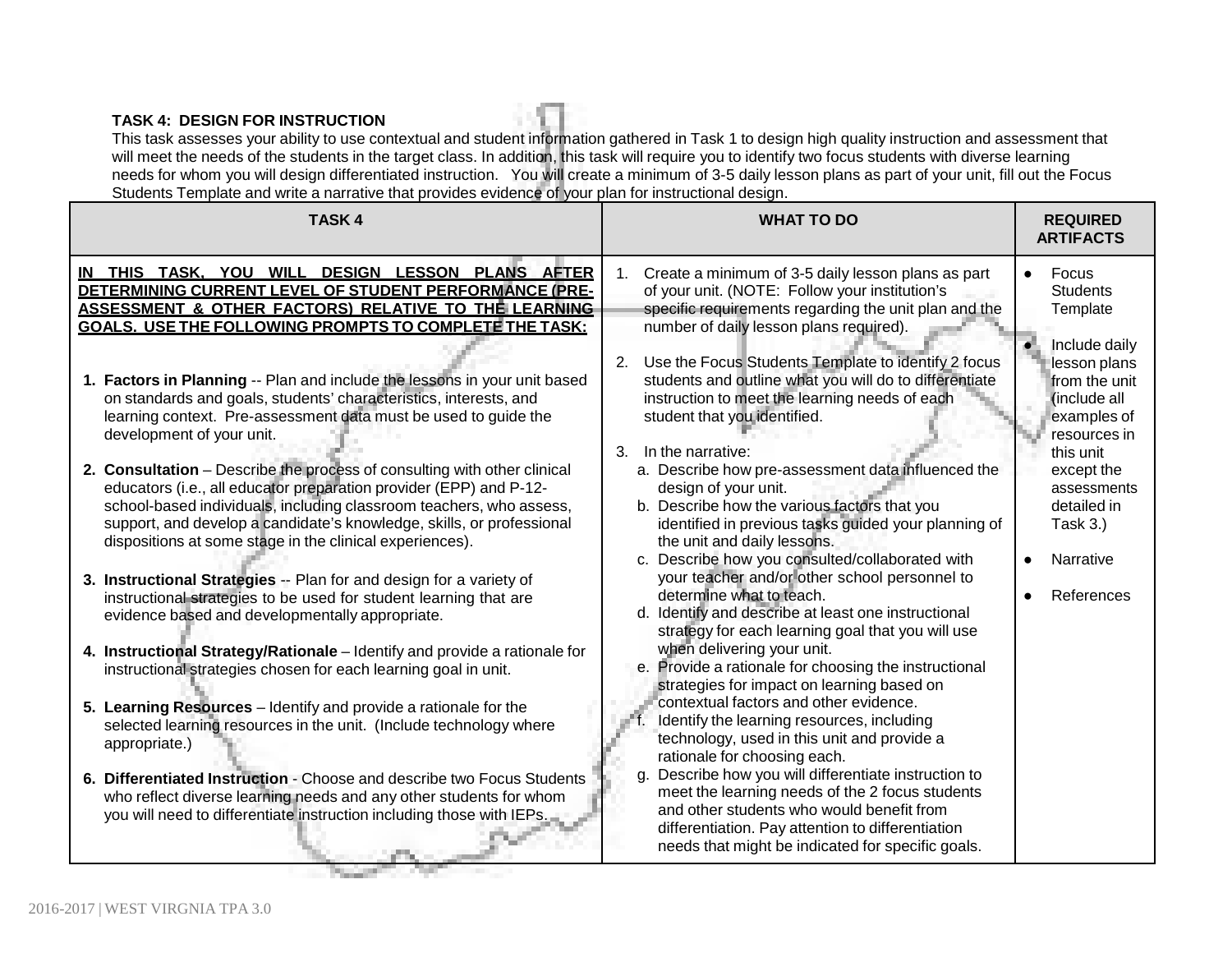| <b>TASK 4: Focus Students Template</b>                                                  |                                |
|-----------------------------------------------------------------------------------------|--------------------------------|
| Identify two focus<br>students with diverse<br>learning needs. Provide                  | Rationale for Focus Student 1: |
| your reasoning for<br>choosing the 2<br>students.                                       | Rationale for Focus Student 2: |
| Describe what you will<br>do to differentiate<br>instruction for each<br>focus student. | Focus Student 1:               |
|                                                                                         | Focus Student 2:               |
|                                                                                         |                                |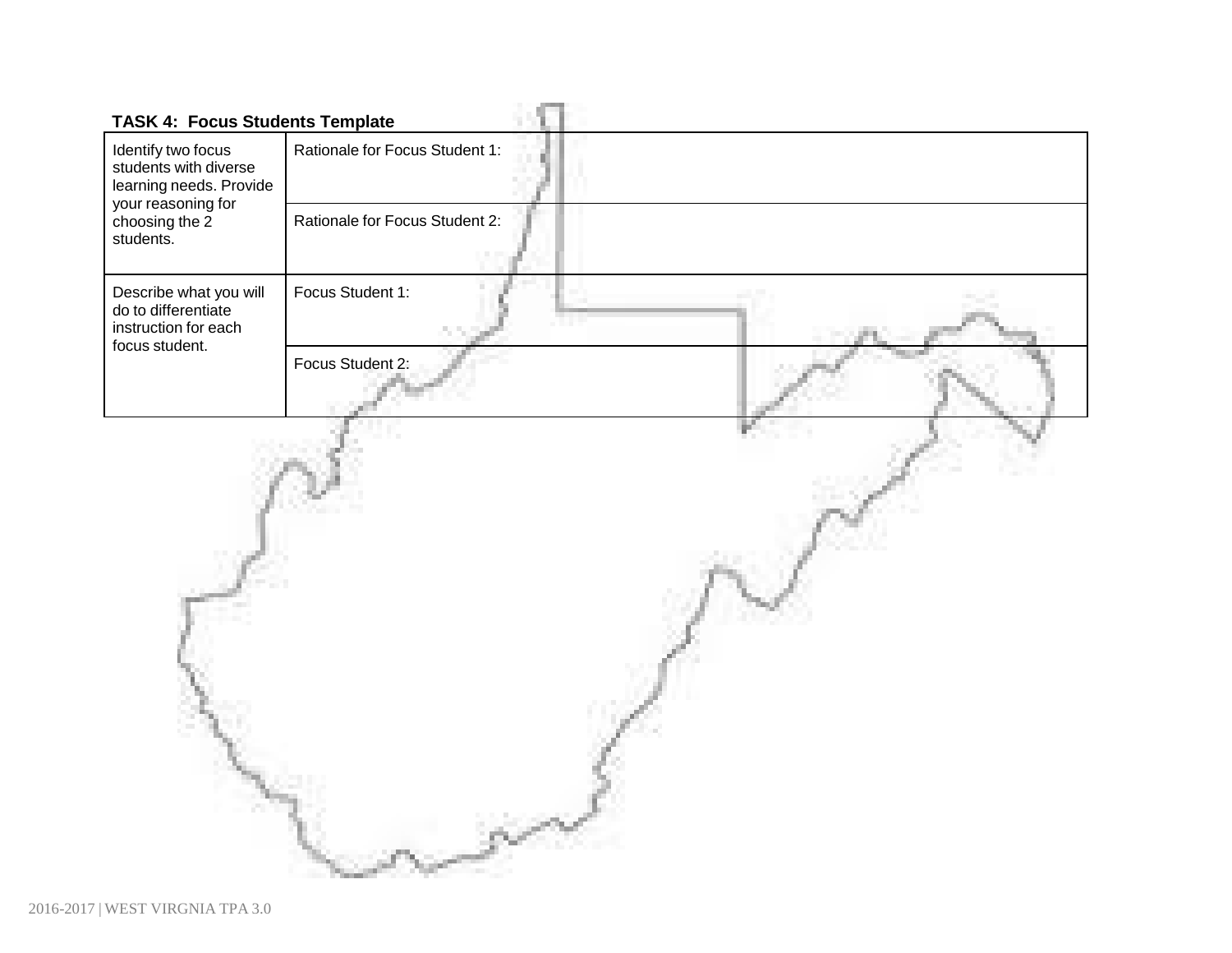| <b>Task 4 RUBRIC: Design for Instruction</b>                                                           |                                                                                                                                                                                                                                                                                                                                                                                                                             |                                                                                                                                                                                                                                                                                                  |                                                                                                                                                           |                                                                                                                                                                                                               |
|--------------------------------------------------------------------------------------------------------|-----------------------------------------------------------------------------------------------------------------------------------------------------------------------------------------------------------------------------------------------------------------------------------------------------------------------------------------------------------------------------------------------------------------------------|--------------------------------------------------------------------------------------------------------------------------------------------------------------------------------------------------------------------------------------------------------------------------------------------------|-----------------------------------------------------------------------------------------------------------------------------------------------------------|---------------------------------------------------------------------------------------------------------------------------------------------------------------------------------------------------------------|
|                                                                                                        | <b>Distinguished</b><br>(4 points)                                                                                                                                                                                                                                                                                                                                                                                          | <b>Accomplished</b><br>(3 points)                                                                                                                                                                                                                                                                | <b>Emerging</b><br>(2 points)                                                                                                                             | <b>Unsatisfactory</b><br>(1 point)                                                                                                                                                                            |
| <b>Factors in Planning</b><br>WVPTS 1A,<br>InTASC 4,<br>CAEP <sub>1.1</sub>                            | The candidate<br>identifies contextual<br>$\bullet$<br>factors, uses pre-<br>assessment data and<br>other student<br>performance data to plan<br>lessons based on students'<br>prior knowledge and<br>individual student needs.<br>learning styles, and<br>differences that maximize<br>learning for each<br>individual.<br>provides evidence of<br>integration of these<br>factors in lesson plans<br>throughout the unit. | The candidate<br>identifies contextual factors<br>and uses pre-assessment<br>data to plan lessons based<br>on students' prior<br>knowledge and <b>individual</b><br>differences.<br>provides evidence of<br>$\bullet$<br>integration of these<br>factors in lesson plans<br>throughout the unit. | The candidate<br>• identifies contextual<br>factors and <b>uses pre-</b><br>assessment data to<br>plan lessons based<br>on students' prior<br>knowledge.  | The candidate<br>• identifies<br>contextual factors<br>and students' prior<br>learning, but is<br>unable to use this<br>knowledge to<br>design lessons<br>that facilitate<br>learning for each<br>individual. |
| <b>Consultation</b><br>WVPTS 4B,<br>InTASC 10,<br><b>CAEP 1.1</b>                                      | The candidate<br>documents consultation<br>with multiple clinical<br>educators for lesson<br>planning and describes<br>the consultation<br>/collaboration process.                                                                                                                                                                                                                                                          | The candidate<br>documents consultation<br>$\bullet$<br>with multiple clinical<br>educators for lesson<br>planning.                                                                                                                                                                              | The candidate<br>documents<br>consultation with one<br>clinical educator for<br>lesson planning.                                                          | The candidate<br>does not<br>$\bullet$<br>document<br>consultation with<br>a clinical<br>educator for<br>planning.                                                                                            |
| <b>Instructional</b><br><b>Strategies</b><br>WVPTS 1D,<br>InTASC <sub>5</sub> ,<br>CAEP <sub>1.1</sub> | The candidate<br>· designs diverse, evidence-<br>based instructional<br>strategies for each learning<br>goal that is student-<br>centered and<br>progressively moves<br>each student toward<br>independent learning.                                                                                                                                                                                                        | The candidates<br>designs diverse.<br>$\bullet$<br>evidence-based<br>instructional strategies for<br>each learning goal that is<br>student-centered and may<br>result in student learning.                                                                                                       | The candidate<br>designs evidence-<br>$\bullet$<br>based instructional<br>strategies for each<br>learning goal that<br>may result in student<br>learning. | The candidate<br>$\bullet$ designs<br>instructional<br>strategies that do<br>not scaffold<br>learning or are not<br>evidence-based.                                                                           |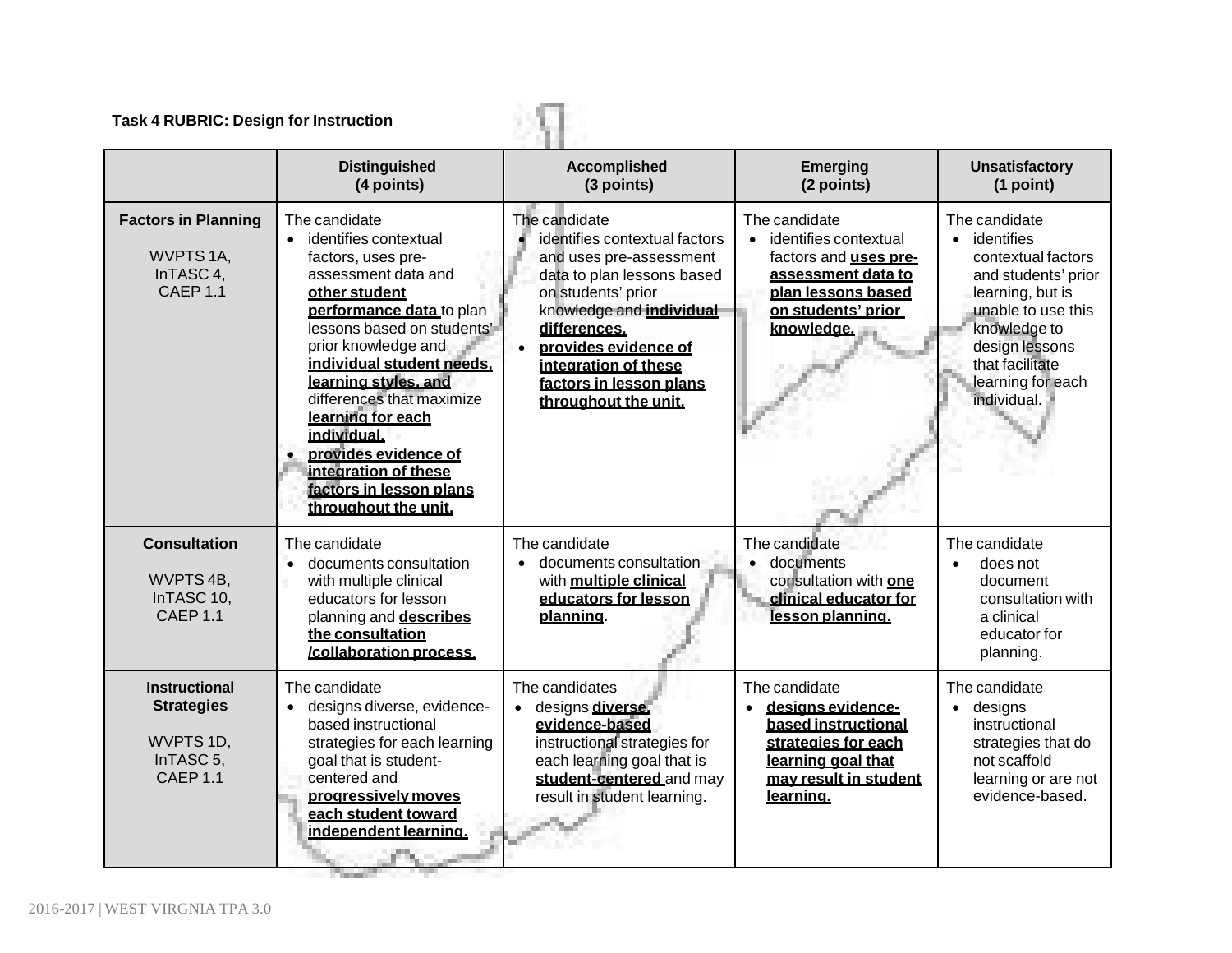|                                                                                                                            | <b>Distinguished</b><br>(4 points)                                                                                                                                                                                                                                                                                                                    | <b>Accomplished</b><br>(3 points)                                                                                                                                                                                                    | <b>Emerging</b><br>(2 points)                                                                                                                                                                  | <b>Unsatisfactory</b><br>(1 point)                                                                                                                                                                                                     |
|----------------------------------------------------------------------------------------------------------------------------|-------------------------------------------------------------------------------------------------------------------------------------------------------------------------------------------------------------------------------------------------------------------------------------------------------------------------------------------------------|--------------------------------------------------------------------------------------------------------------------------------------------------------------------------------------------------------------------------------------|------------------------------------------------------------------------------------------------------------------------------------------------------------------------------------------------|----------------------------------------------------------------------------------------------------------------------------------------------------------------------------------------------------------------------------------------|
| <b>Rationale for</b><br><b>Instructional</b><br><b>Strategies</b><br>WVPTS 1C.<br>InTASC <sub>7</sub> ,<br><b>CAEP 1.1</b> | The candidate<br>• provides a meaningful<br>rationale for instructional<br>strategies that facilitates<br>learning for the whole<br>class and each individual<br>based on all contextual<br>factors.                                                                                                                                                  | The candidate<br>provides a meaningful<br>rationale for instructional<br>strategies that facilitates<br>learning for the <b>whole</b><br>class based on all<br>contextual factors.                                                   | The candidate<br>provides a<br>$\bullet$<br>meaningful rationale<br>for instructional<br>strategies that<br>facilitates student<br>learning based on<br>some contextual<br>factors.            | The candidate<br>• provides a<br>rationale that is<br>not based on<br>contextual<br>factors.                                                                                                                                           |
| <b>Learning Resources</b><br>(including<br>technology)<br>WVPTS 2D,<br>InTASC 3,<br>CAEP <sub>1.1</sub>                    | The candidate<br>• integrates a variety of<br>instructional resources and<br>materials, including<br>technology, into instruction<br>that are appropriate for<br>the whole class and<br>differentiated for<br>individual learners.<br>• uses technology to<br>enhance teacher/student<br>learning and to<br>track/manage student<br>performance data. | The candidate<br>integrates a variety of<br>$\bullet$<br>instructional resources and<br>materials, including<br>technology, into<br>instruction to facilitate<br>students' and teacher<br>learning and manage/track<br>student data. | The candidate<br>uses resources and<br>materials, including<br>technology, to<br>facilitate learning for<br>self or students (not<br>both), as well as to<br>track and manage<br>student data. | The candidate<br>$\bullet$<br>includes little<br>integration of<br>technology to<br>expand learners'<br>experiences or<br>facilitate learning.<br>does not use<br>technology to<br>track and/or<br>manage student<br>performance data. |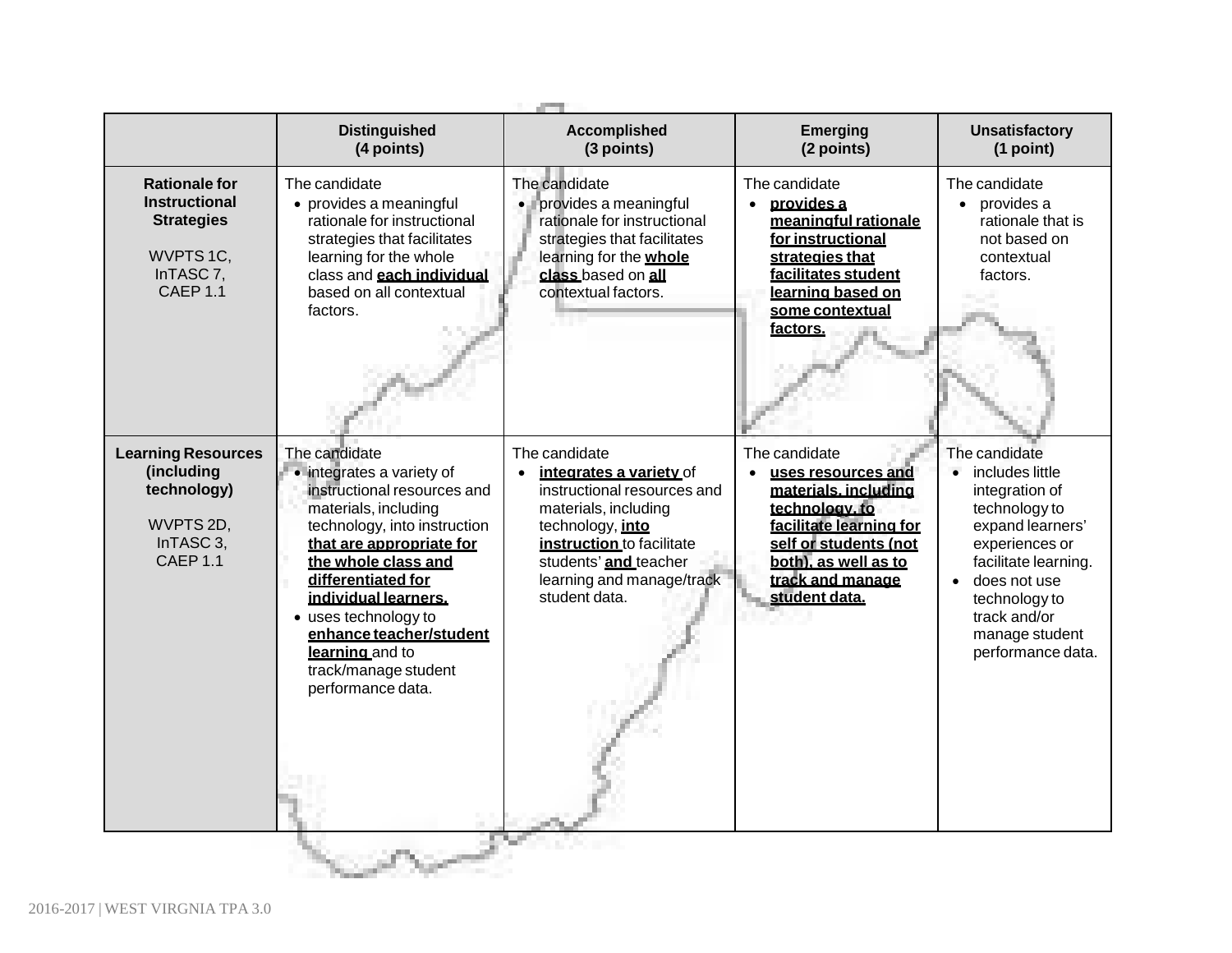|                                                                                              | <b>Distinguished</b><br>(4 points)                                                                                                                                                                                                                                                              | <b>Accomplished</b><br><b>Emerging</b><br>(3 points)<br>(2 points)                                                                                                                                                                                                                                                                      |                                                                                                                                                                                                                                                                                                                | <b>Unsatisfactory</b><br>(1 point)                                                                                                                                                                                                                                                       |  |  |
|----------------------------------------------------------------------------------------------|-------------------------------------------------------------------------------------------------------------------------------------------------------------------------------------------------------------------------------------------------------------------------------------------------|-----------------------------------------------------------------------------------------------------------------------------------------------------------------------------------------------------------------------------------------------------------------------------------------------------------------------------------------|----------------------------------------------------------------------------------------------------------------------------------------------------------------------------------------------------------------------------------------------------------------------------------------------------------------|------------------------------------------------------------------------------------------------------------------------------------------------------------------------------------------------------------------------------------------------------------------------------------------|--|--|
| <b>Differentiated</b><br><b>Instruction</b><br>WVPTS 3F,<br>InTASC 2,<br>CAEP <sub>1.1</sub> | The candidate<br>considers the individual<br>needs/differences (e.g.,<br>interests, learning styles,<br>cultural heritage, gender,<br>environment) of all<br>students and<br>plans strategies that are<br>fair, flexible,<br>challenging, and<br>engage all students in<br>meaningful learning. | The candidate<br>considers the individual<br>needs/differences (e.g.,<br>interests, learning styles,<br>cultural heritage, gender,<br>environment) of the two<br>focus students, any<br>student with an IEP, and<br>other groups of learners.<br>plans strategies that<br>differentiate learning for<br>multiple groups of<br>students. | The candidate<br>$\bullet$ considers the<br>individual<br>needs/differences<br>(e.g., interests,<br>learning styles, cultural<br>heritage, gender,<br>environment) of the<br>two focus students<br>and any student with<br>an IEP<br>plans strategies that<br>differentiates for some<br>but not all students. | The candidate<br>articulates the<br>individual<br>needs/differences<br>(e.g., interests,<br>learning styles,<br>cultural heritage,<br>gender,<br>environment) of<br>students, but is<br>unable to use this<br>knowledge to<br>plan strategies<br>that lead to<br>individual<br>learning. |  |  |
|                                                                                              |                                                                                                                                                                                                                                                                                                 |                                                                                                                                                                                                                                                                                                                                         |                                                                                                                                                                                                                                                                                                                |                                                                                                                                                                                                                                                                                          |  |  |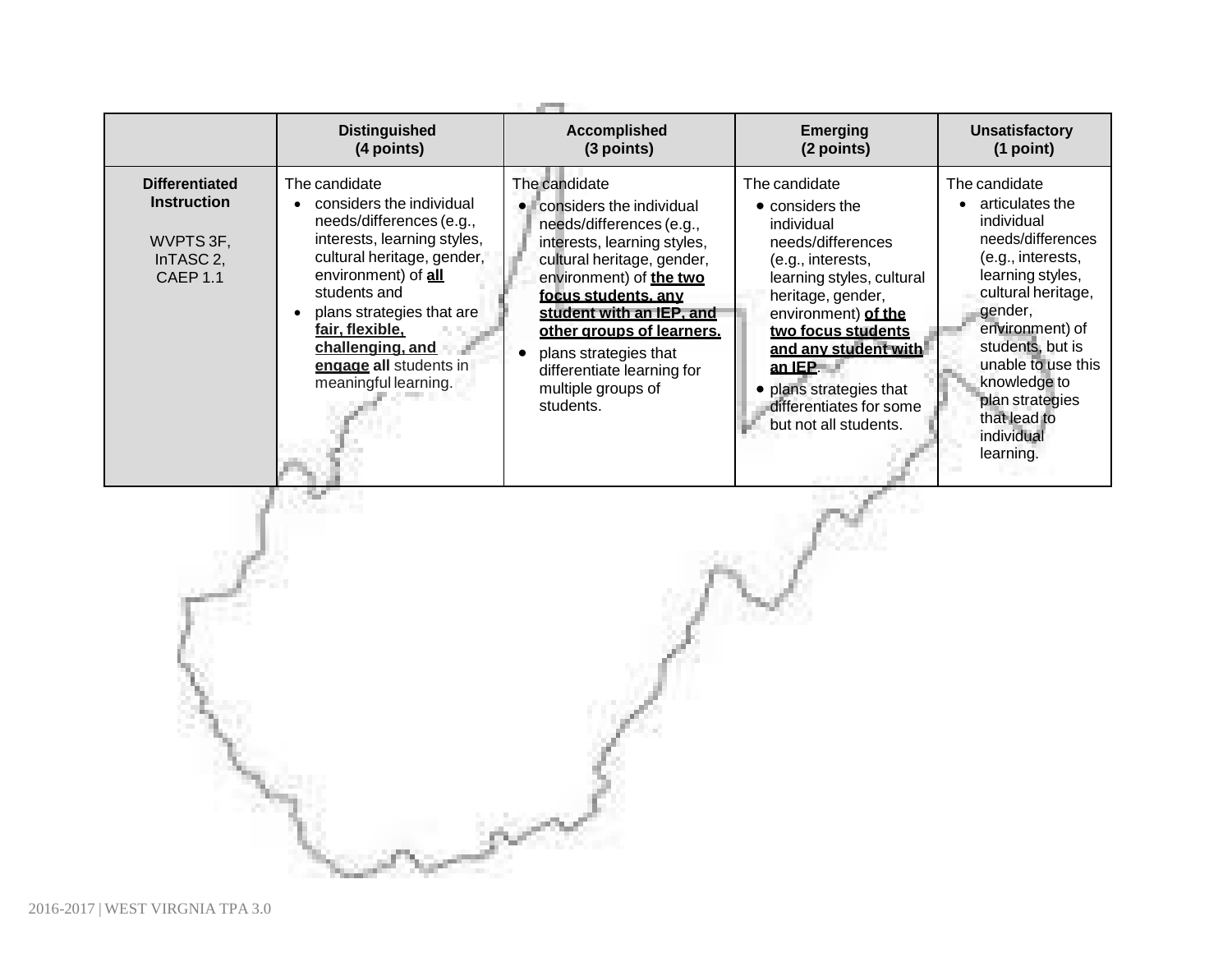# **TASK 5: IMPLEMENTATION AND REFLECTION ON DAILY INSTRUCTION**

This task requires that candidates refer to previous tasks (2, 3, and 4), videotape lessons, and submit a narrative of the video. Implementation of the unit includes creating a positive learning environment that engages and motivates students. Exhibiting effective communication skills and modeling verbal and nonverbal behaviors are also an important part of delivering your unit. You will reflect on each lesson after you teach it on the Daily Lesson Plan form that will be submitted with Task 4. You will also include a narrative to accompany the video in this task that will provide an opportunity for you to review and analyze your teaching.

It is important that candidates obtain required permission for videotaping. Before recording make sure that you have the appropriate permissions from the parents/guardians of your students and from the adults who appear in the video. Adjust the camera angle to exclude students for whom you lack permission. Make sure the video(s) you submit includes all the required elements listed in the Task 5 "WHAT TO DO" column.

Provide two or more video clips totaling a maximum of 15 minutes. The video clips should illustrate how you deliver content and actively engage students. You may want to videotape several lessons to ensure you have the evidence you need to justify your responses. Verify the video quality and video sound quality. If only a portion of the clip is inaudible you should provide a transcript with a timestamp or insert captions in the video. Use first names only for the individuals included in the clip. If you inadvertently captured images of individuals who have not provided permission for the taping, you may use software to blur the individual's face. Other portions of the clip should remain undistorted.

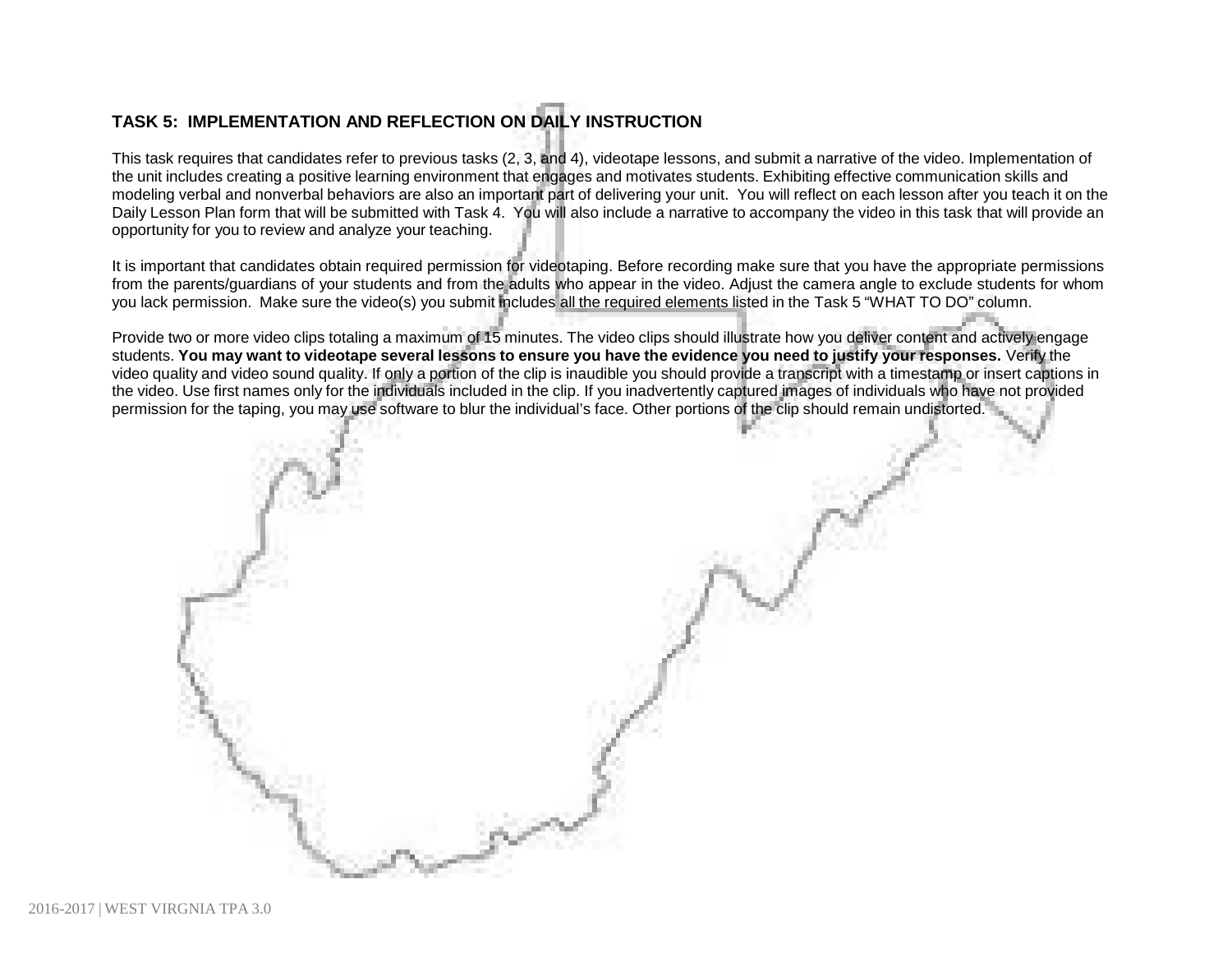| <b>TASK5</b>                                                                                                                                                                                                                                                                                                                                                                                                                                                                                                                                                                                                                                                                                                                                                                                                                                                                                                                                                                                                                                                                                                                        | <b>WHAT TO DO</b>                                                                                                                                                                                                                                                                                                                                                                                                                                                                                                                                                                                                                                                                                                                                                                                                                     | <b>REQUIRED</b><br><b>ARTIFACTS</b>                                                                                                                                                                                                       |
|-------------------------------------------------------------------------------------------------------------------------------------------------------------------------------------------------------------------------------------------------------------------------------------------------------------------------------------------------------------------------------------------------------------------------------------------------------------------------------------------------------------------------------------------------------------------------------------------------------------------------------------------------------------------------------------------------------------------------------------------------------------------------------------------------------------------------------------------------------------------------------------------------------------------------------------------------------------------------------------------------------------------------------------------------------------------------------------------------------------------------------------|---------------------------------------------------------------------------------------------------------------------------------------------------------------------------------------------------------------------------------------------------------------------------------------------------------------------------------------------------------------------------------------------------------------------------------------------------------------------------------------------------------------------------------------------------------------------------------------------------------------------------------------------------------------------------------------------------------------------------------------------------------------------------------------------------------------------------------------|-------------------------------------------------------------------------------------------------------------------------------------------------------------------------------------------------------------------------------------------|
| TEACH AND VIDEOTAPE YOUR UNIT. COMPLETE A<br>DAILY REFLECTION OF EACH LESSON THAT YOU<br>TEACH. SELECT TWO OR MORE VIDEO CLIPS<br>TOTALING A MAXIMUM OF 15 MINUTES THAT<br>DOCUMENT YOUR ABILITY TO DELIVER CONTENT<br>AND ACTIVELY ENGAGE STUDENTS.<br>1. Daily Reflection-Include a daily reflection to each<br>lesson plan after teaching (Note: The lesson plans that<br>include the daily reflection will actually be included in<br>Task 4)<br>2. Teaching Video<br>3. Narrative Explaining Video Clip(s)-Provide a<br>narrative explaining why you chose the video clip(s)<br>and provide a description of what the reviewer is<br>watching and how this video provides evidence of your<br>ability to deliver content and actively engage students.<br>You may refer to the video, prior daily reflections and<br>other sections of the TPA to construct the narrative.<br>The reviewer should also have some idea of how you<br>organize and manage a classroom including a<br>statement regarding materials used in the classroom,<br>classroom and behavior management strategies, and<br>use of questioning strategies. | 1. Following the delivery of each lesson in your unit,<br>write a daily reflection how the lesson went. The<br>reflection should succinctly summarize your<br>perceptions of teaching the lesson. You should<br>identify strengths and weaknesses as well as what<br>you need to change in the following lesson(s). Note:<br>Be sure that the lesson plans that you submit in<br>Task 4 include the daily reflections.<br>2. Provide two or more video clips totaling a maximum<br>of 15 minutes.<br>3. In the narrative, analyze how the video clip(s)<br>documents your ability to effectively<br>organize the classroom,<br>a.<br>deliver content.<br>b.<br>actively engage students (ability to use<br>c.<br>questioning strategies),<br>manage classroom behavior,<br>d.<br>make adjustments to instruction (flexibility).<br>е. | • Teaching video<br>• Daily reflections on<br>each lesson taught<br>as part of your unit<br>(will be included in<br>Task 4)<br>• Verification of<br>permission to<br>video<br>• Narrative describing<br>and analyzing the<br>video clips. |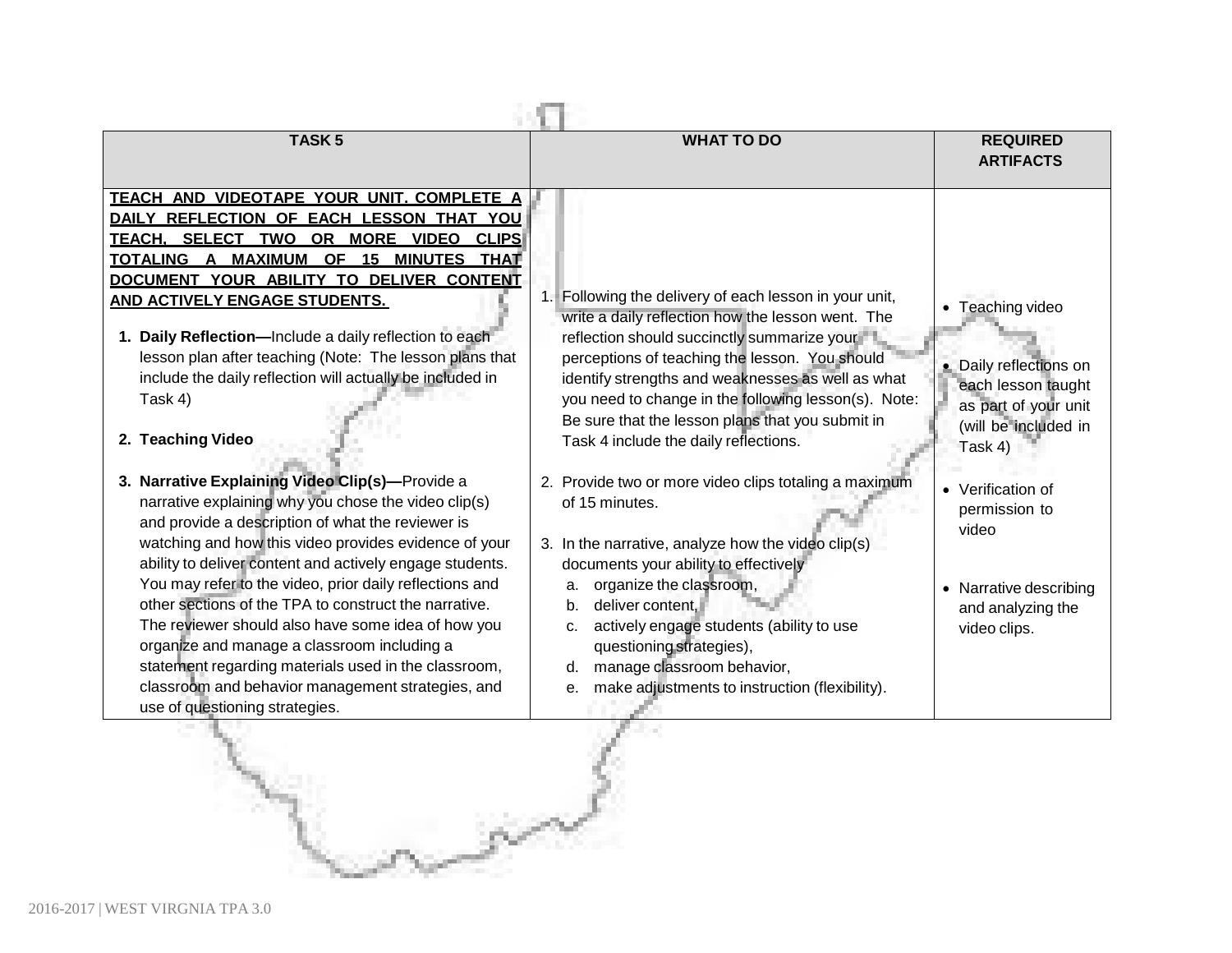|                                                                                                         | <b>Distinguished</b><br>(4 points)                                                                                                                                                                                                                                                                                                           | <b>Accomplished</b><br>(3 points)                                                                                                                                                                                                                                                                                                                            | <b>Emerging</b><br>(2 points)                                                                                                                                                                                                                                                      | <b>Unsatisfactory</b><br>(1 point)                                                                                                                                                                                                                                                     |
|---------------------------------------------------------------------------------------------------------|----------------------------------------------------------------------------------------------------------------------------------------------------------------------------------------------------------------------------------------------------------------------------------------------------------------------------------------------|--------------------------------------------------------------------------------------------------------------------------------------------------------------------------------------------------------------------------------------------------------------------------------------------------------------------------------------------------------------|------------------------------------------------------------------------------------------------------------------------------------------------------------------------------------------------------------------------------------------------------------------------------------|----------------------------------------------------------------------------------------------------------------------------------------------------------------------------------------------------------------------------------------------------------------------------------------|
| <b>Classroom</b><br>Set-up and<br>Organization<br>WVPTS 2B,<br>InTASC 3,<br>CAEP <sub>1.1</sub>         | In the video, the candidate<br>• has the classroom and<br>materials prepared in<br>advance of lesson<br>execution.<br>• organizes the classroom to<br>support lesson goals,<br>instructional activities and<br>the needs of each student.                                                                                                    | In the video, the candidate<br>has the classroom and<br>materials prepared in<br>advance of lesson<br>execution.<br>organizes the classroom<br>$\bullet$<br>to support lesson goals.<br>instructional activities and<br>the needs of the class in<br>general.                                                                                                | In the video, the candidate<br>has the <b>classroom</b><br>materials readily<br>available.<br>may not efficiently<br>$\bullet$<br>organize the<br>classroom for<br>optimallearning.                                                                                                | In the video, the candidate<br>does not have the<br>classroom organized or<br>materials readily<br>available.                                                                                                                                                                          |
| Classroom<br>and Behavior<br><b>Management</b><br>WVPTS 2E,<br>InTASC <sub>3</sub> ,<br><b>CAEP 1.1</b> | In the video and narrative, the<br>candidate<br>· establishes rules, routines,<br>proximity and transitions that<br>are used during instruction<br>to minimize disruptions, and<br>is proactive and<br>anticipates potential<br>behavior issues.<br>preventing disruptions<br>before they occur to<br>maximize learning for all<br>students. | In the video and narrative, the<br>candidate<br>establishes rules, routines,<br>proximity and transitions that<br>are used during instruction<br>to minimize disruptions.<br>utilizes behavior<br>$\bullet$<br>management strategies for<br>problems and deals with<br>disruptions as they occur<br>so that teaching and<br>learning are not<br>interrupted. | In the video and narrative,<br>the candidate<br>establishes rules.<br>$\bullet$<br>routines, proximity and<br>transitions that are<br>used during<br>instruction to<br>minimize disruptions.<br>utilizes behavior<br>management<br>strategies for<br>problems after they<br>occur. | In the video and narrative,<br>the candidate<br>establishes rules.<br>routines, proximity and<br>transitions but they are<br>inconsistently applied<br>and reinforced during<br>instruction.<br>• often relies on<br>punishment strategies<br>that interfere with<br>student learning. |
| <b>Flexibility</b><br>WVPTS 3F,<br>InTASC <sub>2</sub> ,<br><b>CAEP 1.1</b>                             | In the video and narrative, the<br>candidate<br>adapts instruction,<br>$\bullet$<br>according to student<br>responses and questions,<br>frequently checks for<br>understanding and<br>capitalizes on teachable<br>moments throughout the<br>lesson.                                                                                          | In the video and narrative, the<br>candidate<br>adapts instruction<br>$\bullet$<br>according to student<br>responses and questions,<br>checks for<br>understanding and may<br>utilize teachable<br>moments.                                                                                                                                                  | In the video and narrative,<br>the candidate<br>adapts instruction<br>according to student<br>responses and<br>questions, but may<br>not attempt to check<br>for understanding<br>until the end of the<br><u>lesson.</u>                                                           | In the video and narrative,<br>the candidate<br>delivers instruction<br>$\bullet$<br>based on the lesson<br>plan but there is no<br>attempt to check for<br>understanding<br>regardless of<br>students' responses.                                                                     |

# **TASK 5 RUBRIC - Implementation and Reflection on Daily Instruction**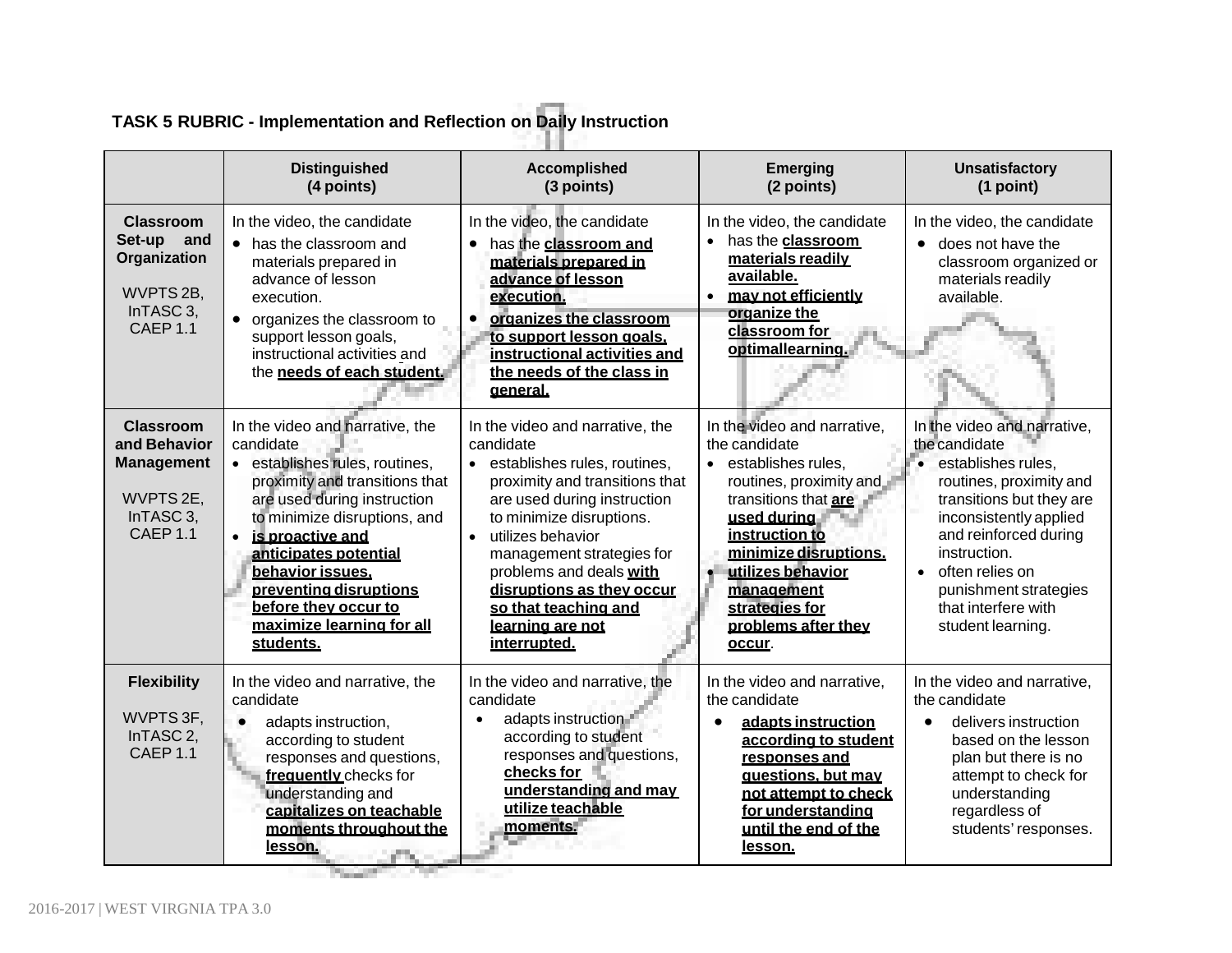|                                                                               | <b>Distinguished</b><br><b>Accomplished</b><br>(4 points)<br>(3 points)                                                                                                                                                                                                                                                       |                                                                                                                                                                                                                                                         | <b>Emerging</b><br>(2 points)                                                                                                                                                                              | <b>Unsatisfactory</b><br>(1 point)                                                                                                           |  |  |  |
|-------------------------------------------------------------------------------|-------------------------------------------------------------------------------------------------------------------------------------------------------------------------------------------------------------------------------------------------------------------------------------------------------------------------------|---------------------------------------------------------------------------------------------------------------------------------------------------------------------------------------------------------------------------------------------------------|------------------------------------------------------------------------------------------------------------------------------------------------------------------------------------------------------------|----------------------------------------------------------------------------------------------------------------------------------------------|--|--|--|
| Questioning<br><b>Strategies</b><br>WVPTS 3C,<br>InTASC 5,<br><b>CAEP 1.1</b> | In the video, the candidate<br>uses a combination of<br>questioning strategies that<br>promote higher order<br>thinking and challenge<br>assumptions of real<br>world problems.                                                                                                                                               | In the video, the candidate<br>uses a combination of<br>$\bullet$<br>questioning strategies that<br>elicit lower-level and higher-<br>order responses.                                                                                                  | In the video, the candidate<br><u>uses auestionina</u><br>strategies that are<br>lower-level and may<br><u>elicit narrow</u><br>responses.                                                                 | In the video, the candidate<br>rarely uses questioning<br>strategies during<br>instruction.                                                  |  |  |  |
| <b>Student</b><br>Engagement<br>WVPTS 2C,<br>In TASC $5$ ,<br><b>CAEP 1.1</b> | In the video and narrative, the<br>candidate<br>provides relevant and<br>challenging activities and<br>assignments that<br>encourage collaboration<br>between all learners to<br>understand, question.<br>and analyze ideas in<br>order to facilitate<br>mastery of the content<br>leading to independent<br><u>learning.</u> | In the video and narrative, the<br>candidate<br>provides relevant and<br>challenging activities and<br>assignments that<br>encourage engagement<br>of all learners to link<br>prior knowledge to new<br>knowledge leading to<br>mastery of the content. | In the video and narrative,<br>the candidate<br>provides relevant<br>activities and<br>assignments that are<br>developmentally<br>appropriate and<br>engage students<br>towards mastery of<br>the content. | In the video and narrative,<br>the candidate<br>provides activities<br>and assignments but<br>students are not<br>intellectually<br>engaged. |  |  |  |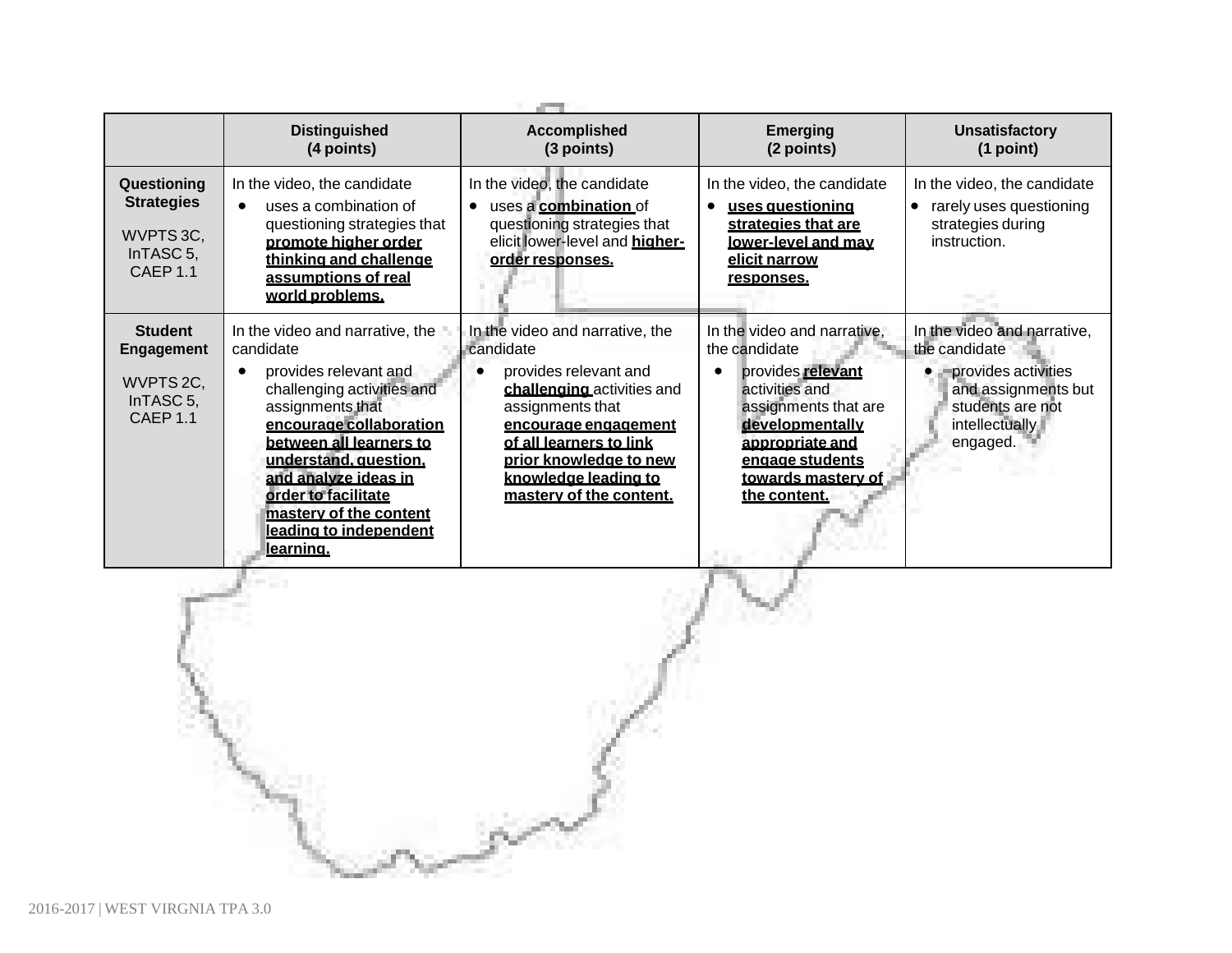# **TASK 6: IMPACT ON STUDENT LEARNING**

The ultimate success of instruction is determined by whether or not instruction led to student success in meeting the identified goals and the extent to which meeting these will prepare students to use their new learning in the future. In this task, you will graphically represent assessment data from your unit and analyze students' progress and achievement of the goals. You will fill out the Impact on Student Learning Template and will use this template to guide your narrative describing your data analysis on impact to student learning.

| TASK <sub>6</sub>                                                                                                                                                                                                                                                                                                                                                                                                                                                                                                                                                                                                                                                                                                                                                                                                                                             | and tomplate to gaine your narrative accomping your adia analysis on impact to stadent icaming.<br><b>WHAT TO DO</b>                                                                                                                                                                                                                                                                                                                                                                                                                                                                                                                                                                                                                                                                                                                                                                                                                                                                                                                                                                                                                                                                                                                                                                                                                                                                                                                                                                                                                                                                                                                                                                                                                          | <b>REQUIRED</b><br><b>ARTIFACTS</b>                                                                                                                         |
|---------------------------------------------------------------------------------------------------------------------------------------------------------------------------------------------------------------------------------------------------------------------------------------------------------------------------------------------------------------------------------------------------------------------------------------------------------------------------------------------------------------------------------------------------------------------------------------------------------------------------------------------------------------------------------------------------------------------------------------------------------------------------------------------------------------------------------------------------------------|-----------------------------------------------------------------------------------------------------------------------------------------------------------------------------------------------------------------------------------------------------------------------------------------------------------------------------------------------------------------------------------------------------------------------------------------------------------------------------------------------------------------------------------------------------------------------------------------------------------------------------------------------------------------------------------------------------------------------------------------------------------------------------------------------------------------------------------------------------------------------------------------------------------------------------------------------------------------------------------------------------------------------------------------------------------------------------------------------------------------------------------------------------------------------------------------------------------------------------------------------------------------------------------------------------------------------------------------------------------------------------------------------------------------------------------------------------------------------------------------------------------------------------------------------------------------------------------------------------------------------------------------------------------------------------------------------------------------------------------------------|-------------------------------------------------------------------------------------------------------------------------------------------------------------|
| REPORT THE RESULTS OF<br>POST-<br><b>YOUR</b><br><b>PRE-</b><br><b>AND</b><br><b>ASSESSMENTS</b><br><b>USING</b><br><b>GRAPHS AND A NARRATIVE</b><br><b>TO</b><br><b>IDENTIFY</b><br><b>THE</b><br><b>PERFORMANCE</b><br><b>THE</b><br>OF<br>WHOLE CLASS AND<br><b>TWO</b><br><b>FOCUS STUDENTS.</b><br>1. WHOLE CLASS - Graph<br>and analyze performance for<br>each student and whole<br>class on pre- and post-<br>assessments on each<br>learning goal. Use the Impact<br>on Student Learning<br>Template to show every<br>student and his/her<br>performance on pre- and<br>post-assessments on each<br>learning goal.<br>2. TWO FOCUS STUDENTS -<br>Analyze the performance of<br>the two students you<br>selected in Task 4 (refer to<br>the Impact on Student<br>Learning Template). Analyze<br>the degree of success or<br>failure for each student. | <b>WHOLE CLASS AND TWO FOCUS STUDENTS</b><br>Rubric addresses whole class, individual, and focus students.<br>1. Create a bar graph for each learning goal that shows:<br>a. Individual student performance on pre- and post-assessments, and<br>b. Whole class performance on pre- and post-assessments.<br>2. Complete the Impact on Student Learning Template. In the comments column, note<br>any unusual circumstances that might have affected student performance (e.g., fire-<br>drill during post-assessment, death in family causing multiple absences, excessive<br>absence due to an illness). Indicate which students are the focus students.<br>3. In the narrative:<br>a. Analyze the performance of the whole class on the pre-assessment on each<br>learning goal.<br>b. Analyze the performance of the whole class on the post-assessment on each<br>learning goal.<br>c. Report how many students met or did not meet the learning goals and analyze<br>the progress (changes in performance) of the whole class from the pre-<br>assessment to the post-assessment?<br>d. Describe and analyze the circumstances/conditions that you could control, that<br>contributed to the successful or unsuccessful achievement of the whole class.<br>e. Discuss the next steps that will provide targeted support to individuals and groups<br>of learners who did not meet mastery.<br>Describe differentiation specific to each focus student on the pre- and post-<br>assessments.<br>g. Analyze and reflect on focus students' performance from pre- to post-<br>assessment.<br>h. Describe and analyze the circumstances/conditions that contributed to the<br>successful or unsuccessful achievement of the focus students. | Graphs for pre-<br>and post-<br>assessment<br>(individual and<br>whole class)<br>Impact on<br><b>Student Learning</b><br>Template<br>Narrative<br>$\bullet$ |
|                                                                                                                                                                                                                                                                                                                                                                                                                                                                                                                                                                                                                                                                                                                                                                                                                                                               |                                                                                                                                                                                                                                                                                                                                                                                                                                                                                                                                                                                                                                                                                                                                                                                                                                                                                                                                                                                                                                                                                                                                                                                                                                                                                                                                                                                                                                                                                                                                                                                                                                                                                                                                               |                                                                                                                                                             |

S. S. Sand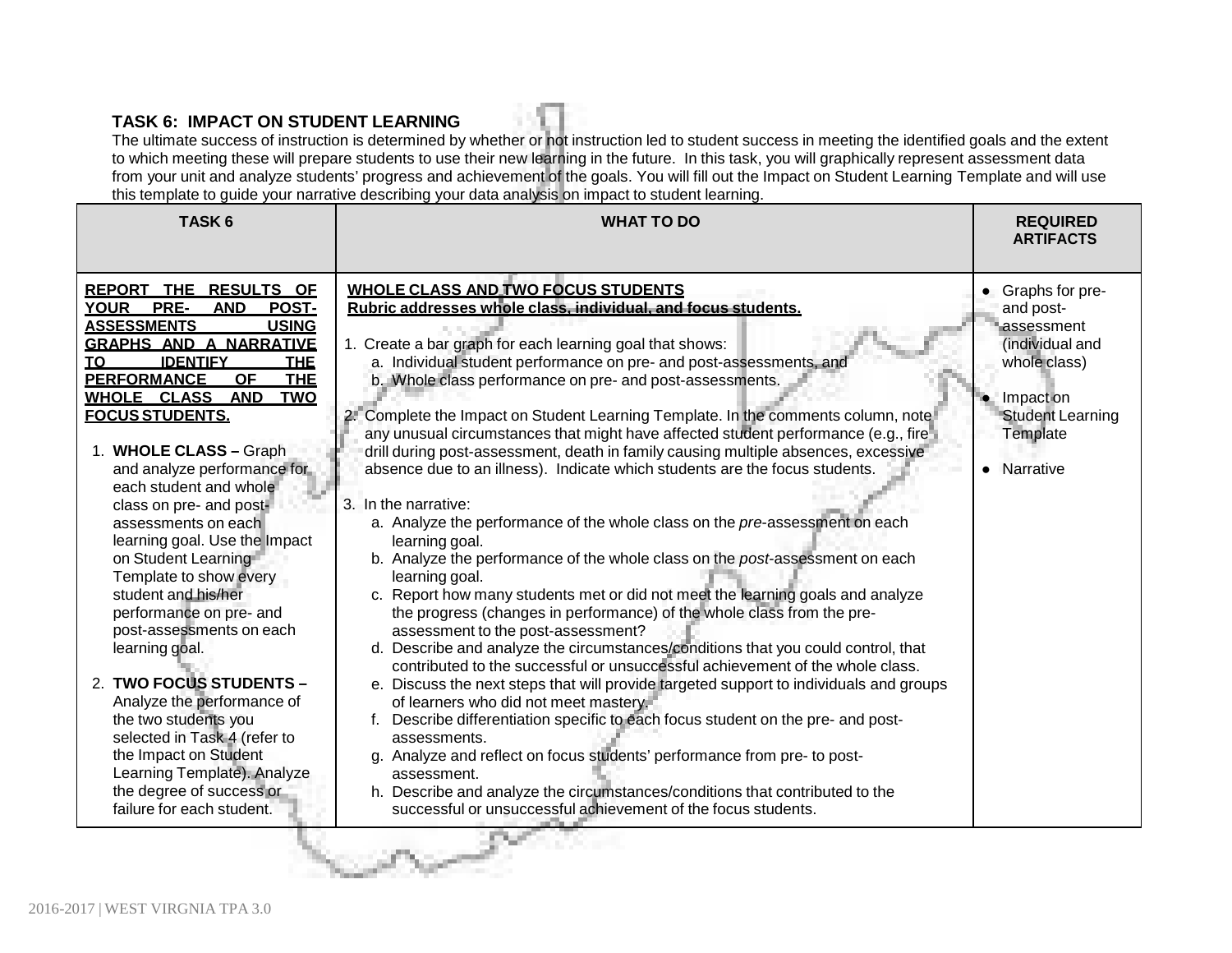**TASK 6: Impact on Student Learning Template**

| <b>Students</b> | Pre-<br><b>Assessment</b> | Post-Assessment | Gain<br>$+$ or $-$ | <b>GOALS MET?</b><br>(Learning goals from Task2,<br>$3A$ ) |                           |   |              | <b>Comments</b><br>(See #2) |             |  |
|-----------------|---------------------------|-----------------|--------------------|------------------------------------------------------------|---------------------------|---|--------------|-----------------------------|-------------|--|
|                 |                           |                 |                    |                                                            | #1                        |   | #2           |                             | #3          |  |
|                 |                           |                 |                    | $\mathbf Y$                                                | $\boldsymbol{\mathsf{N}}$ | Y | $\mathsf{N}$ | Y                           | $\mathsf N$ |  |
| 1.              |                           |                 |                    |                                                            |                           |   |              |                             |             |  |
| 2.<br>3.        |                           |                 |                    |                                                            |                           |   |              |                             |             |  |
|                 |                           |                 |                    |                                                            |                           |   |              |                             |             |  |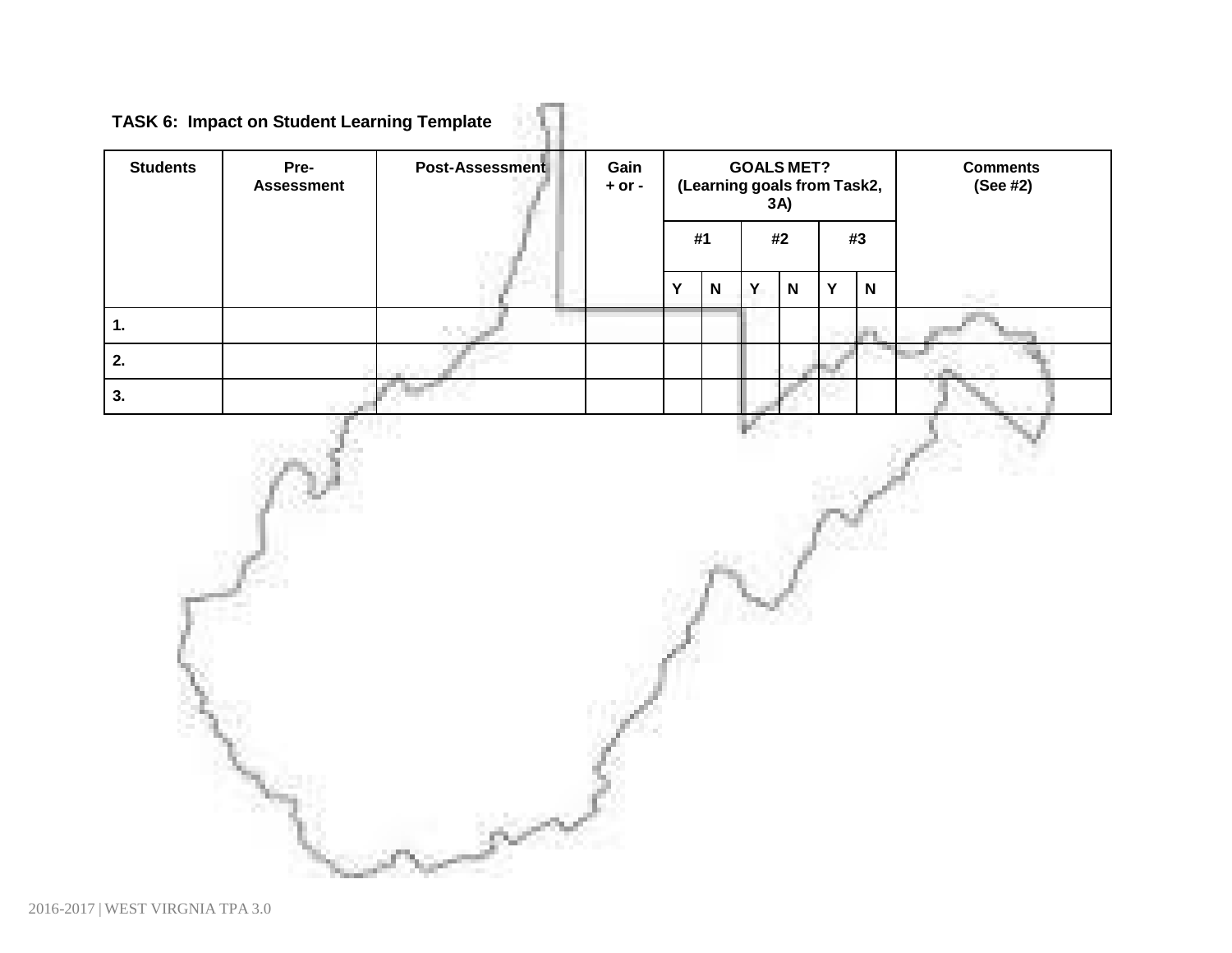# **TASK 6 RUBRIC: Impact on Student Learning**

|                                                                                                      | <b>TASK 6 RUBRIC: Impact on Student Learning</b><br><b>Distinguished</b><br>(4 points)                                                                                                                                                                                                                                                                                         | <b>Accomplished</b><br>(3 points)                                                                                                                                                                                                                                                                                                                                                                                                    | <b>Emerging</b><br>(2 points)                                                                                                                                                                                                                       | <b>Unsatisfactory</b><br>(1 point)                                                                                                                                                                                                                         |
|------------------------------------------------------------------------------------------------------|--------------------------------------------------------------------------------------------------------------------------------------------------------------------------------------------------------------------------------------------------------------------------------------------------------------------------------------------------------------------------------|--------------------------------------------------------------------------------------------------------------------------------------------------------------------------------------------------------------------------------------------------------------------------------------------------------------------------------------------------------------------------------------------------------------------------------------|-----------------------------------------------------------------------------------------------------------------------------------------------------------------------------------------------------------------------------------------------------|------------------------------------------------------------------------------------------------------------------------------------------------------------------------------------------------------------------------------------------------------------|
| <b>Clarity and</b><br>Representation<br>of Evidence<br>WVPTS 1E,<br>InTASC 6,<br>CAEP <sub>1.1</sub> | The candidate<br>• provides clear graphic<br>representation of evidence<br>for each learning goal to<br>determine the level of<br>mastery of each student<br>and the whole class.<br>· provides complete data.<br>• includes charts and graphs<br>that are clear, concise, and<br>presented in a way that<br>does not interfere with the<br>reader's ability to<br>understand. | The candidate<br>• provides clear graphic<br>representation of evidence for<br>each learning goal to<br>determine the level of mastery<br>of each student and the whole<br>class.<br>provides complete data or. if<br>incomplete. addresses why<br>it is incomplete.<br>• includes charts and graphs<br>that are clear, concise, and<br>presented in a way that does<br>not interfere with the<br>reader's ability to<br>understand. | The candidate<br>• provides graphic<br>representation of<br>evidence for each<br>learning goal to<br>determine the level of<br>mastery of each<br>student and the whole<br>class.<br>• includes charts and<br>graphs that are easily<br>understood. | The candidate<br>• provides graphs that<br>are not representative<br>of the whole class and<br>are not easily<br>understood.<br>• provides incomplete<br>data.                                                                                             |
| Interpretation<br>of Data<br>WVPTS 3E,<br>InTASC <sub>6</sub> .<br><b>CAEP 1.1</b>                   | The candidate<br>• analyzes formative and<br>summative data to<br>evaluate learning for <b>each</b><br>student.<br>• Interprets and<br>documents<br>comprehensive next<br>steps.<br>• Derives meaningful and<br>appropriate conclusions<br>regarding student gains<br>from the data.                                                                                           | The candidate<br>• analyzes formative and<br>summative data to evaluate<br>learning related to the whole<br>class and/or groups of<br>learners.<br>· Identifies next steps based<br>on the data.<br>• Interprets meaningful and<br>appropriate conclusions.                                                                                                                                                                          | The candidate<br>· analyzes evidence of<br>student learning.<br>• provides technically<br><u>accurate</u><br>interpretations, but<br>conclusions are<br>missing or not fully<br>supported by data.                                                  | The candidate<br>• analyzes evidence of<br>student learning for<br>students from whom<br>data was collected.<br>• is unable to evaluate<br>learning progress for<br>all students or<br>interpretation is<br>inaccurate, and<br>conclusions are<br>missing. |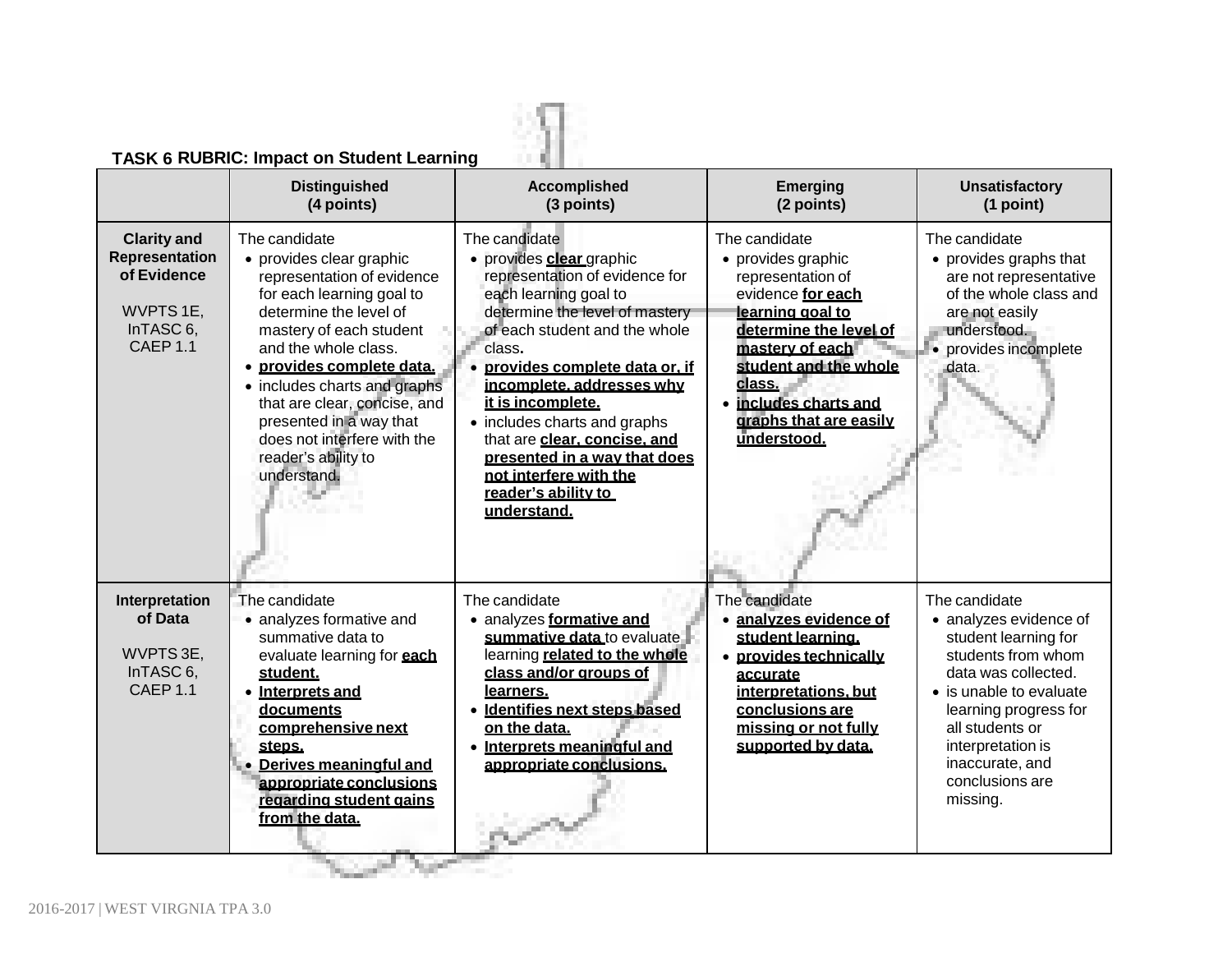| Evidence of<br><b>Impact</b><br>WVPTS 3E,<br>InTASC 6,<br>CAEP <sub>1.1</sub> | The candidate<br>• provides evidence,<br>including data, of impact<br>on patterns of learning<br>for the whole class and<br>each individual learner<br>(including the two focus<br>students) for each<br>learning goal.<br>factors contributing to<br>these patterns are well-<br>described and<br>conclusions are<br>supported with clear<br>evidence. | The candidate<br>provides evidence, <i>including</i><br>data, of impact on learning for<br>the whole class and each<br>individual learner (including<br>the two focus students).<br>uses appropriate examples<br>to highlight patterns of<br>learning for the class as a<br>whole relative to each<br>learning goal. | The candidate<br>• provides evidence of<br>impact on learning for<br>the two focus students<br>and the whole class.<br>• highlights patterns of<br>learning for the class<br>as a whole relative to<br>each learning goal. | The candidate<br>provide<br>attempts<br>to<br>evidence of<br>impact<br>on student learning,<br>but does not provide<br>appropriate evidence<br>of student growth and<br>learning. |
|-------------------------------------------------------------------------------|---------------------------------------------------------------------------------------------------------------------------------------------------------------------------------------------------------------------------------------------------------------------------------------------------------------------------------------------------------|----------------------------------------------------------------------------------------------------------------------------------------------------------------------------------------------------------------------------------------------------------------------------------------------------------------------|----------------------------------------------------------------------------------------------------------------------------------------------------------------------------------------------------------------------------|-----------------------------------------------------------------------------------------------------------------------------------------------------------------------------------|

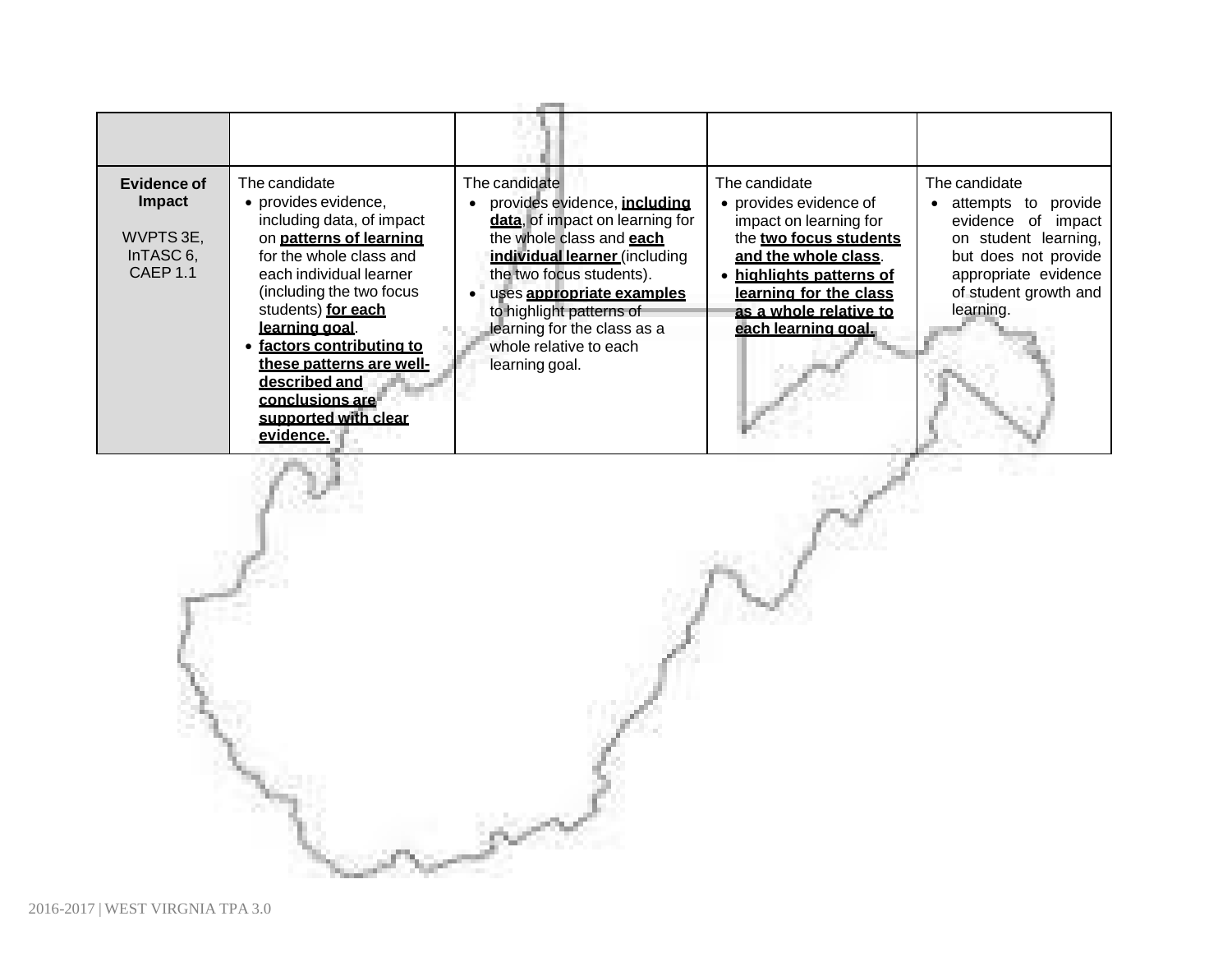#### **TASK 7: REFLECTION AND SELF-EVALUATION**

This task requires that you provide a clear description and analysis of your student teaching experience. Throughout the teaching experience, effective teachers analyze their teaching practices to improve future instruction. Effective teachers must demonstrate a deep understanding of content, effective methodologies, quality assessment strategies, critical thinking skills, and professional dispositions. Reflection and honest selfevaluation are critical for effective teachers. You will include a reflection narrative in this task.

| <b>TASK7</b>                                                                                                                                                                                                                                                                                                                                                               | <b>WHAT TO DO</b>                                                                                                                                                                                                                                                                                                                                                                                                                                                                                                                                                                                                          | <b>REQUIRED</b><br><b>ARTIFACTS</b> |
|----------------------------------------------------------------------------------------------------------------------------------------------------------------------------------------------------------------------------------------------------------------------------------------------------------------------------------------------------------------------------|----------------------------------------------------------------------------------------------------------------------------------------------------------------------------------------------------------------------------------------------------------------------------------------------------------------------------------------------------------------------------------------------------------------------------------------------------------------------------------------------------------------------------------------------------------------------------------------------------------------------------|-------------------------------------|
| FOR EACH OF THE FOLLOWING<br>CATEGORIES, IDENTIFY, ANALYZE,<br><b>AND</b><br><b>REFLECT</b><br><b>UPON</b><br><b>YOUR</b><br><b>TEACHING EXPERIENCE, USE THESE</b><br><b>CATEGORIES TO ORGANIZE YOUR</b><br><b>REFLECTIONS:</b><br>1. Insights on Teaching and<br>Learning--Identify and analyze the<br>most and least successful<br>experiences while teaching this unit. | 1. Use the prompts to reflect on the implementation of your unit.<br>a. Identify and explain the most successful part of teaching this particular<br>unit in your student teaching experience. This should be an in depth<br>reflection on specific experiences. Examples include successful<br>experiences with planning, assessment, a teaching method, and/or<br>engagement of students.<br>b. Identify and explain the least successful part of teaching this particular<br>unit in your student teaching experience. This should be an in depth<br>reflection on a specific experience. Examples include unsuccessful | Narrative<br>$\bullet$              |
| 2. Professional Collaborative<br><b>Practice--Reflect on the</b><br>collaboration that occurred in the<br>student teaching experience.<br>3. Implications for Future Teaching--<br>Identify the personal and<br>professional knowledge (what you<br>know), skills (what you do), and<br>dispositions (what you value and                                                   | experiences with engaging students, assessment, teaching, or<br>classroom management.<br>2. Using the prompts, reflect on the collaborative practice in which you<br>engaged during the student teaching experience.<br>a. Personalize your reflection by describing the collaboration between you<br>and other clinical educators that occurred throughout student teaching<br>thus far in your experience.<br>b. Explain how you used the ideas and feedback from others, and how<br>others used your insights to improve teaching and learning. Give                                                                    |                                     |
| feel) that you believe are critical for<br>effective teaching.<br>4. Professional Growth--Reflect on<br>your performance and identify future<br>professional goals that could<br>improve your teaching and guide<br>your professional growth in the next<br>several years.                                                                                                 | examples (e.g., collaborative sessions where discussion focused on<br>feedback regarding planning, teaching, and/or assessment data).<br>3. Using the prompts, write an in-depth reflection on your personal and<br>professional knowledge, skills and dispositions as a beginning<br>teacher.<br>a. Reflect on what your experiences reveal with respect to your need to<br>improve professional knowledge, skills and/or dispositions. Examples<br>include consideration of the depth of your content knowledge to                                                                                                       |                                     |

The property of the Con-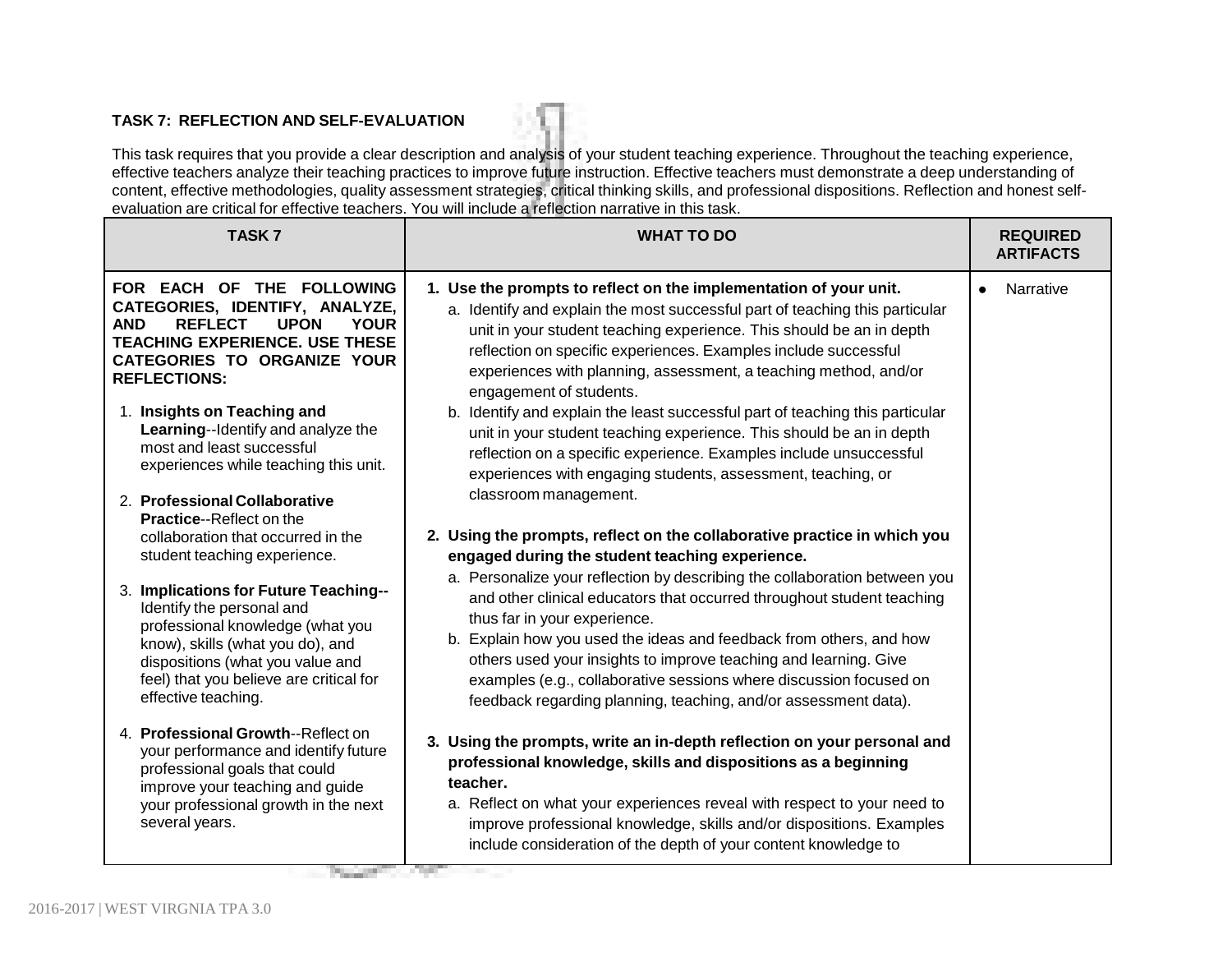

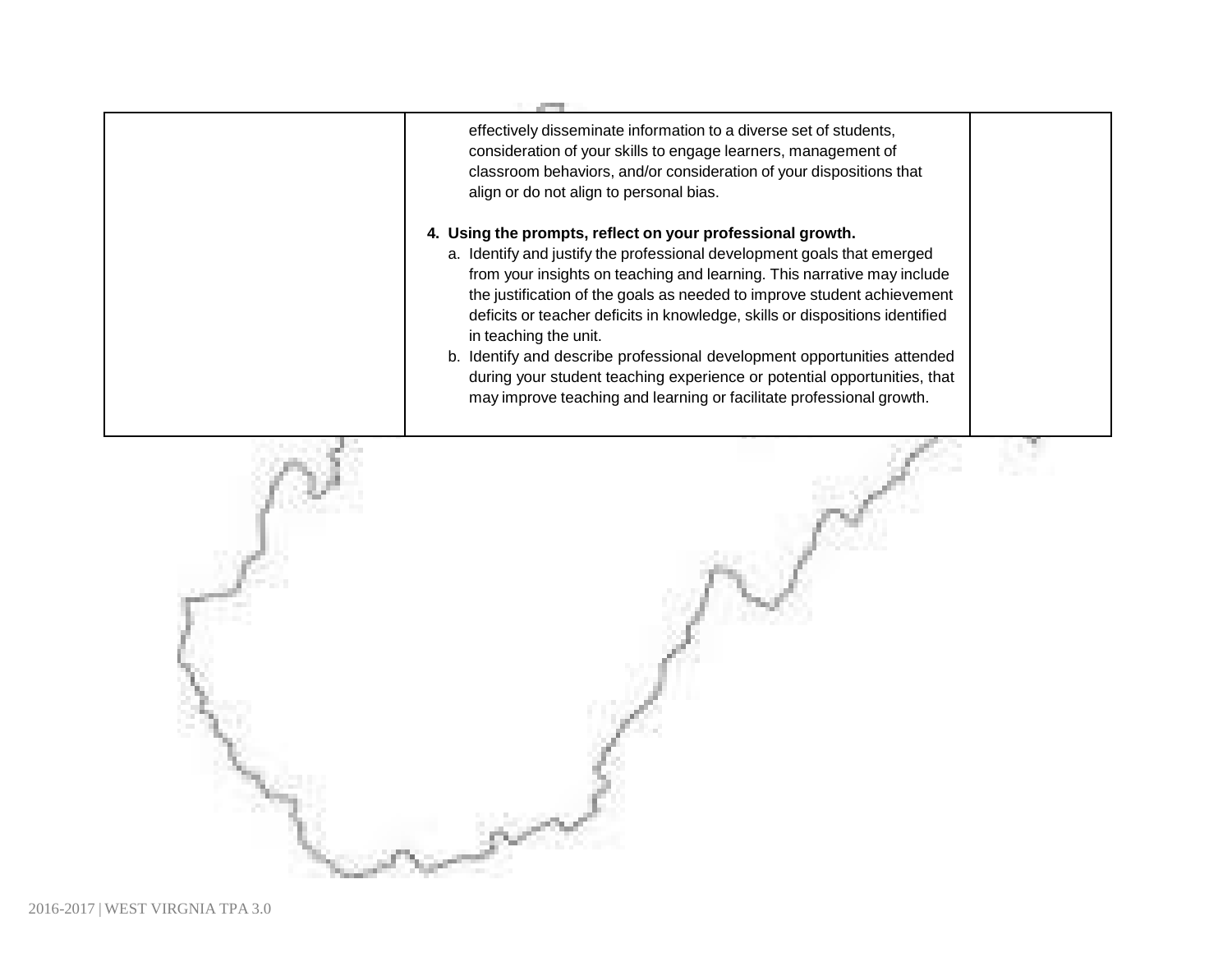|                                                                                                              | <b>Distinguished</b><br>(4 points)                                                                                                                                                                                                                                                                                                                                                                                                                     | <b>Accomplished</b><br>(3 points)                                                                                                                                                                                                                                                                                                | <b>Emerging</b><br>(2 points)                                                                                                          | <b>Unsatisfactory</b><br>(1 point)                                                                             |
|--------------------------------------------------------------------------------------------------------------|--------------------------------------------------------------------------------------------------------------------------------------------------------------------------------------------------------------------------------------------------------------------------------------------------------------------------------------------------------------------------------------------------------------------------------------------------------|----------------------------------------------------------------------------------------------------------------------------------------------------------------------------------------------------------------------------------------------------------------------------------------------------------------------------------|----------------------------------------------------------------------------------------------------------------------------------------|----------------------------------------------------------------------------------------------------------------|
| Insights on<br><b>Teaching</b><br>and<br>Learning<br>WVPTS 4D,<br>InTASC 10,<br>CAEP <sub>1.1</sub>          | The candidate<br>• identifies strengths and<br>weaknesses from his/her<br>practice and reflects<br>holistically on the entire<br>student teaching<br>experience.<br>• makes connections to the<br>narrative from prior tasks to<br>explain the selection of the<br>specific strengths and<br>weaknesses identified and<br>directly relates these<br>insights to the<br>educational literature and<br>opportunities for<br>professional<br>development. | The candidate<br>identifies strengths and<br>weaknesses from his/her<br>practice, and reflects<br>holistically on the entire<br>student teaching<br>experience.<br>makes connections to<br>$\bullet$<br>the narrative from prior<br>tasks to explain the<br>selection of the specific<br>strengths and<br>weaknesses identified. | The candidate<br>· is able to identify<br>strengths and<br>weaknesses from his/her<br>practice while teaching<br>the lessons and unit. | The candidate<br>• is unable to identify<br>strengths and<br>weaknesses from<br>his/her practice.              |
| <b>Professional</b><br><b>Collaborative</b><br><b>Practice</b><br>WVPTS 4B,<br>InTASC 10,<br><b>CAEP 1.1</b> | The candidate<br>· documents collaboration<br>with multiple clinical<br>educators on teaching and<br>learning.<br>• consistently contributes to<br>group learning, utilizes the<br>knowledge and skills gained<br>and provides evidence of<br>other clinical educators<br>implementing their<br>suggestions or ideas.                                                                                                                                  | The candidate<br>documents collaboration<br>with multiple clinical<br>educators on teaching and<br>learning.<br>consistently contributes<br>to group learning, and<br>utilizes the knowledge<br>and skills gained.                                                                                                               | The candidate<br>· documents collaboration<br>with <b>one</b> clinical<br>educator on teaching<br>and learning.                        | The candidate<br>• does not document<br>collaboration with a<br>clinical educator on<br>teaching and learning. |

V

# **TASK 7 RUBRIC: Reflection and Self-Evaluation**